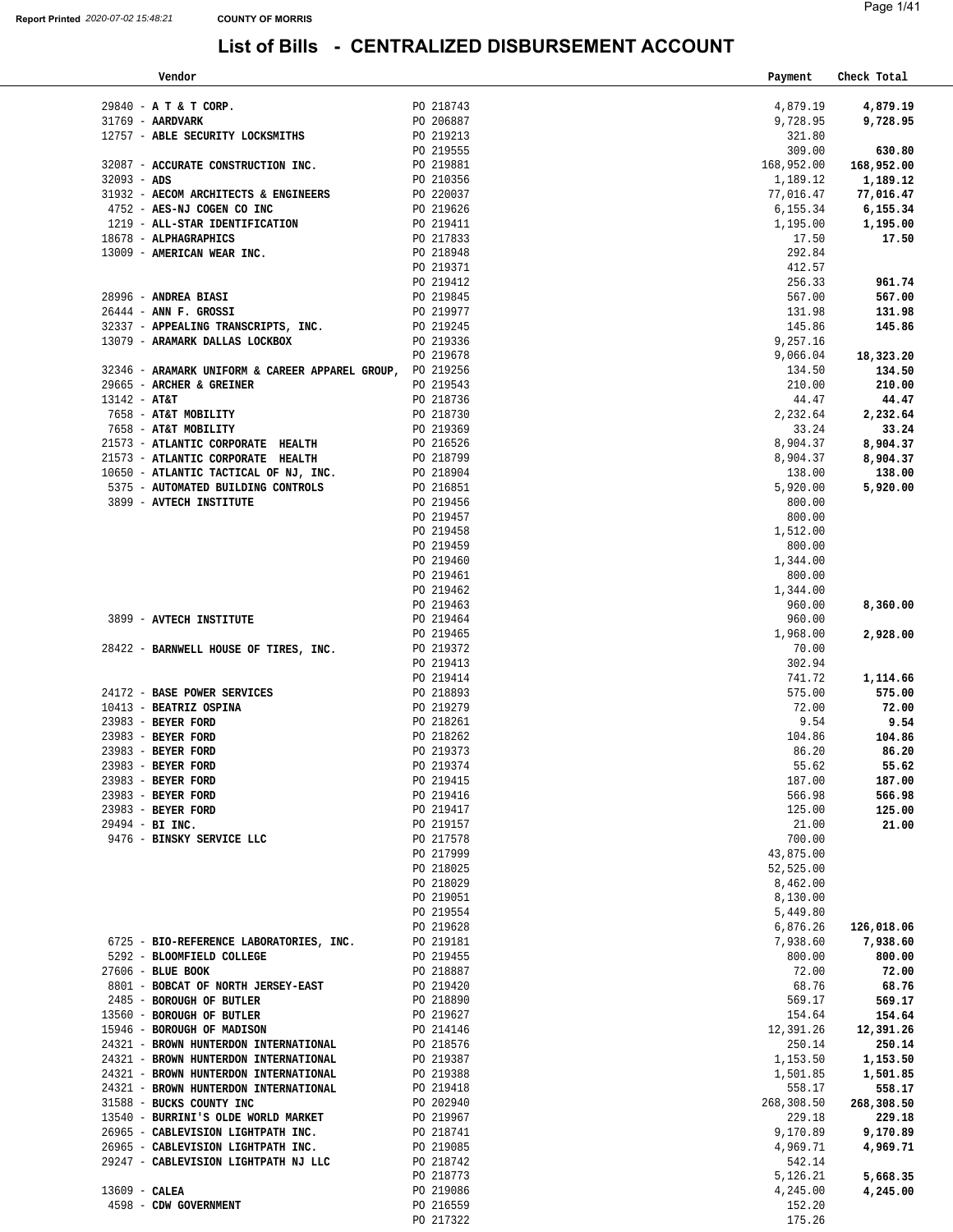| PO 218756<br>20542 - CELLEBRITE INC.<br>PO 213919<br>20542 - CELLEBRITE INC.<br>PO 216560<br>20487 - CENTURYLINK<br>PO 211825<br>20487 - CENTURYLINK<br>PO 213689<br>PO 208414<br>24016 - CHA CONSULTING<br>31717 - CHAMPION ENERGY<br>PO 217958<br>26,762.06<br>PO 219343<br>29904 - CHARM-TEX, INC.<br>PO 219618<br>PO 219649<br>$28373 - \text{CHLIC}$<br>PO 219579<br>18340 - CHRISTOPHER J. VITZ<br>PO 219801<br>PO 219915<br>21857 - CITYSIDE ARCHIVES, LLC | 1,239.24<br>1,566.70<br>40,000.00<br>40,000.00<br>4,990.00<br>4,990.00<br>298.49 |          |
|-------------------------------------------------------------------------------------------------------------------------------------------------------------------------------------------------------------------------------------------------------------------------------------------------------------------------------------------------------------------------------------------------------------------------------------------------------------------|----------------------------------------------------------------------------------|----------|
|                                                                                                                                                                                                                                                                                                                                                                                                                                                                   |                                                                                  |          |
|                                                                                                                                                                                                                                                                                                                                                                                                                                                                   |                                                                                  |          |
|                                                                                                                                                                                                                                                                                                                                                                                                                                                                   |                                                                                  |          |
|                                                                                                                                                                                                                                                                                                                                                                                                                                                                   |                                                                                  |          |
|                                                                                                                                                                                                                                                                                                                                                                                                                                                                   |                                                                                  | 298.49   |
|                                                                                                                                                                                                                                                                                                                                                                                                                                                                   | 150.22                                                                           | 150.22   |
|                                                                                                                                                                                                                                                                                                                                                                                                                                                                   | 8,750.00<br>8,750.00                                                             |          |
|                                                                                                                                                                                                                                                                                                                                                                                                                                                                   |                                                                                  |          |
|                                                                                                                                                                                                                                                                                                                                                                                                                                                                   | 26,762.06                                                                        |          |
|                                                                                                                                                                                                                                                                                                                                                                                                                                                                   | 792.78                                                                           |          |
|                                                                                                                                                                                                                                                                                                                                                                                                                                                                   | 161.86                                                                           |          |
|                                                                                                                                                                                                                                                                                                                                                                                                                                                                   | 8.70                                                                             | 963.34   |
|                                                                                                                                                                                                                                                                                                                                                                                                                                                                   | 370, 229.48<br>370,229.48                                                        |          |
|                                                                                                                                                                                                                                                                                                                                                                                                                                                                   | 122.00                                                                           | 122.00   |
|                                                                                                                                                                                                                                                                                                                                                                                                                                                                   | 3,534.84<br>3,534.84                                                             |          |
| 13857 - CLIFFSIDE BODY CORP<br>PO 219421                                                                                                                                                                                                                                                                                                                                                                                                                          | 3,132.91<br>3,132.91                                                             |          |
| 28327 - CMS CONSTRUCTION INC.<br>PO 219123                                                                                                                                                                                                                                                                                                                                                                                                                        | 7,847.80                                                                         |          |
| PO 219884                                                                                                                                                                                                                                                                                                                                                                                                                                                         | 169,924.61<br>162,076.81                                                         |          |
| PO 219439                                                                                                                                                                                                                                                                                                                                                                                                                                                         |                                                                                  |          |
| 24252 - COFFEE LOVERS COFFEE SERVICE                                                                                                                                                                                                                                                                                                                                                                                                                              | 170.53                                                                           | 170.53   |
| 13895 - COLONNELLI BROTHERS INC<br>PO 219669                                                                                                                                                                                                                                                                                                                                                                                                                      | 14,771.06                                                                        |          |
| PO 219669                                                                                                                                                                                                                                                                                                                                                                                                                                                         | 2,616.16<br>17,387.22                                                            |          |
| PO 218142<br>27936 - CONTINENTAL HARDWARE, INC.                                                                                                                                                                                                                                                                                                                                                                                                                   | 17.97                                                                            |          |
| PO 219495                                                                                                                                                                                                                                                                                                                                                                                                                                                         | 1,624.80                                                                         |          |
| PO 219624                                                                                                                                                                                                                                                                                                                                                                                                                                                         | 6,399.72                                                                         |          |
| PO 219878                                                                                                                                                                                                                                                                                                                                                                                                                                                         | 8,881.99<br>839.50                                                               |          |
| 8043 - CONTRACT PHARMACY SERVICES INC                                                                                                                                                                                                                                                                                                                                                                                                                             |                                                                                  |          |
| PO 217992                                                                                                                                                                                                                                                                                                                                                                                                                                                         | 36,003.31                                                                        |          |
| PO 219337                                                                                                                                                                                                                                                                                                                                                                                                                                                         | 8,203.30                                                                         |          |
| PO 219338                                                                                                                                                                                                                                                                                                                                                                                                                                                         | 1,614.68<br>45,821.29                                                            |          |
| 26101 - COOPER ELECTRIC SUPPLY CO.<br>PO 219740                                                                                                                                                                                                                                                                                                                                                                                                                   | 4,543.72<br>4,543.72                                                             |          |
| 26101 - COOPER ELECTRIC SUPPLY CO.<br>PO 219877                                                                                                                                                                                                                                                                                                                                                                                                                   | 1,370.00<br>1,370.00                                                             |          |
| PO 219996<br>14029 - COUNTY COLLEGE OF MORRIS                                                                                                                                                                                                                                                                                                                                                                                                                     | 779.00                                                                           | 779.00   |
| 14027 - COUNTY COLLEGE OF MORRIS                                                                                                                                                                                                                                                                                                                                                                                                                                  | 828,418.66<br>828,418.66                                                         |          |
| PO 220019<br>PO 220020<br>14027 - COUNTY COLLEGE OF MORRIS                                                                                                                                                                                                                                                                                                                                                                                                        | 261,031.34<br>261,031.34                                                         |          |
| 14022 - COUNTY COLLEGE OF MORRIS                                                                                                                                                                                                                                                                                                                                                                                                                                  | 417,576.59<br>417,576.59                                                         |          |
| PO 220021<br>PO 220053                                                                                                                                                                                                                                                                                                                                                                                                                                            |                                                                                  |          |
| 14029 - COUNTY COLLEGE OF MORRIS                                                                                                                                                                                                                                                                                                                                                                                                                                  | 17,987.41<br>17,987.41                                                           |          |
| PO 219629<br>PO 219879<br>14031 - COUNTY CONCRETE CORP.                                                                                                                                                                                                                                                                                                                                                                                                           | 3,005.00<br>3,005.00                                                             |          |
| 14031 - COUNTY CONCRETE CORP.                                                                                                                                                                                                                                                                                                                                                                                                                                     | 2,129.75<br>2,129.75                                                             |          |
| PO 220048<br>13 - COUNTY OF MORRIS                                                                                                                                                                                                                                                                                                                                                                                                                                | 133.10                                                                           | 133.10   |
| 13 - COUNTY OF MORRIS<br>PO 220049<br>PO 215258                                                                                                                                                                                                                                                                                                                                                                                                                   | 9,407.60<br>9,407.60                                                             |          |
| 14041 - COUNTY WELDING SUPPLY CO                                                                                                                                                                                                                                                                                                                                                                                                                                  | 14.75                                                                            |          |
| PO 219011                                                                                                                                                                                                                                                                                                                                                                                                                                                         | 38.35                                                                            |          |
| PO 219018                                                                                                                                                                                                                                                                                                                                                                                                                                                         | 14.75                                                                            | 67.85    |
| PO 219535<br>$24293$ - CRAIG GOSS                                                                                                                                                                                                                                                                                                                                                                                                                                 | 9.99                                                                             | 9.99     |
|                                                                                                                                                                                                                                                                                                                                                                                                                                                                   |                                                                                  |          |
| 14102 - CY DRAKE LOCKSMITHS, INC.<br>PO 218729<br>PO 218873                                                                                                                                                                                                                                                                                                                                                                                                       | 54.50                                                                            |          |
|                                                                                                                                                                                                                                                                                                                                                                                                                                                                   | 31.20                                                                            | 85.70    |
| 29019 - CYNTHIA A BIASI<br>PO 219846                                                                                                                                                                                                                                                                                                                                                                                                                              | 462.00                                                                           | 462.00   |
| 11277 - CYNTHIA BELLA<br>PO 219985                                                                                                                                                                                                                                                                                                                                                                                                                                | 78.82                                                                            | 78.82    |
| 27941 - D & M AUTO BODY<br>PO 219344                                                                                                                                                                                                                                                                                                                                                                                                                              | 4,888.43                                                                         |          |
| PO 219345                                                                                                                                                                                                                                                                                                                                                                                                                                                         | 4,003.36                                                                         |          |
| PO 219349                                                                                                                                                                                                                                                                                                                                                                                                                                                         | 1,386.07<br>10,277.86                                                            |          |
| 12523 - D&B AUTO SUPPLY<br>PO 219389                                                                                                                                                                                                                                                                                                                                                                                                                              | 1,876.76                                                                         |          |
| PO 219390                                                                                                                                                                                                                                                                                                                                                                                                                                                         | 38.95                                                                            |          |
|                                                                                                                                                                                                                                                                                                                                                                                                                                                                   | 40.02                                                                            |          |
|                                                                                                                                                                                                                                                                                                                                                                                                                                                                   |                                                                                  |          |
| PO 219422                                                                                                                                                                                                                                                                                                                                                                                                                                                         |                                                                                  |          |
| PO 219423                                                                                                                                                                                                                                                                                                                                                                                                                                                         | 1,148.07                                                                         | 3,103.80 |
| 32252 - D. LOVENBERGE'S ROLLOFF SERVICES, INC.<br>PO 219874                                                                                                                                                                                                                                                                                                                                                                                                       | 1,350.00<br>1,350.00                                                             |          |
| 15642 - DALE KRAMER<br>PO 219980                                                                                                                                                                                                                                                                                                                                                                                                                                  | 51.12                                                                            | 51.12    |
| 8315 - DASH MEDICAL GLOVES INC<br>PO 219406                                                                                                                                                                                                                                                                                                                                                                                                                       | 3,739.20<br>3,739.20                                                             |          |
| 11372 - DAWN STIFTER<br>PO 219689                                                                                                                                                                                                                                                                                                                                                                                                                                 | 43.32                                                                            | 43.32    |
| PO 219788                                                                                                                                                                                                                                                                                                                                                                                                                                                         | 21.00                                                                            | 21.00    |
| 21031 - DEBRA DELLAGIACOMA                                                                                                                                                                                                                                                                                                                                                                                                                                        |                                                                                  |          |
| 14228 - DELL MARKETING L.P.<br>PO 217024                                                                                                                                                                                                                                                                                                                                                                                                                          | 442.98                                                                           |          |
| PO 217340                                                                                                                                                                                                                                                                                                                                                                                                                                                         | 31,577.31                                                                        |          |
| PO 217742                                                                                                                                                                                                                                                                                                                                                                                                                                                         | 2,343.16                                                                         |          |
| PO 218202                                                                                                                                                                                                                                                                                                                                                                                                                                                         | 13,996.14                                                                        |          |
| PO 218248                                                                                                                                                                                                                                                                                                                                                                                                                                                         | 73,968.00                                                                        |          |
| PO 218252                                                                                                                                                                                                                                                                                                                                                                                                                                                         | 28,028.28<br>150,355.87                                                          |          |
| 28719 - DELTA DENTAL INSURANCE COMPANY<br>PO 219512                                                                                                                                                                                                                                                                                                                                                                                                               | 13,659.42                                                                        |          |
| PO 219517                                                                                                                                                                                                                                                                                                                                                                                                                                                         | 13,310.79<br>26,970.21                                                           |          |
| 28637 - DELTA DENTAL OF NEW JERSEY, INC.<br>PO 219513                                                                                                                                                                                                                                                                                                                                                                                                             | 18,325.19<br>18,325.19                                                           |          |
| 28637 - DELTA DENTAL OF NEW JERSEY, INC.<br>PO 219516                                                                                                                                                                                                                                                                                                                                                                                                             | 18,927.54<br>18,927.54                                                           |          |
|                                                                                                                                                                                                                                                                                                                                                                                                                                                                   |                                                                                  |          |
| 25169 - DENISE THORNTON<br>PO 219804                                                                                                                                                                                                                                                                                                                                                                                                                              | 87.43                                                                            | 87.43    |
| 9495 - DERMATOLOGY CONSULTANTS OF<br>PO 218872                                                                                                                                                                                                                                                                                                                                                                                                                    | 105.00                                                                           | 105.00   |
| 27806 - DIAMOND ROCK SPRING WATER<br>PO 218033                                                                                                                                                                                                                                                                                                                                                                                                                    | 2,940.00<br>2,940.00                                                             |          |
| 5793 - DIPALI PATEL<br>PO 219280                                                                                                                                                                                                                                                                                                                                                                                                                                  | 72.00                                                                            | 72.00    |
| 24349 - DIRECT ENERGY BUSINESS MARKETING<br>PO 219630                                                                                                                                                                                                                                                                                                                                                                                                             | 49.26                                                                            | 49.26    |
| 11808 - DITSCHMAN/FLEMINGTON FORD<br>PO 202745                                                                                                                                                                                                                                                                                                                                                                                                                    | 41,153.00<br>41,153.00                                                           |          |
| 29063 - DM MEDICAL BILLINGS, LLC<br>PO 219419                                                                                                                                                                                                                                                                                                                                                                                                                     | 1,267.34<br>1,267.34                                                             |          |
| 14426 - DUNPHEY & ASSOCIATES SUPPLY CO<br>PO 219872                                                                                                                                                                                                                                                                                                                                                                                                               | 218.78                                                                           | 218.78   |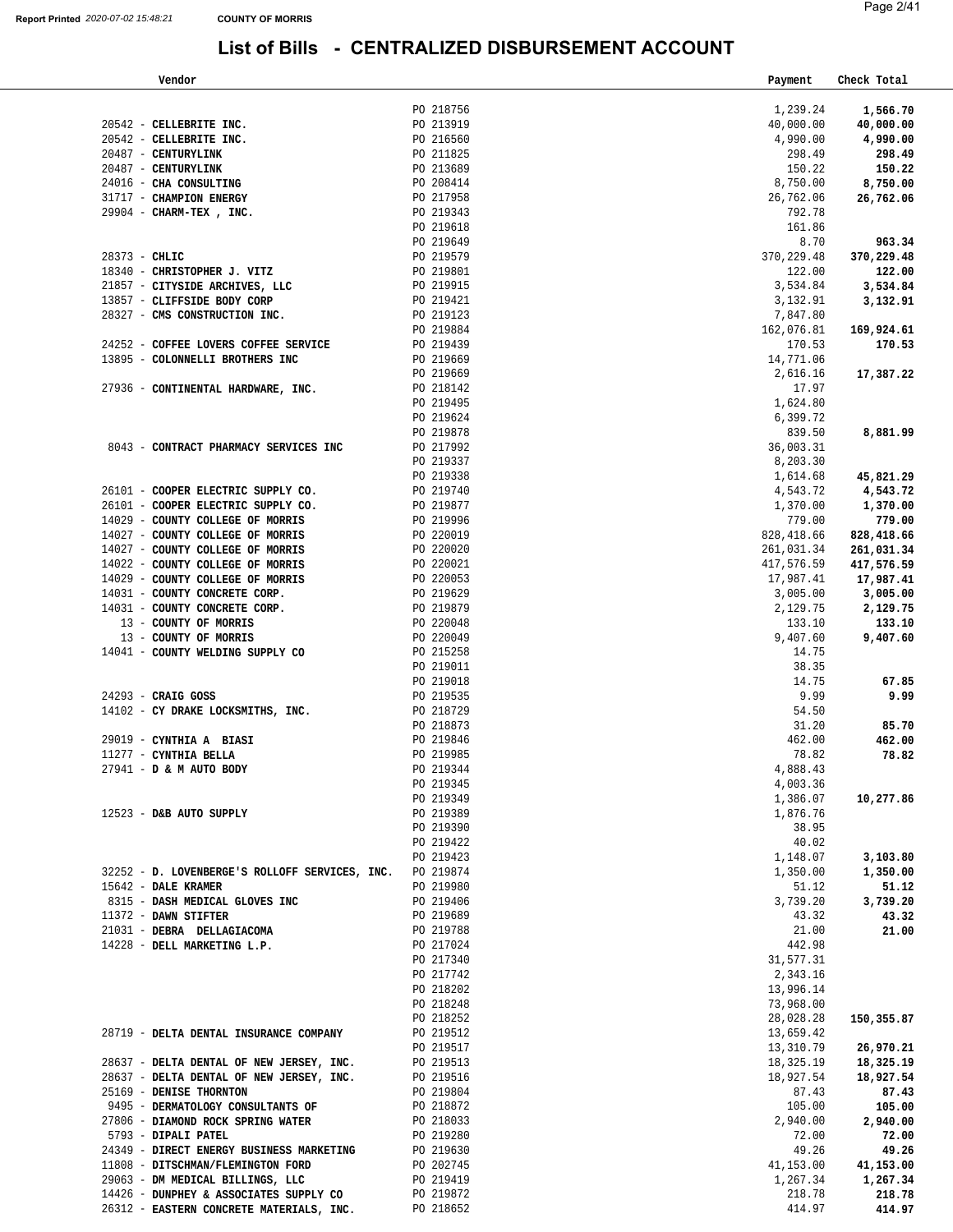| Page 3/41 |  |
|-----------|--|
|           |  |
|           |  |

| Vendor                                   |                        | Payment    | Check Total |
|------------------------------------------|------------------------|------------|-------------|
|                                          |                        |            |             |
| 26312 - EASTERN CONCRETE MATERIALS, INC. | PO 218733              | 849.94     | 849.94      |
| 31724 - EDYTA BOROWSKA                   | PO 219577              | 144.00     | 144.00      |
| 10977 - ELLORINE PITTER                  | PO 212481              | 1,626.00   | 1,626.00    |
| 21093 - EMERGENCY PEST CONTROL           | PO 219496              | 595.00     | 595.00      |
| 6140 - ENVELOPES & PRINTED PROD. INC.    | PO 219558              | 398.00     | 398.00      |
| 6038 - ESSEX COUNTY HOSPITAL             | PO 219224              | 3,275.15   | 3,275.15    |
| 3549 - EZ WHEELS DRIVING SCHOOL          | PO 219381              | 799.80     |             |
|                                          | PO 219382              | 799.80     |             |
|                                          | PO 219383              | 799.80     |             |
|                                          | PO 219385              | 714.00     |             |
|                                          | PO 219467              | 799.60     |             |
|                                          | PO 219468              | 799.80     |             |
|                                          | PO 219469              | 774.00     |             |
|                                          | PO 219470              | 714.00     | 6,200.80    |
| 3549 - EZ WHEELS DRIVING SCHOOL          | PO 219471              | 799.80     |             |
|                                          | PO 219472              | 774.00     |             |
|                                          | PO 219473              | 799.80     |             |
|                                          | PO 219474              | 799.80     |             |
|                                          | PO 220001              | 1,119.72   |             |
|                                          | PO 220002              | 2,815.00   |             |
|                                          | PO 220003              | 2,915.00   | 10,023.12   |
| $14668$ - FEDEX                          | PO 219080              | 141.99     | 141.99      |
| $14668$ - FEDEX                          | PO 219275              | 37.06      | 37.06       |
| $14668$ - FEDEX                          | PO 219521              | 31.73      | 31.73       |
| 9388 - FF1 PROFESSIONAL SAFETY SERVICES  | PO 218865              | 880.00     | 880.00      |
| 747 - FISHER HEALTHCARE                  | PO 218119              | 1,455.48   | 1,455.48    |
| 32318 - FITNESS SUPERSTORE, LLC          | PO 218209              | 3,318.00   |             |
|                                          | PO 218623              | 4,193.65   | 7,511.65    |
| 14731 - FIVE TOWN REGIONAL DIAL-A-RIDE   | PO 219860              | 24, 414.51 | 24, 414.51  |
| 30057 - FORENSIC MAPPING SOLUTION INC.   | PO 214566              | 262.99     | 262.99      |
| 13313 - FORTIS INSTITUTE                 | PO 219445              | 522.65     |             |
|                                          | PO 219446              | 791.65     | 1,314.30    |
| 14786 - FRED PRYOR SEMINARS              | PO 211630              | 99.00      | 99.00       |
| 14795 - FRENCH & PARRELLO ASSOCIATES     | PO 219491              | 807.75     | 807.75      |
| 30367 - FRIENDS MEETING HOUSE &          | PO 218879              | 1,524.80   | 1,524.80    |
| $14841$ - GALETON                        | PO 218668              | 316.23     | 316.23      |
| 714 - GALLS, LLC                         | PO 206390              | 29.00      |             |
|                                          | PO 207804              | 20.00      |             |
|                                          | PO 210392              | 449.36     |             |
|                                          | PO 210401              | 449.36     |             |
|                                          |                        | 192.19     |             |
|                                          | PO 215267<br>PO 215275 | 747.72     |             |
|                                          |                        | 875.70     |             |
|                                          | PO 215276<br>PO 216727 | 144.99     |             |
| 714 - GALLS, LLC                         | PO 217810              | 70.00      | 2,908.32    |
|                                          | PO 218042              | 192.19     |             |
|                                          |                        |            |             |
|                                          | PO 218399              | 324.38     |             |
|                                          | PO 218420              | 284.00     |             |
|                                          | PO 219009              | 67.19      |             |
|                                          | PO 219515              | 139.69     | 1,077.45    |
| 14123 - GANNETT NJ NEWSPAPERS            | PO 219480              | 69.40      | 69.40       |
| 14123 - GANNETT NJ NEWSPAPERS            | PO 219481              | 280.10     | 280.10      |
| 14123 - GANNETT NJ NEWSPAPERS            | PO 219492              | 143.36     | 143.36      |
| 14123 - GANNETT NJ NEWSPAPERS            | PO 219762              | 94.60      | 94.60       |
| 14123 - GANNETT NJ NEWSPAPERS            | PO 219763              | 93.74      | 93.74       |
| 14123 - GANNETT NJ NEWSPAPERS            | PO 219764              | 92.88      | 92.88       |
| 14123 - GANNETT NJ NEWSPAPERS            | PO 219865              | 58.22      | 58.22       |
| 14123 - GANNETT NJ NEWSPAPERS            | PO 219911              | 209.15     | 209.15      |
| 14123 - GANNETT NJ NEWSPAPERS            | PO 219919              | 114.12     | 114.12      |
| 19081 - GATES FLAG & BANNER, CO. INC.    | PO 219254              | 402.00     |             |
|                                          | PO 219647              | 3,154.00   | 3,556.00    |
| 9915 - GEORGE COPPOLA                    | PO 219836              | 308.00     | 308.00      |
| 32357 - GISELLE ABREU                    | PO 219837              | 301.00     | 301.00      |
| $4872$ - GLAS-TINT, LLC                  | PO 219741              | 375.00     | 375.00      |
| $14983 -$ GRAINGER                       | PO 218596              | 495.58     |             |
|                                          | PO 219131              | 114.12     | 609.70      |
| $24884$ - GRAINGER                       | PO 218959              | 180.03     | 180.03      |
| $14984$ - GRAINGER                       | PO 219054              | 36.06      |             |
|                                          | PO 219057              | 284.00     |             |
|                                          | PO 219058              | 51.60      |             |
|                                          | PO 219059              | 213.80     |             |
|                                          | PO 219061              | 192.00     |             |
|                                          | PO 219255              | 1,839.79   |             |
|                                          | PO 219499              | 4,459.18   | 7,076.43    |
| 14993 - GRAY SUPPLY CORP                 | PO 219062              | 20.64      | 20.64       |
| 16985 - GREGORY PERRY                    | PO 219370              | 130.00     | 130.00      |
|                                          |                        |            |             |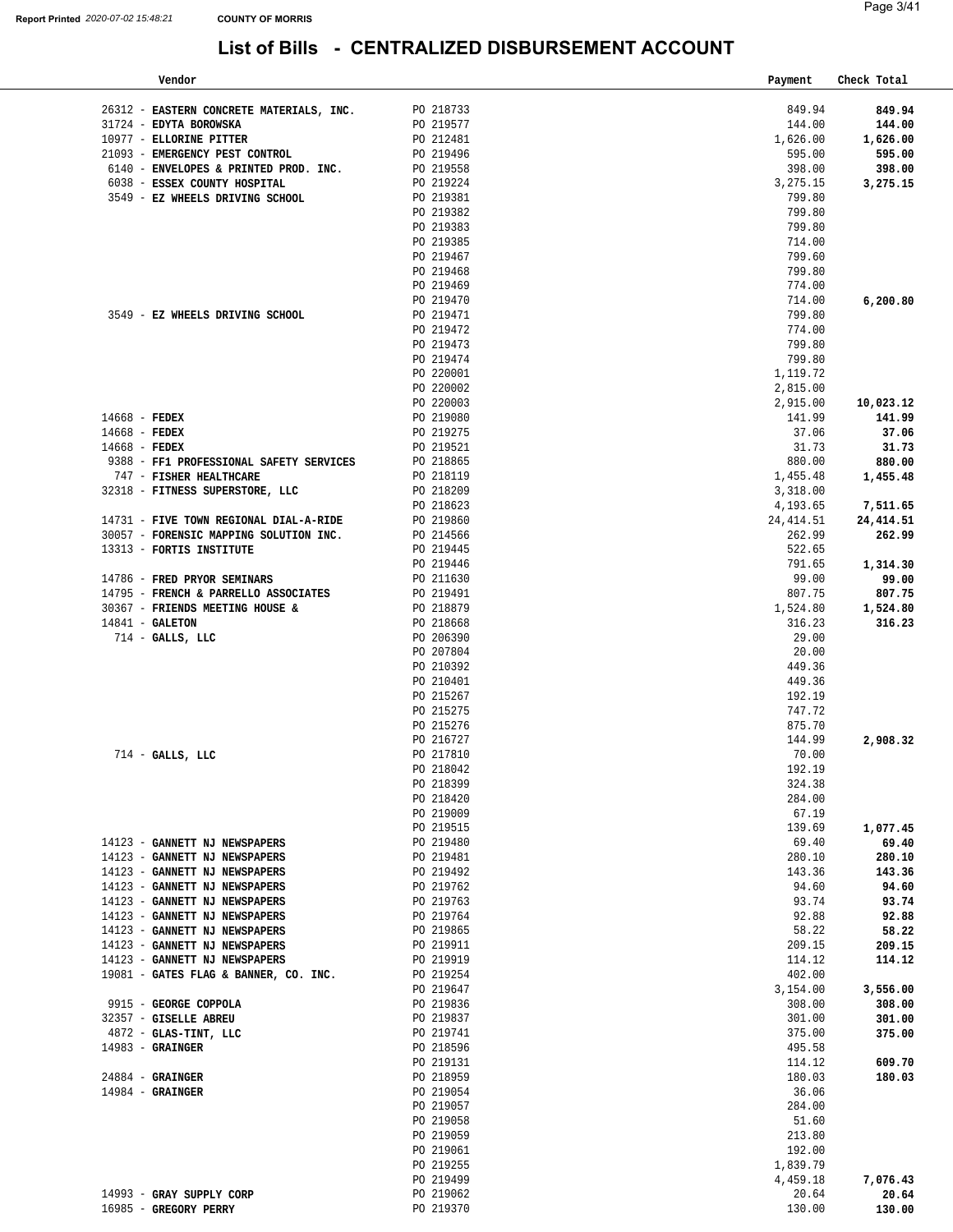| Vendor                                               |                                                                                         | Payment               | Check Total         |
|------------------------------------------------------|-----------------------------------------------------------------------------------------|-----------------------|---------------------|
|                                                      |                                                                                         |                       |                     |
| 15081 - HANOVER SEWERAGE AUTHORITY PO 219704         |                                                                                         | 1,883.51              | 1,883.51            |
| 25522 - HARRY L. SCHWARZ & CO.                       |                                                                                         | 7,920.00              | 7,920.00            |
| 4059 - HEALTH CARE LOGISTICS INC.                    |                                                                                         | 86.26                 | 86.26               |
| 8685 - HENRY SCHEIN INC<br>21459 - HERC RENTALS      |                                                                                         | 1,000.18              | 1,000.18            |
| 928 - HINDSIGHT, INC                                 | PO 219866<br>PO 218866<br>PO 218875<br>PO 219399<br>PO 219946<br>PO 219946<br>PO 219946 | 1,200.00<br>11,258.22 | 1,200.00            |
|                                                      |                                                                                         |                       | 11,258.22           |
| 28404 - HOME DEPOT CREDIT SERVICES                   |                                                                                         | 69.12<br>69.89        |                     |
| 16302 - HOMELESS SOLUTIONS, INC.                     |                                                                                         | 60,885.00             | 139.01              |
|                                                      | PO 219527<br>PO 219550                                                                  | 6,815.00              |                     |
|                                                      |                                                                                         | 11,178.00             |                     |
| 10414 - HUBER & ASSOCIATES                           | PO 219551<br>PO 219619                                                                  | 700.00                | 78,878.00<br>700.00 |
| 20545 - HUDSON COUNTY MEADOWVIEW PO 218722           |                                                                                         | 7,664.58              |                     |
| $10636$ - HUNAN WOK                                  |                                                                                         |                       | 7,664.58            |
|                                                      | PO 219848<br>PO 219978                                                                  | 239.64<br>206.64      | 446.28              |
| 32098 - I MILLER PRECISION OPTICAL                   |                                                                                         | 8,755.20              |                     |
|                                                      | PO 210464<br>PO 210912                                                                  | 1,860.41              |                     |
|                                                      | PO 211458                                                                               | 8,882.78              | 19,498.39           |
| 26660 - ILIFF-RUGGIERO FUNERAL HOME INC.             | PO 219069                                                                               | 10,200.00             | 10,200.00           |
| 31747 - INSIGHT PUBLIC SECTOR, INC                   | PO 217027                                                                               | 2,697.19              | 2,697.19            |
| 6100 - INTER CITY TIRE                               | PO 219053                                                                               | 727.61                | 727.61              |
| 30135 - INVESTIGATIVE FORENSICS CONSULTING PO 218366 |                                                                                         | 570.00                |                     |
|                                                      | PO 219309                                                                               | 627.00                |                     |
|                                                      | PO 219666                                                                               | 931.00                | 2,128.00            |
| 31199 - INVESTMENT TITLE LLC                         |                                                                                         | 4,383.00              | 4,383.00            |
| 32349 - ISABELLE ALEXANDRA SOSA                      | PO 218430<br>PO 219847                                                                  | 574.00                | 574.00              |
| 15433 - J & D SALES & SERVICE LLC                    | PO 219049                                                                               | 485.00                |                     |
|                                                      | PO 219060                                                                               | 625.00                | 1,110.00            |
| 29583 - J.A. ALEXANDER INC.                          |                                                                                         | 20,370.44             | 20,370.44           |
| 29113 - J.C. CONTRACTING, INC.                       | PO 219000<br>PO 220036<br>PO 219882<br>PO 219886                                        | 12,088.57             | 12,088.57           |
| 29113 - J.C. CONTRACTING, INC.                       |                                                                                         | 62,604.36             | 62,604.36           |
| 27446 - JAIME SHANAPHY                               |                                                                                         | 51.70                 | 51.70               |
| 29539 - JAMES GANNON                                 | PO 219286<br>PO 219640                                                                  | 181.91                | 181.91              |
| 28604 - JANE A. ARMSTRONG                            | PO 219443                                                                               | 214.35                | 214.35              |
| 960 - JERSEY CENTRAL POWER & LIGHT                   | PO 218891                                                                               | 1,566.27              | 1,566.27            |
| 960 - JERSEY CENTRAL POWER & LIGHT                   | PO 219293                                                                               | 50.66                 | 50.66               |
| 960 - JERSEY CENTRAL POWER & LIGHT                   |                                                                                         | 19.68                 | 19.68               |
| 960 - JERSEY CENTRAL POWER & LIGHT                   | PO 219428<br>PO 219430                                                                  | 20.59                 | 20.59               |
| 960 - JERSEY CENTRAL POWER & LIGHT                   | PO 219529                                                                               | 935.34                | 935.34              |
| 960 - JERSEY CENTRAL POWER & LIGHT                   | PO 219583                                                                               | 42.11                 | 42.11               |
| 960 - JERSEY CENTRAL POWER & LIGHT                   | PO 219589                                                                               | 909.26                | 909.26              |
| 960 - JERSEY CENTRAL POWER & LIGHT                   | PO 219717                                                                               | 313.12                | 313.12              |
| 960 - JERSEY CENTRAL POWER & LIGHT                   | PO 219852                                                                               | 31.46                 | 31.46               |
| 960 - JERSEY CENTRAL POWER & LIGHT                   |                                                                                         | 28.99                 | 28.99               |
| 960 - JERSEY CENTRAL POWER & LIGHT                   | PO 219855<br>PO 219856                                                                  | 309.95                | 309.95              |
| 960 - JERSEY CENTRAL POWER & LIGHT                   | PO 219858                                                                               | 576.59                | 576.59              |
| 960 - JERSEY CENTRAL POWER & LIGHT                   | PO 219950                                                                               | 12,895.64             | 12,895.64           |
| 1622 - JERSEY TRACTOR TRAILER                        | PO 220010                                                                               | 800.00                |                     |
|                                                      | PO 220011                                                                               | 800.00                | 1,600.00            |
| 28628 - JOHNATHAN ROMEO                              | PO 219538                                                                               | 84.23                 | 84.23               |
| 12452 - JOHNSON & JOHNSON, ESQS                      | PO 219276                                                                               | 1,782.50              | 1,782.50            |
| 26888 - JOHNSON CONTROLS INC.                        | PO 219102                                                                               | 633.80                | 633.80              |
| 21614 - JOHNSON MIRMIRAN &                           | PO 214081                                                                               | 6,302.30              | 6,302.30            |
| 2695 - JOHNSTONE SUPPLY                              | PO 218028                                                                               | 4,362.67              |                     |
|                                                      | PO 219501                                                                               | 4,800.44              |                     |
|                                                      | PO 219707                                                                               | 1,005.99              |                     |
|                                                      | PO 219945                                                                               | 1,157.64              | 11,326.74           |
| 7432 - JUNE WITTY                                    | PO 219288                                                                               | 92.70                 | 92.70               |
| 32350 - KATHLEEN T GARRIGAN                          | PO 219842                                                                               | 126.00                | 126.00              |
| 10129 - KATHY'S KREATIONS                            | PO 218491                                                                               | 1,102.00              | 1,102.00            |
| 15565 - KELLER & KIRKPATRICK                         | PO 219880                                                                               | 9,740.50              | 9,740.50            |
| 15574 - KENVIL POWER EQUIPMENT, INC.                 | PO 219623                                                                               | 72.33                 |                     |
|                                                      | PO 219686                                                                               | 36.57                 | 108.90              |
| $24924 - KEY-TECH$                                   | PO 208205                                                                               | 2,112.00              |                     |
|                                                      | PO 208205                                                                               | 2,604.00              | 4,716.00            |
| 24924 - KEY-TECH                                     | PO 215497                                                                               | 1,828.00              | 1,828.00            |
| 7566 - KING TRANSCRIPTION                            | PO 219238                                                                               | 270.27                | 270.27              |
| 19318 - KUIKEN BROTHERS CO. INC.                     | PO 218321                                                                               | 264.12                | 264.12              |
| 28402 - L.E.A.D. INC.                                | PO 219565                                                                               | 395.00                | 395.00              |
| 15671 - LABCORP OF AMERICA HOLDINGS                  | PO 219621                                                                               | 32.95                 | 32.95               |
| 12726 - LANGUAGE LINE SERVICES                       | PO 218867                                                                               | 188.10                |                     |
| 20143 - LASCOMP INSTITUTE OF IT                      | PO 219405<br>PO 219447                                                                  | 145.60<br>800.00      | 333.70              |
|                                                      | PO 219448                                                                               | 800.00                |                     |
|                                                      | PO 219449                                                                               | 800.00                |                     |
|                                                      | PO 219450                                                                               | 800.00                |                     |
|                                                      |                                                                                         |                       |                     |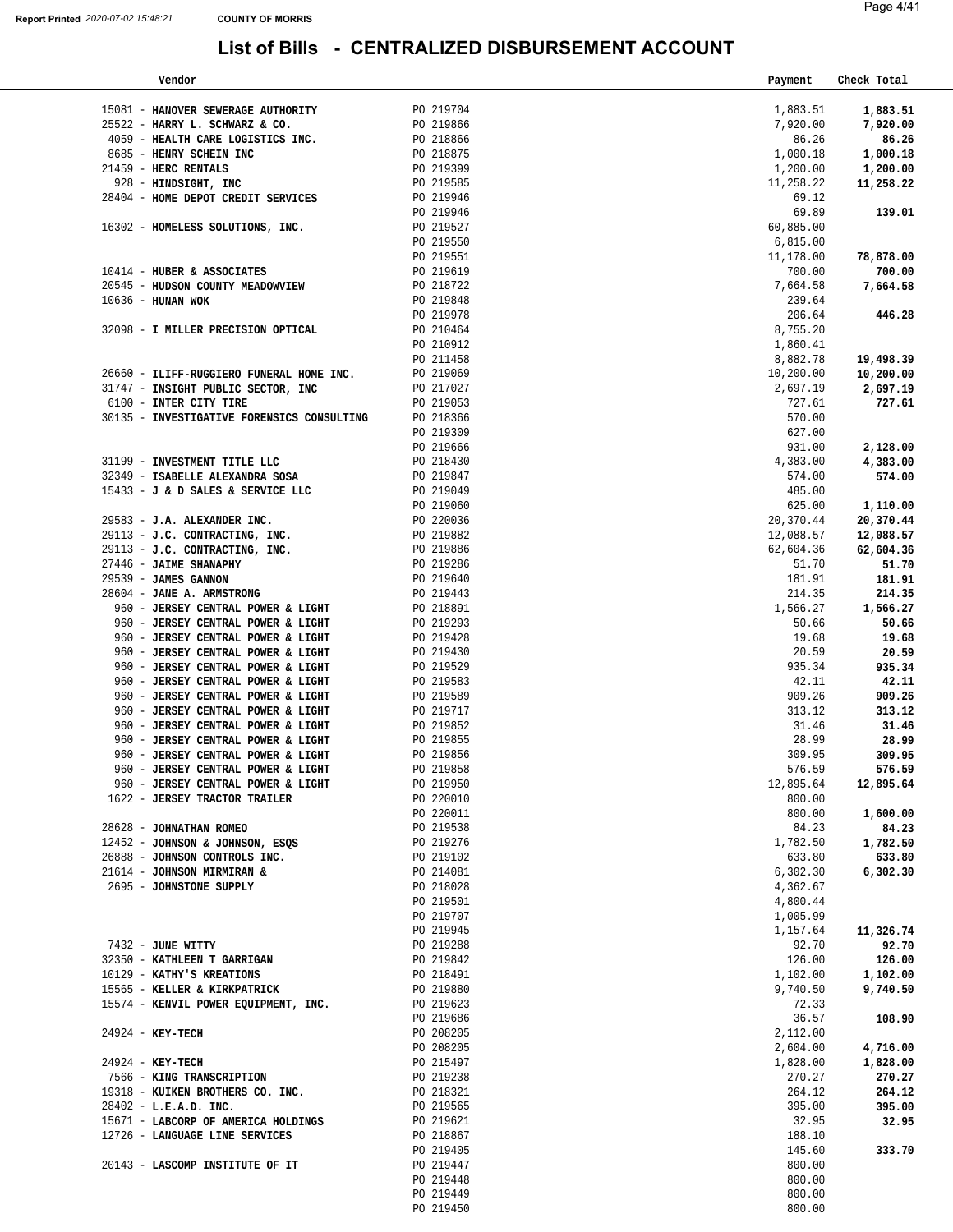**Vendor Payment Check Total** 

|                                                                                                                                                                                                                                              | PO 219451              | 800.00               |                    |
|----------------------------------------------------------------------------------------------------------------------------------------------------------------------------------------------------------------------------------------------|------------------------|----------------------|--------------------|
|                                                                                                                                                                                                                                              | PO 219452              | 800.00               |                    |
|                                                                                                                                                                                                                                              | PO 219453              | 800.00               |                    |
|                                                                                                                                                                                                                                              | PO 219454              | 800.00               | 6,400.00           |
|                                                                                                                                                                                                                                              |                        | 800.00               | 800.00             |
|                                                                                                                                                                                                                                              |                        | 107.00               |                    |
| PO 219454<br>20143 - LASCOMP INSTITUTE OF IT<br>7821 - LAURA ROBERTS<br>5855 - LEXIS NEXIS<br>5855 - LEXIS NEXIS<br>2352 - LIAN WANG<br>15775 - LIFESAVERS INC<br>15775 - LIFESAVERS INC<br>219639<br>20 219639<br>20 219534<br>20 219534    |                        | 132.22               | 239.22             |
|                                                                                                                                                                                                                                              |                        | 58.00                | 58.00              |
|                                                                                                                                                                                                                                              |                        | 85.00                | 85.00              |
|                                                                                                                                                                                                                                              |                        | 24.00                | 24.00              |
| 15816 - LONGFELLOWS SANDWICH DELI<br>15816 - LONGFELLOWS SANDWICH DELI<br>15816 - LONGFELLOWS SANDWICH DELI<br>15816 - LONGFELLOWS SANDWICH DELI<br>15816 - LONGFELLOWS SANDWICH DELI<br>169 219966<br>29100 - LTC SCRIPTS INC.<br>29100 - L |                        | 182.15               | 182.15             |
|                                                                                                                                                                                                                                              |                        | 322.50               | 322.50             |
|                                                                                                                                                                                                                                              |                        | 1,040.00             | 1,040.00           |
|                                                                                                                                                                                                                                              |                        | 740.00               | 740.00             |
|                                                                                                                                                                                                                                              |                        | 239.80               |                    |
| $\begin{tabular}{lllllll} 15850 & - & \texttt{LUM, DRASCO & POSTTAN LLC} & & & & \texttt{PO 219364} \\ \end{tabular}$                                                                                                                        |                        | 234.80               | 474.60             |
|                                                                                                                                                                                                                                              |                        | 1,395.00             | 1,395.00           |
| 28911 - M-TEC CONSTRUCTION SERVICE LLC $PQ$ 220038<br>15919 - M.C. PROSECUTOR'S EMERGENT $PQ$ 219274                                                                                                                                         |                        | 13,680.00            | 13,680.00          |
|                                                                                                                                                                                                                                              |                        | 1,800.00             | 1,800.00           |
| 15926 - M.C. SCHOOL OF TECHNOLOGY PO 219994<br>28251 - MAGIC TOUCH CONSTRUCTION CO., INC. PO 219168                                                                                                                                          |                        | 1,505.70             | 1,505.70           |
|                                                                                                                                                                                                                                              | PO 219497              | 9,489.34<br>1,109.02 |                    |
|                                                                                                                                                                                                                                              | PO 219498              | 9,809.19             | 20,407.55          |
| 25304 - MAGNET FORENSICS                                                                                                                                                                                                                     | PO 205082              | 5,099.00             | 5,099.00           |
| 31526 - MANGIANO PIZZA RESTAURANT AND CATERING PO 219979                                                                                                                                                                                     |                        | 327.65               | 327.65             |
|                                                                                                                                                                                                                                              | PO 219442              | 95.76                | 95.76              |
| 3368 - MANUELA SCHUSTER<br>15996 - MARBRO INC<br>21323 - MARY NORA KOLLER<br>30667 - MATTHEW KELLY                                                                                                                                           | PO 219888              | 267,547.46           | 267,547.46         |
|                                                                                                                                                                                                                                              | PO 212302              | 629.40               | 629.40             |
|                                                                                                                                                                                                                                              | PO 219241              | 224.25               | 224.25             |
|                                                                                                                                                                                                                                              |                        | 1,800.00             | 1,800.00           |
| 6693 - MC HUMAN RELATIONS COMMISSION BO 219228<br>16065 - MC VOCATIONAL SCHOOL DISTRICT BO 220018                                                                                                                                            |                        | 728,404.50           | 728,404.50         |
| 14264 - MCMANIMON, SCOTLAND & BAUMANN LLC $PQ 220017$<br>12460 - MEDIA SUPPLY, INC. $PQ 218485$                                                                                                                                              |                        | 300.00               | 300.00             |
|                                                                                                                                                                                                                                              |                        | 1,200.00             | 1,200.00           |
|                                                                                                                                                                                                                                              |                        | 728.00               | 728.00             |
| 32347 - MELISSA NICOLE RECARTE<br>32347 - MELISSA NICOLE RECARTE<br>32055 - MFS CONSULTING ENGINEERS & PO 219575<br>16158 - MGL PRINTING SOLUTIONS PO 219098                                                                                 |                        | 6,587.96             | 6,587.96           |
|                                                                                                                                                                                                                                              |                        | 137.00               | 137.00             |
|                                                                                                                                                                                                                                              |                        | 126.00               | 126.00             |
| 16158 - MGL PRINTING SOLUTIONS<br>28632 - MICHAEL D IPPOLITO<br>28632 - MICHAEL D IPPOLITO<br>28632 - MICHAEL BADRIANA ABREU<br>25466 - MILLENNIUM COMMUNICATIONS<br>25466 - MILLENNIUM COMMUNICATIONS<br>25466 - MILLENNIUM COMMUNICATION   |                        | 266.00               | 266.00             |
|                                                                                                                                                                                                                                              |                        | 195.00               | 195.00             |
|                                                                                                                                                                                                                                              |                        | 880.00               | 880.00             |
|                                                                                                                                                                                                                                              |                        | 90.00                | 90.00              |
|                                                                                                                                                                                                                                              |                        | 800.00               | 800.00             |
|                                                                                                                                                                                                                                              |                        | 129.00               | 129.00             |
|                                                                                                                                                                                                                                              |                        | 30.00                | 30.00              |
|                                                                                                                                                                                                                                              |                        | 180.55               | 180.55             |
|                                                                                                                                                                                                                                              |                        | 260.62               | 260.62             |
|                                                                                                                                                                                                                                              |                        | 201.65               |                    |
|                                                                                                                                                                                                                                              | PO 219408<br>PO 219643 | 56.11                |                    |
| 7584 - MORRISTOWN MEDICAL CENTER                                                                                                                                                                                                             | PO 218226              | 764.35<br>336.70     | 1,022.11<br>336.70 |
| 21791 - MOTOROLA SOLUTIONS INC                                                                                                                                                                                                               | PO 218079              | 25,620.49            | 25,620.49          |
| 21791 - MOTOROLA SOLUTIONS INC                                                                                                                                                                                                               | PO 218888              | 95,833.25            | 95,833.25          |
| 19523 - N.J. NATURAL GAS COMPANY                                                                                                                                                                                                             | PO 219556              | 341.33               | 341.33             |
| 29509 - NANCY CARFARO                                                                                                                                                                                                                        | PO 219562              | 25.48                | 25.48              |
| 28785 - NAPA OF ROCKAWAY                                                                                                                                                                                                                     | PO 218950              | 88.40                |                    |
|                                                                                                                                                                                                                                              | PO 219136              | 233.49               |                    |
|                                                                                                                                                                                                                                              | PO 219391              | 15.17                |                    |
|                                                                                                                                                                                                                                              | PO 219429              | 15.08                | 352.14             |
| 21122 - NATIONAL FUEL OIL INC.                                                                                                                                                                                                               | PO 215391              | 22,416.82            | 22,416.82          |
| 28246 - NATIONAL OFFICE FURNITURE, INC.                                                                                                                                                                                                      | PO 213118              | 1,635.00             | 1,635.00           |
| 31104 - NEARMAP US INC.                                                                                                                                                                                                                      | PO 219008              | 60,000.00            | 60,000.00          |
| 28753 - NEKEMA WILFONG                                                                                                                                                                                                                       | PO 219248              | 116.50               | 116.50             |
| 27477 - NEW BRIDGE MEDICAL CENTER                                                                                                                                                                                                            | PO 218721              | 3,566.20             | 3,566.20           |
| 20856 - NEW HORIZONS COMPUTER LEARNING                                                                                                                                                                                                       | PO 219986              | 800.00               | 800.00             |
| 20856 - NEW HORIZONS COMPUTER LEARNING                                                                                                                                                                                                       | PO 219991              | 3,200.00             | 3,200.00           |
| 28348 - NEW JERSEY OVERHEAD DOOR LLC                                                                                                                                                                                                         | PO 200689              | 14,682.00            |                    |
|                                                                                                                                                                                                                                              | PO 219257              | 425.00               | 15,107.00          |
| 16552 - NEWBRIDGE SERVICES INC                                                                                                                                                                                                               | PO 219635              | 3,990.00             |                    |
|                                                                                                                                                                                                                                              | PO 219636              | 8,645.00             | 12,635.00          |
| 31657 - NICHOLAS RICCIOTTI                                                                                                                                                                                                                   | PO 219830              | 3,045.71             | 3,045.71           |
| 23981 - NIELSEN DODGE - C-J-R                                                                                                                                                                                                                | PO 218814              | 7.88                 | 7.88               |
| 23981 - NIELSEN DODGE - C-J-R                                                                                                                                                                                                                | PO 219425              | 113.25               | 113.25             |
| 17819 - NJ ADVANCE MEDIA                                                                                                                                                                                                                     | PO 219540              | 792.15               | 792.15             |
| 8349 - NMS LABS                                                                                                                                                                                                                              | PO 219533              | 11,046.00            | 11,046.00          |
| 26357 - NORTHEAST COMMUNICATIONS, INC.                                                                                                                                                                                                       | PO 217942              | 2,469.20             | 2,469.20           |
| 26357 - NORTHEAST COMMUNICATIONS, INC.                                                                                                                                                                                                       | PO 219598              | 920.00               | 920.00             |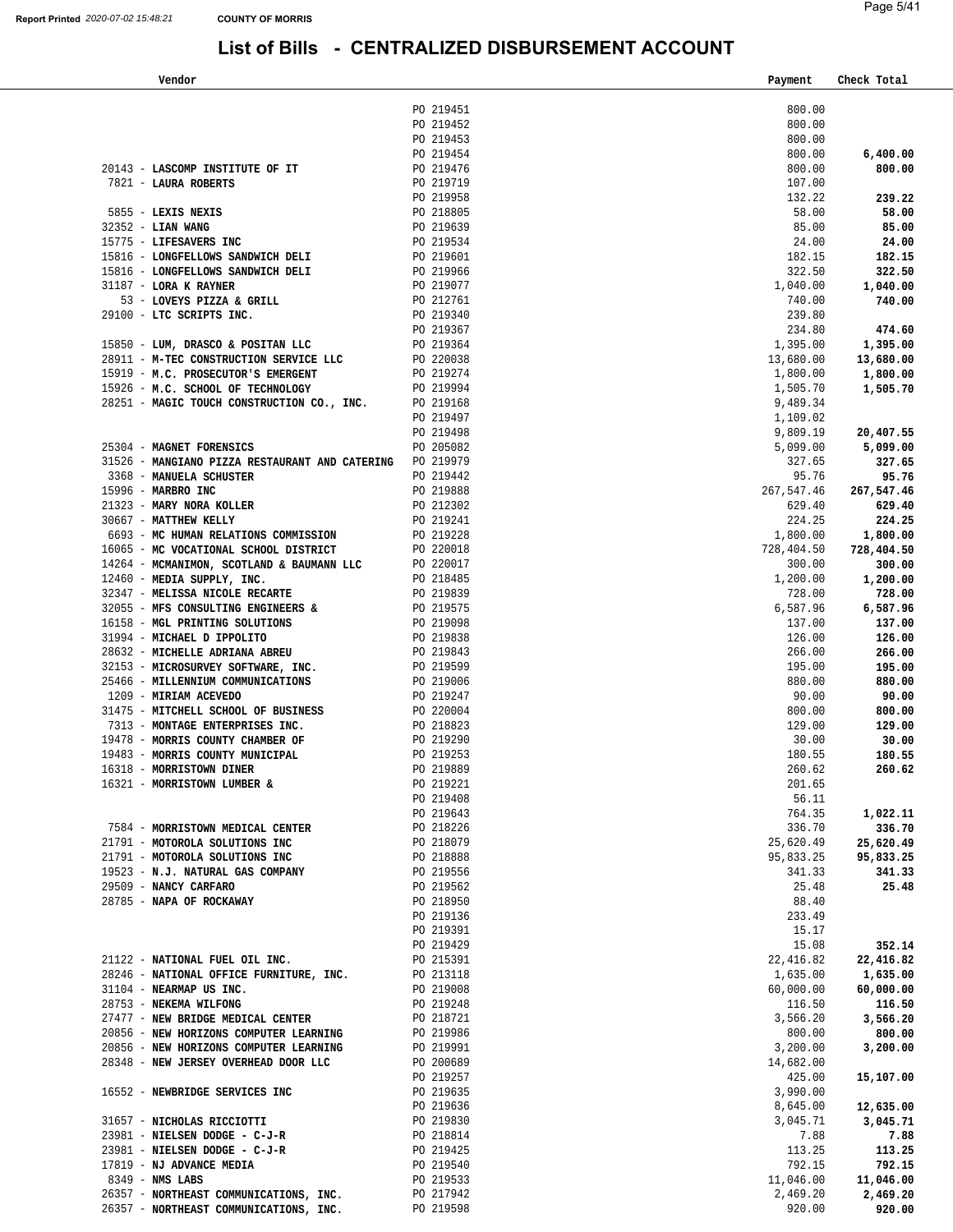| Vendor                                                             |                        | Payment                | Check Total            |
|--------------------------------------------------------------------|------------------------|------------------------|------------------------|
| 26357 - NORTHEAST COMMUNICATIONS, INC.                             | PO 219637              | 200.00                 | 200.00                 |
| 26357 - NORTHEAST COMMUNICATIONS, INC.                             | PO 219638              | 335.00                 | 335.00                 |
| 16738 - NORTHEASTERN HARDWARE CO INC                               | PO 219021              | 206.65                 | 206.65                 |
| 16742 - NORTHERN SAFETY CO. INC.                                   |                        | 149.00                 | 149.00                 |
| 16742 - NORTHERN SAFETY CO. INC.                                   | PO 215635<br>PO 217662 | 102.90                 | 102.90                 |
| 16742 - NORTHERN SAFETY CO. INC.                                   |                        | 115.29                 | 115.29                 |
| 30167 - NOTO-WYNKOOP FUNERAL HOME                                  | PO 219022<br>PO 219083 | 1,575.00               | 1,575.00               |
| 26726 - OFFICE CONCEPTS GROUP, INC.                                | PO 219504              | 8,757.99               | 8,757.99               |
| 26726 - OFFICE CONCEPTS GROUP, INC.                                |                        | 801.02                 | 801.02                 |
| 26726 - OFFICE CONCEPTS GROUP, INC.                                | PO 219568<br>PO 219569 | 70.44                  | 70.44                  |
| 26726 - OFFICE CONCEPTS GROUP, INC.                                | PO 219580<br>PO 219829 | 2,814.88               | 2,814.88               |
| 26726 - OFFICE CONCEPTS GROUP, INC.                                |                        | 259.98                 |                        |
|                                                                    | PO 219829              | 508.63                 | 768.61                 |
| 29286 - OMEGA ENVIRONMENTAL SERVICES, INC.                         | PO 219175              | 2,960.00               | 2,960.00               |
| 25021 - ONE SOURCE OF NEW JERSEY LLC                               | PO 218957              | 236.20                 | 236.20                 |
| $13856 - OPTIMUM$                                                  | PO 219219              | 500.00                 | 500.00                 |
| $20526 - OPTIMUM$                                                  | PO 219242              | 293.91                 | 293.91                 |
| 20526 - OPTIMUM<br>13856 - OPTIMUM                                 | PO 219243              | 241.18<br>91.23        | 241.18                 |
| $20526$ - OPTIMUM                                                  | PO 219394<br>PO 219820 | 212.69                 | 91.23<br>212.69        |
| $20526$ - OPTIMUM                                                  | PO 219821              | 128.89                 | 128.89                 |
| 10287 - PANCIELLO CONSTRUCTION LLC                                 | PO 219873              | 16,880.00              | 16,880.00              |
| 16887 - PAPER MART INC                                             | PO 220051              | 10,508.38              |                        |
|                                                                    | PO 220051              | 478.50                 | 10,986.88              |
| 14997 - PARKHURST DISTRIBUTING CO INC                              | PO 219368              | 1,637.10               | 1,637.10               |
| 25411 - PATRICIA W. GIBBONS                                        | PO 219825              | 202.16                 | 202.16                 |
| 24836 - PEIRCE EQUIPMENT CO.                                       | PO 219426              | 151.82                 | 151.82                 |
| 28417 - PLIC SBD GRAND ISLAND                                      | PO 217969              | 222.00                 | 222.00                 |
| 6553 - PORTASOFT OF MORRIS COUNTY INC                              | PO 219264              | 524.88                 | 524.88                 |
| 13432 - POSITIVE PROMOTIONS, INC.                                  | PO 218429              | 3,437.97               | 3,437.97               |
| 5120 - POSTER COMPLIANCE CENTER                                    | PO 217408              | 4,195.00               | 4,195.00               |
| 17117 - POWER PLACE INC                                            | PO 218664              | 87.18                  |                        |
|                                                                    | PO 219727              | 165.56                 | 252.74                 |
| 26363 - PRAXAIR DISTRIBUTION<br>26363 - PRAXAIR DISTRIBUTION       | PO 218835              | 319.95<br>299.70       | 319.95                 |
| 27929 - PREMIER GLOBAL SERVICES                                    | PO 219050<br>PO 219750 | 287.15                 | 299.70<br>287.15       |
| 28653 - PRIME HEALTHCARE SERVICES                                  | PO 215978              | 490.55                 |                        |
|                                                                    | PO 217219              | 406.10                 |                        |
|                                                                    | PO 218316              | 407.66                 | 1,304.31               |
| $17189$ - PSE&G CO                                                 | PO 219875              | 333.52                 | 333.52                 |
| 9894 - QUADIENT, INC.                                              | PO 219659              | 3,510.00               | 3,510.00               |
| 264 - R & J CONTROL, INC.                                          | PO 216812              | 445.42                 |                        |
|                                                                    | PO 218642              | 1,937.35               |                        |
|                                                                    | PO 218902              | 155.00                 |                        |
|                                                                    | PO 219876              | 1,474.57               | 4,012.34               |
| 12473 - R.D. SALES DOOR & HARDWARE LLC                             | PO 206100              | 14,775.00              |                        |
|                                                                    | PO 219642              | 508.00                 | 15,283.00              |
| 17215 - R.S. KNAPP CO. INC.                                        | PO 218764              | 428.11                 |                        |
|                                                                    | PO 218905<br>PO 219362 | 75.00<br>37.02         |                        |
|                                                                    | PO 219401              | 99.00                  | 639.13                 |
| 21051 - RALSTON CIDER MILL                                         | PO 218877              | 2,400.00               | 2,400.00               |
| 24823 - RAMAPO COLLEGE OF NJ                                       | PO 219987              | 800.00                 | 800.00                 |
| 24823 - RAMAPO COLLEGE OF NJ                                       | PO 219992              | 800.00                 | 800.00                 |
| 24823 - RAMAPO COLLEGE OF NJ                                       | PO 220012              | 800.00                 | 800.00                 |
| 24823 - RAMAPO COLLEGE OF NJ                                       | PO 220013              | 3,200.00               | 3,200.00               |
| 31651 - RAPID PUMP & METER SERVICES CO.                            | PO 219500              | 2,600.53               | 2,600.53               |
| 29925 - RHEA YOUNG                                                 | PO 219832              | 15.99                  | 15.99                  |
| 29466 - RICCIARDI BROTHERS, INC                                    | PO 219683              | 95.97                  | 95.97                  |
| 19765 - RICOH AMERICAS CORPORATION                                 | PO 219546              | 1,227.09               | 1,227.09               |
| 28741 - RICOH USA, INC.                                            | PO 214924              | 1,107.09               | 1,107.09               |
| 28741 - RICOH USA, INC.                                            | PO 219244              | 9,550.21               | 9,550.21               |
| 28741 - RICOH USA, INC.                                            | PO 220050              | 835.26                 | 835.26                 |
| 21788 - ROAD SAFETY SYSTEMS LLC<br>21788 - ROAD SAFETY SYSTEMS LLC | PO 216534<br>PO 217088 | 11,990.00<br>21,475.00 | 11,990.00<br>21,475.00 |
| 28455 - ROBERT & SON, INC.                                         | PO 219427              | 93.78                  | 93.78                  |
| 29395 - ROCKY MOUNTAIN UNMANNED                                    | PO 213217              | 11,625.60              |                        |
|                                                                    | PO 213218              | 14,942.05              | 26,567.65              |
| 9938 - RUTGERS CENTER FOR CONTINUING                               | PO 219444              | 3,200.00               |                        |
|                                                                    | PO 219997              | 2,529.00               |                        |
|                                                                    | PO 219998              | 791.00                 |                        |
|                                                                    | PO 220000              | 800.00                 |                        |
|                                                                    | PO 220006              | 2,950.00               | 10,270.00              |
| 17448 - RUTGERS THE STATE UNIVERSITY                               | PO 219609              | 40.00                  | 40.00                  |
| 3032 - SCIENTIFIC BOILER WATER                                     | PO 219159              | 243.00                 | 243.00                 |
| 17621 - SHEAFFER SUPPLY, INC.                                      | PO 219012              | 131.74                 | 131.74                 |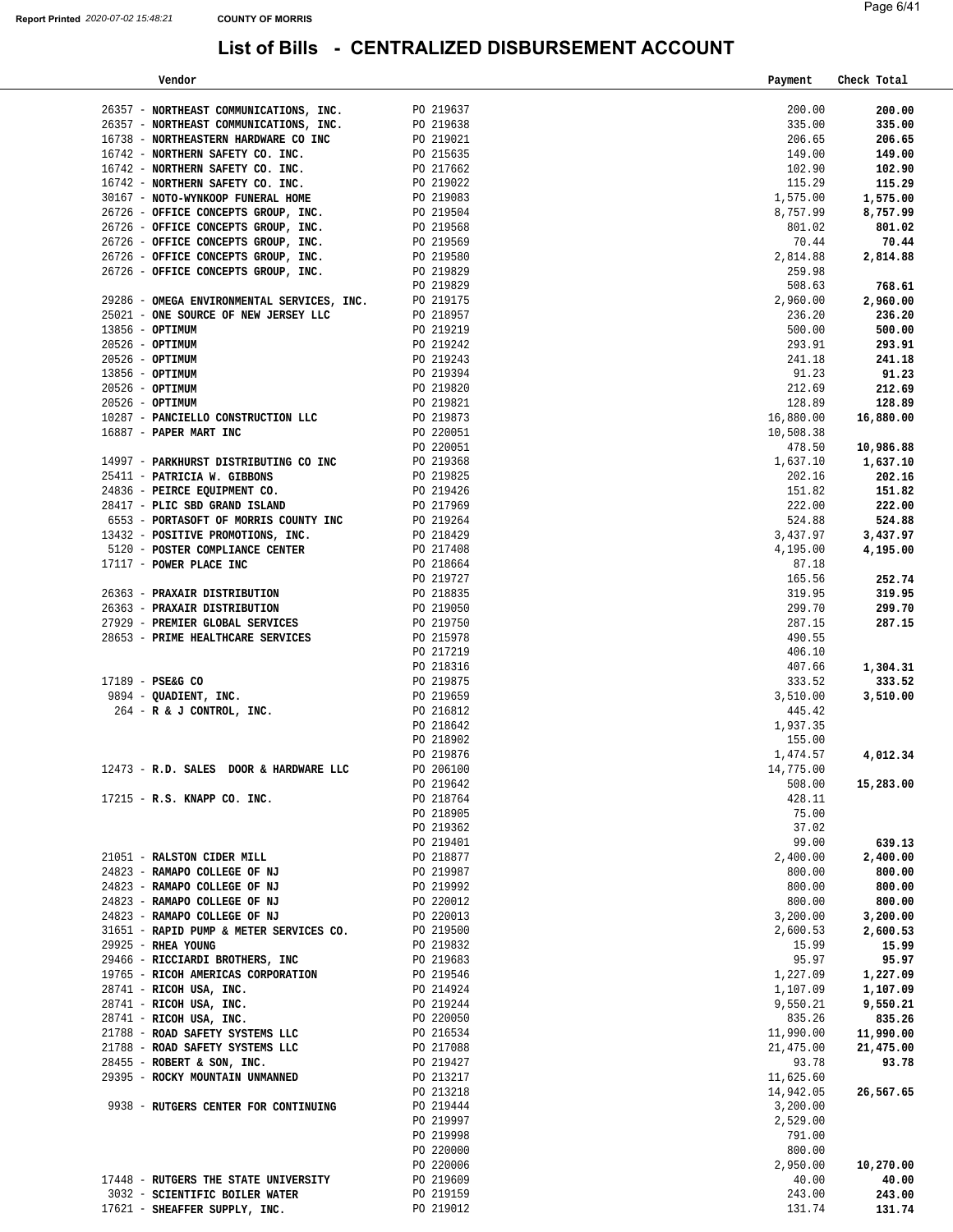| Vendor                                     |           | Payment    | Check Total |
|--------------------------------------------|-----------|------------|-------------|
|                                            |           |            |             |
| 19858 - SHERWIN WILLIAMS                   | PO 218643 | 608.47     | 608.47      |
| 17726 - SHI INTERNATIONAL CORP             | PO 218222 | 25,000.00  | 25,000.00   |
| 17726 - SHI INTERNATIONAL CORP             | PO 220016 | 151,300.00 | 151,300.00  |
| $17668$ - SIRCHIE                          | PO 217834 | 361.85     | 361.85      |
| 17755 - SOUTHEAST MORRIS COUNTY            | PO 217590 | 5,494.65   | 5,494.65    |
| 17762 - SPARWICK CONTRACTING, INC.         | PO 219802 | 476,029.19 |             |
|                                            | PO 219802 | 2,005.40   | 478,034.59  |
| 27924 - SPECTRUM COMMUNICATIONS            | PO 219587 | 419.44     | 419.44      |
| 16675 - STATE TOXICOLOGY LABORATORY        | PO 218487 | 225.00     | 225.00      |
| 26016 - STONEFIELD ENGINEERING             | PO 219133 | 7,350.00   | 7,350.00    |
| 17901 - SUBURBAN CONSULTING                | PO 219166 | 2,032.50   |             |
|                                            | PO 219379 | 1,708.75   | 3,741.25    |
| 17934 - SUSSEX COUNTY TECH SCHOOL          | PO 219380 | 800.00     | 800.00      |
|                                            |           | 6,447.00   |             |
| 30366 - SYMBOLARTS, LLC                    | PO 210383 |            | 6,447.00    |
| 21364 - SYSTEM ONE ALARM                   | PO 212760 | 12,982.00  | 12,982.00   |
| 6265 - T & M ASSOCIATES                    | PO 219714 | 2,731.84   |             |
|                                            | PO 219715 | 492.50     | 3,224.34    |
| 20814 - T.Y. LIN INTERNATIONAL             | PO 219969 | 47,200.40  | 47,200.40   |
| 28779 - TARA CHOMINSKY                     | PO 219284 | 208.40     | 208.40      |
| 26188 - TAYLOR STAFFORD                    | PO 219844 | 294.00     | 294.00      |
| 5611 - TBS CONTROLS LLC                    | PO 216419 | 5,888.74   | 5,888.74    |
| 17990 - TELESEARCH INC                     | PO 219519 | 874.50     |             |
|                                            | PO 219531 | 816.20     |             |
|                                            | PO 219705 | 816.20     | 2,506.90    |
| 27366 - THE GODFATHER OF MORRISTOWN        | PO 219595 | 202.25     | 202.25      |
| 27366 - THE GODFATHER OF MORRISTOWN        | PO 219912 | 48.87      | 48.87       |
| 10812 - THOMSON REUTER-WEST                | PO 218188 | 529.56     | 529.56      |
| 10812 - THOMSON REUTER-WEST                | PO 218303 | 421.90     |             |
| 18437 - THOMSON REUTERS-WEST               |           |            | 421.90      |
|                                            | PO 218486 | 1,173.23   | 1,173.23    |
| 18437 - THOMSON REUTERS-WEST               | PO 219660 | 264.00     | 264.00      |
| 122 - TILCON NEW YORK INC.                 | PO 219010 | 200.79     |             |
|                                            | PO 219494 | 253.82     | 454.61      |
| 3973 - TOM POLLIO                          | PO 219808 | 68.18      | 68.18       |
| 30695 - TOMAHAWK STRATEGIC SOLUTION, LLC   | PO 210430 | 17,300.00  |             |
|                                            | PO 210441 | 8,700.00   |             |
|                                            | PO 218241 | 6, 250.00  |             |
|                                            | PO 219229 | 369.12     | 32,619.12   |
| 11350 - TOMCO CONSTRUCTION                 | PO 219803 | 163,053.48 | 163,053.48  |
| 9099 - TONY SANCHEZ LTD                    | PO 219431 | 9.80       | 9.80        |
| 16349 - TOWN OF MORRISTOWN                 | PO 219435 | 1,852.80   | 1,852.80    |
| 32344 - TOWNSHIP OF CHESTER                | PO 219665 | 8,060.00   | 8,060.00    |
| 14451 - TOWNSHIP OF EAST HANOVER           | PO 214301 | 3,530.00   | 3,530.00    |
| 15475 - TOWNSHIP OF JEFFERSON              | PO 219833 | 4,500.00   | 4,500.00    |
| 3049 - TRANE                               | PO 219605 | 5,000.00   |             |
|                                            | PO 219606 | 18,790.00  | 23,790.00   |
| 20009 - TRUGREEN                           |           |            |             |
|                                            | PO 219951 | 1,196.94   | 1,196.94    |
| 25209 - TURN OUT UNIFORMS, INC.            | PO 218122 | 864.10     | 864.10      |
| 25209 - TURN OUT UNIFORMS, INC.            | PO 218290 | 7,657.67   | 7,657.67    |
| 25209 - TURN OUT UNIFORMS, INC.            | PO 219586 | 179.97     | 179.97      |
| 25209 - TURN OUT UNIFORMS, INC.            | PO 219809 | 59.99      | 59.99       |
| 1739 - TURTLE & HUGHES, INC                | PO 213230 | 17,051.17  | 17,051.17   |
| 4144 - U-LINE SHIPPING SUPPLY              | PO 218759 | 1,033.48   |             |
|                                            | PO 219357 | 532.00     | 1,565.48    |
| 29540 - U.S. BANK OPERATIONS CENTER        | PO 218886 | 15,925.96  | 15,925.96   |
| 24762 - UNITED STATES POLICE               | PO 216642 | 350.00     | 350.00      |
| 446 - UNITRONIX DATA SYSTEMS INC           | PO 218311 | 8,514.90   |             |
|                                            | PO 218860 | 8,514.90   | 17,029.80   |
| 26134 - UNIVAR USA, INC.                   | PO 218960 | 1,148.46   | 1,148.46    |
| 31502 - UNIVERSAL PROTECTION SERVICES, LLC | PO 219283 | 2,207.17   |             |
|                                            | PO 219567 | 17,550.89  | 19,758.06   |
| 18285 - VAN CLEEF ENGINEERING ASSOC        | PO 219541 | 2,500.20   | 2,500.20    |
| 1286 - VERIZON                             | PO 218744 | 2,115.57   | 2,115.57    |
| 1286 - VERIZON                             | PO 219075 | 72.10      | 72.10       |
| 1286 - VERIZON                             | PO 219081 | 117.29     | 117.29      |
| 1286 - VERIZON                             | PO 219237 | 295.30     |             |
|                                            |           |            | 295.30      |
| $1286$ - VERIZON                           | PO 219528 | 72.24      | 72.24       |
| $1286$ - VERIZON                           | PO 219588 | 36.05      | 36.05       |
| 1286 - VERIZON                             | PO 219718 | 6,105.00   | 6,105.00    |
| 1286 - VERIZON                             | PO 219811 | 386.45     | 386.45      |
| 10668 - VERIZON CABS                       | PO 218892 | 1,553.64   | 1,553.64    |
| 1348 - VERIZON WIRELESS                    | PO 219240 | 11,973.63  |             |
|                                            | PO 219596 | 240.16     |             |
|                                            | PO 219667 | 17,562.58  |             |
|                                            | PO 219667 | 190.79     | 29,967.16   |
| 25832 - VOIANCE LANGUAGE SERVICES, LLC     | PO 219084 | 901.68     | 901.68      |
| 6146 - W.B. MASON COMPANY INC              | PO 215621 | 330.02     |             |
|                                            |           |            |             |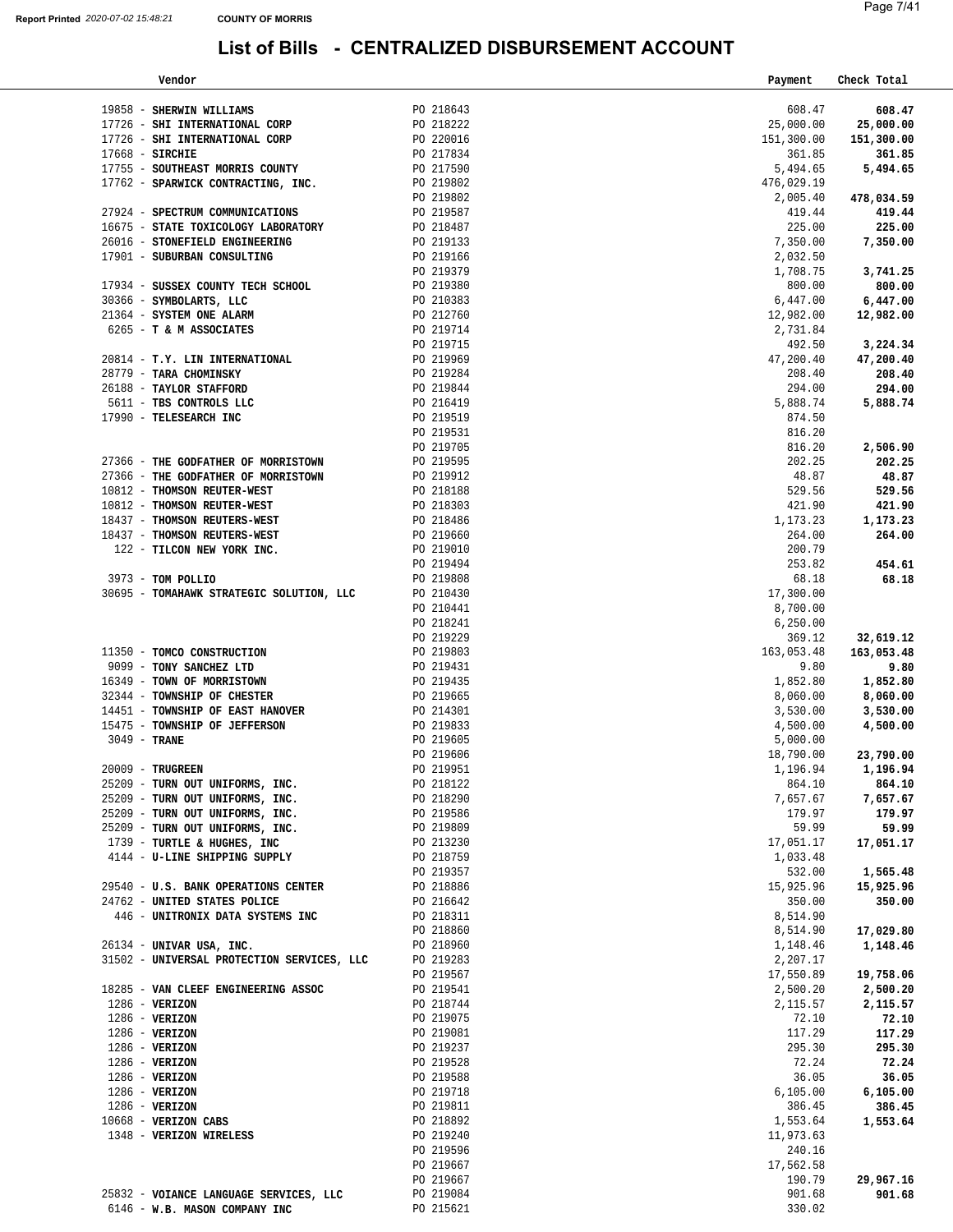### **List of Bills - CENTRALIZED DISBURSEMENT ACCOUNT**

| Vendor                                        |                        | Payment             | Check Total                 |
|-----------------------------------------------|------------------------|---------------------|-----------------------------|
|                                               | PO 216006              | 25.70               |                             |
|                                               | PO 216528              | 304.80              |                             |
|                                               | PO 217352              | 48.39               |                             |
|                                               | PO 218594              | 518.59              |                             |
|                                               | PO 218650              | 401.98              |                             |
|                                               | PO 219068              | 76.56               |                             |
|                                               | PO 219070              | 36.71               | 1,742.75                    |
| 6146 - W.B. MASON COMPANY INC                 | PO 219082              | 162.92              |                             |
|                                               | PO 219125              | 304.75              |                             |
|                                               | PO 219203              | 478.07              |                             |
|                                               | PO 219217<br>PO 219246 | 244.28<br>32.82     |                             |
|                                               | PO 219249              | 49.90               |                             |
|                                               | PO 219262              | 156.62              |                             |
|                                               | PO 219328              | 168.04              | 1,597.40                    |
| 6146 - W.B. MASON COMPANY INC                 | PO 219334              | 105.27              |                             |
|                                               | PO 219342              | 332.96              |                             |
|                                               | PO 219346              | 7.05                |                             |
|                                               | PO 219348              | 407.91              |                             |
|                                               | PO 219358              | 331.50              |                             |
|                                               | PO 219386              | 0.95                |                             |
|                                               | PO 219400              | 500.20              |                             |
|                                               | PO 219436              | 72.55               | 1,758.39                    |
| 6146 - W.B. MASON COMPANY INC                 | PO 219437              | 108.75              |                             |
|                                               | PO 219487              | 122.64              |                             |
|                                               | PO 219493<br>PO 219502 | 798.50<br>1,010.40  |                             |
|                                               | PO 219518              | 70.57               |                             |
|                                               | PO 219522              | 468.82              |                             |
|                                               | PO 219526              | 44.70               |                             |
|                                               | PO 219549              | 190.17              | 2,814.55                    |
| 6146 - W.B. MASON COMPANY INC                 | PO 219552              | 232.65              | 232.65                      |
| 6146 - W.B. MASON COMPANY INC                 | PO 219557              | 128.98              |                             |
|                                               | PO 219563              | 341.00              |                             |
|                                               | PO 219578              | 41.46               |                             |
|                                               | PO 219582              | 84.39               |                             |
|                                               | PO 219584              | 178.80              | 774.63                      |
| 6146 - W.B. MASON COMPANY INC                 | PO 219603              | 4.47                |                             |
| 6146 - W.B. MASON COMPANY INC                 | PO 219654<br>PO 219655 | 356.66<br>862.71    | 361.13<br>862.71            |
| 6146 - W.B. MASON COMPANY INC                 | PO 219655              | 187.74              |                             |
|                                               | PO 219661              | 3,807.59            |                             |
|                                               | PO 219671              | 191.30              |                             |
|                                               | PO 219795              | 93.86               |                             |
|                                               | PO 219812              | 208.36              | 4,488.85                    |
| 18402 - WATCHUNG / LONG HILL                  | PO 214128              | 7,093.78            | 7,093.78                    |
| 24231 - WATERS, MCPHERSON, MCNEILL, P.C.      | PO 219559              | 4,324.50            | 4,324.50                    |
| 24231 - WATERS, MCPHERSON, MCNEILL, P.C.      | PO 219560              | 5,022.00            | 5,022.00                    |
| 24231 - WATERS, MCPHERSON, MCNEILL, P.C.      | PO 219561              | 3,627.00            | 3,627.00                    |
| 32263 - WEINER LAW GROUP LLP                  | PO 219650              | 4,650.98            | 4,650.98                    |
| 13246 - WILLIAM F. BARNISH                    | PO 219644              | 1,741.18            | 1,741.18                    |
| 8335 - WILLIAM PATERSON UNIVERSITY            | PO 219993<br>PO 219999 | 1,770.30<br>799.40  |                             |
|                                               | PO 220007              | 800.00              | 3,369.70                    |
| 1621 - WINSOR'S TRACTOR TRAILER               | PO 219995              | 800.00              | 800.00                      |
| 21189 - WITMER-PUBLIC SAFETY GROUP            | PO 213243              | 76,627.20           | 76,627.20                   |
| 3793 - WOODRUFF ENERGY                        | PO 219949              | 1,599.06            | 1,599.06                    |
| 18538 - WORK N WEAR STORE                     | PO 212980              | 760.00              | 760.00                      |
| 29685 - WURTH USA INC.                        | PO 218615              | 76.78               |                             |
|                                               | PO 218616              | 280.00              |                             |
|                                               | PO 218621              | 294.63              |                             |
|                                               | PO 218820              | 100.00              |                             |
|                                               | PO 218821              | 316.00              |                             |
| 28662 - YOUR WAY CONSTRUCTION INC.            | PO 218836<br>PO 219885 | 145.94<br>70,105.63 | 1,213.35<br>70,105.63       |
| 21937 - ZUCCARO INC.                          | PO 219859              | 184,386.91          |                             |
|                                               |                        |                     | 184,386.91<br>------------- |
| TOTAL                                         |                        |                     | 6,695,394.43                |
| Total to be paid from Fund 01 Current Fund    | 2,707,331.18           |                     |                             |
| Total to be paid from Fund 02 Grant Fund      | 1,249,094.87           |                     |                             |
| Total to be paid from Fund 04 County Capital  | 2,728,383.71           |                     |                             |
| Total to be paid from Fund 13 Dedicated Trust | 10,584.67              |                     |                             |
|                                               | -------------          |                     |                             |

**[6,695,394.43](https://6,695,394.43)**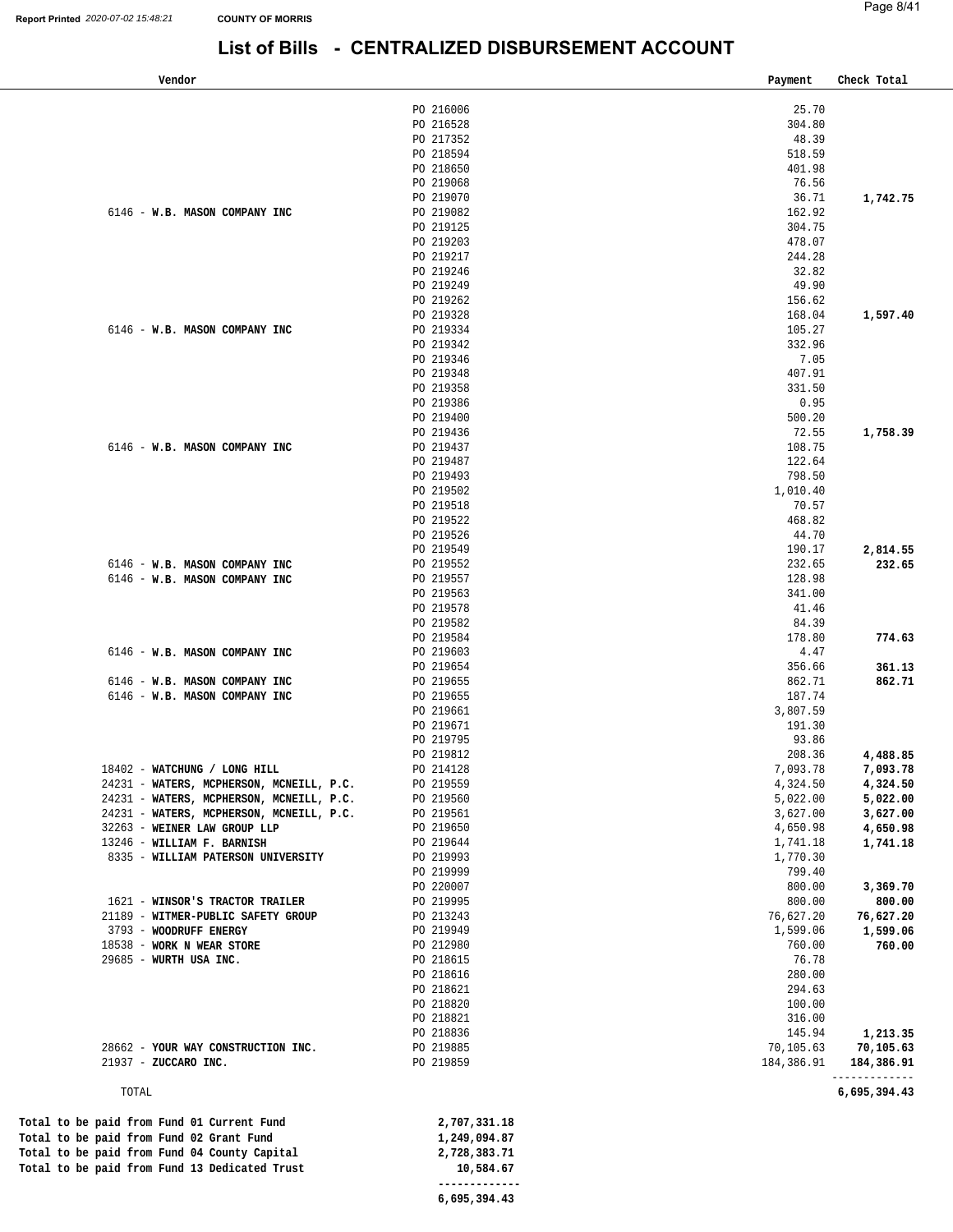**Report Printed** *2020-07- 2020-07-02 15:48:29 02 15:48:21* **COUNTY OF MORRIS COUNTY MORRIS**

Page 9/41

### List of Bills (DeisartofolBiltsAcc CuEnt Detail) **ZED CHENERAS EMIENT ABCRSEMENT** ACCOUNT

| Account                            | Wethofbr              | Vendor                                                                     | Description         | Payment           | Payment ToCheck Total |
|------------------------------------|-----------------------|----------------------------------------------------------------------------|---------------------|-------------------|-----------------------|
|                                    |                       |                                                                            | <b>Current Fund</b> |                   |                       |
| <b>County Administrator</b>        |                       |                                                                            |                     |                   |                       |
|                                    |                       |                                                                            |                     | 251.10            |                       |
|                                    | 220051 PAPER MART INC | 219437 W.B. MASON COMPANY INC                                              |                     | 108.75            |                       |
| 01-201-20-100100-058               |                       | Office Supplies & Stationery                                               | TOTAL FOR ACCOUNT   |                   | 359.85                |
|                                    |                       | 220049 COUNTY OF MORRIS                                                    |                     | 38.40             |                       |
| 01-201-20-100100-068               |                       | Postage & Metered Mail                                                     | TOTAL FOR ACCOUNT   |                   | 38.40                 |
|                                    |                       |                                                                            |                     |                   | ===== =======         |
|                                    |                       | TOTAL for County Administrator                                             |                     |                   | 398.25                |
| <b>Personnel</b>                   |                       |                                                                            |                     |                   |                       |
|                                    |                       |                                                                            |                     |                   |                       |
|                                    |                       | 219518 W.B. MASON COMPANY INC<br>219518 W.B. MASON COMPANY INC             |                     | 3.47<br>12.58     |                       |
|                                    |                       | 219518 W.B. MASON COMPANY INC                                              |                     | 1.72              |                       |
|                                    |                       | 219518 W.B. MASON COMPANY INC<br>219518 W.B. MASON COMPANY INC             |                     | 52.10<br>0.70     |                       |
| 01-201-20-105100-058               |                       | Office Supplies & Stationery                                               | TOTAL FOR ACCOUNT   |                   | 70.57                 |
|                                    |                       | 220049 COUNTY OF MORRIS                                                    |                     | 22.55             |                       |
| 01-201-20-105100-068               |                       | Postage & Metered Mail                                                     | TOTAL FOR ACCOUNT   |                   | 22.55                 |
|                                    |                       | 217408 POSTER COMPLIANCE CENTER                                            |                     | 4,195.00          |                       |
| 01-201-20-105100-073               |                       | Records Managment Services                                                 | TOTAL FOR ACCOUNT   |                   | 4,195.00              |
|                                    |                       |                                                                            |                     |                   | ===== =======         |
|                                    | TOTAL for Personnel   |                                                                            |                     |                   | 4,288.12              |
|                                    |                       |                                                                            |                     |                   |                       |
| <b>Board of Chosen Freeholders</b> |                       |                                                                            |                     |                   |                       |
|                                    |                       | 219098 MGL PRINTING SOLUTIONS<br>219098 MGL PRINTING SOLUTIONS             |                     | 120.00<br>17.00   |                       |
|                                    |                       | 219558 ENVELOPES & PRINTED PROD. INC.                                      |                     | 398.00            |                       |
| 01-201-20-110100-058               |                       | Office Supplies & Stationery                                               | TOTAL FOR ACCOUNT   |                   | 535.00                |
|                                    |                       | 220049 COUNTY OF MORRIS                                                    |                     | 25.70             |                       |
|                                    |                       | 220049 COUNTY OF MORRIS                                                    |                     | 7.70              |                       |
| 01-201-20-110100-068               |                       | Postage & Metered Mail                                                     | TOTAL FOR ACCOUNT   |                   | 33.40                 |
|                                    |                       | 219290 MORRIS COUNTY CHAMBER OF                                            |                     | 30.00             |                       |
|                                    |                       | 219912 THE GODFATHER OF MORRISTOWN<br>219228 MC HUMAN RELATIONS COMMISSION |                     | 48.87<br>1,800.00 |                       |
| 01-201-20-110100-079               |                       | Special Projects                                                           | TOTAL FOR ACCOUNT   |                   | 1,878.87              |
|                                    |                       |                                                                            |                     |                   | ===== =======         |
|                                    |                       | TOTAL for Board of Chosen Freeholders                                      |                     |                   | 2,447.27              |
| <b>Clerk of the Board</b>          |                       |                                                                            |                     |                   |                       |
|                                    |                       |                                                                            |                     |                   |                       |
|                                    |                       | 219764 GANNETT NJ NEWSPAPERS<br>219763 GANNETT NJ NEWSPAPERS               |                     | 92.88<br>93.74    |                       |
|                                    |                       | 219762 GANNETT NJ NEWSPAPERS                                               |                     | 94.60             |                       |
|                                    |                       | 219865 GANNETT NJ NEWSPAPERS                                               |                     | 58.22             |                       |
|                                    |                       | 219481 GANNETT NJ NEWSPAPERS<br>219540 NJ ADVANCE MEDIA                    |                     | 280.10<br>792.15  |                       |
|                                    |                       | 219919 GANNETT NJ NEWSPAPERS                                               |                     | 114.12            |                       |
| 01-201-20-110105-022               | Advertising           |                                                                            | TOTAL FOR ACCOUNT   |                   | 1,525.81              |
|                                    |                       |                                                                            |                     |                   | ===== =======         |
|                                    |                       | TOTAL for Clerk of the Board                                               |                     |                   | 1,525.81              |
| <b>County Clerk</b>                |                       |                                                                            |                     |                   |                       |
|                                    |                       | 219667 VERIZON WIRELESS                                                    |                     | 502.71            |                       |
| 01-201-20-120100-031               |                       | Cellular Phones/Pagers                                                     | TOTAL FOR ACCOUNT   |                   | 502.71                |
|                                    |                       | 220049 COUNTY OF MORRIS                                                    |                     | 1,159.05          |                       |
| 01-201-20-120100-068               |                       | Postage & Metered Mail                                                     | TOTAL FOR ACCOUNT   |                   | 1,159.05              |
|                                    |                       | 218491 KATHY'S KREATIONS                                                   |                     | 1,102.00          |                       |
| 01-201-20-120100-069               | Printing              |                                                                            | TOTAL FOR ACCOUNT   |                   | 1,102.00              |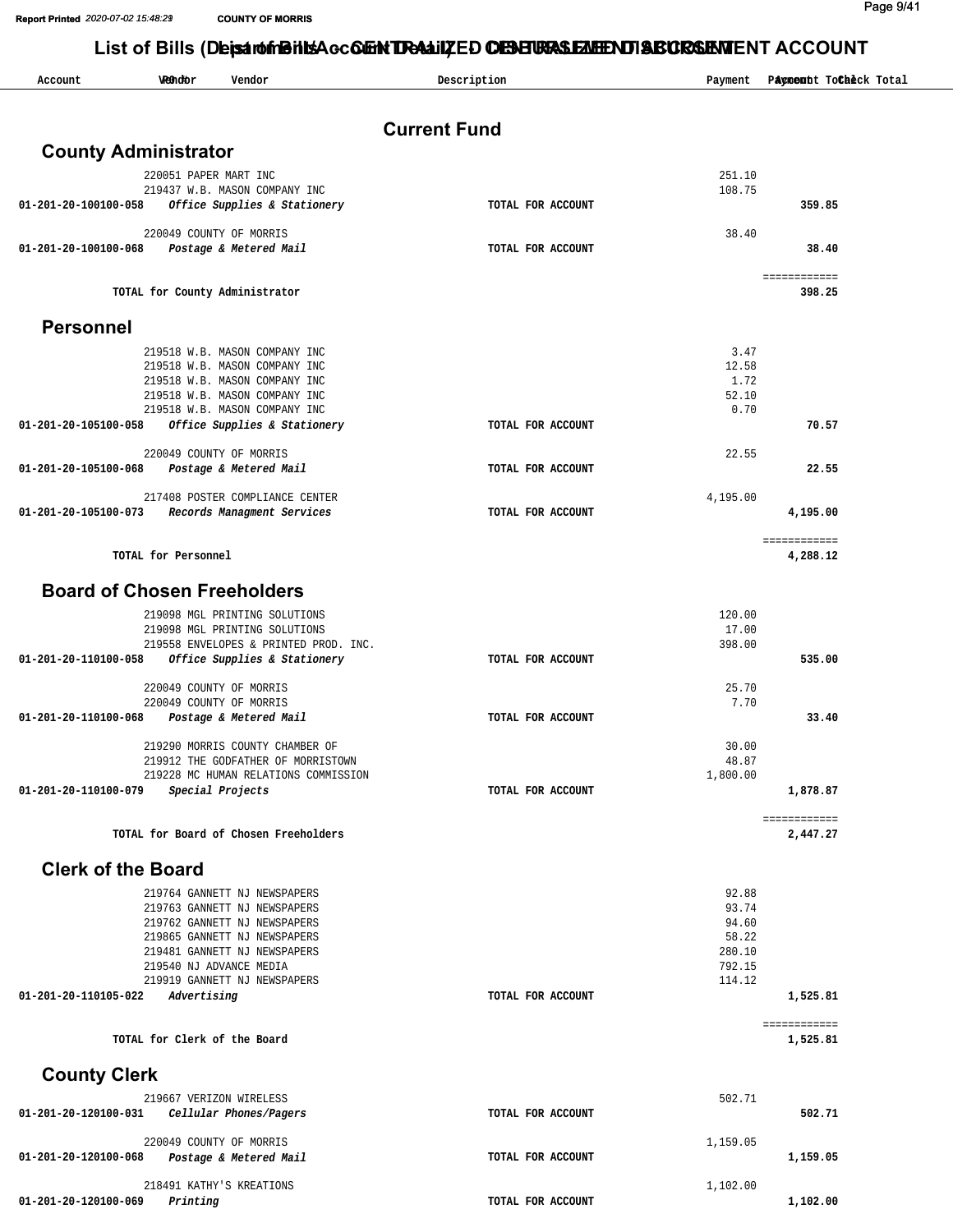| Account<br><b>PO #</b><br>Vendor                                 | Description       | Payment          | Account Total            |
|------------------------------------------------------------------|-------------------|------------------|--------------------------|
| <b>County Clerk</b>                                              |                   |                  |                          |
| 219 977 ANN F. GROSSI                                            |                   | 21.98            |                          |
| 01-201-20-120100-185<br>Food                                     | TOTAL FOR ACCOUNT |                  | 21.98                    |
| TOTAL for County Clerk                                           |                   |                  | ============<br>2,785.74 |
| <b>County Board of Elections</b>                                 |                   |                  |                          |
|                                                                  |                   |                  |                          |
| 219492 GANNETT NJ NEWSPAPERS<br>219492 GANNETT NJ NEWSPAPERS     |                   | 108.36<br>35.00  |                          |
| 219911 GANNETT NJ NEWSPAPERS                                     |                   | 174.15           |                          |
| 219911 GANNETT NJ NEWSPAPERS                                     |                   | 35.00            |                          |
| Advertising<br>01-201-20-121100-022                              | TOTAL FOR ACCOUNT |                  | 352.51                   |
| 219487 W.B. MASON COMPANY INC                                    |                   | 122.64           |                          |
| 219980 DALE KRAMER                                               |                   | 47.92            |                          |
| 219980 DALE KRAMER                                               |                   | 3.20             |                          |
| 219125 W.B. MASON COMPANY INC                                    |                   | 304.75           |                          |
| 219563 W.B. MASON COMPANY INC                                    |                   | 341.00           |                          |
| Office Supplies & Stationery<br>01-201-20-121100-058             | TOTAL FOR ACCOUNT |                  | 819.51                   |
| 220049 COUNTY OF MORRIS                                          |                   | 168.95           |                          |
| Postage & Metered Mail<br>01-201-20-121100-068                   | TOTAL FOR ACCOUNT |                  | 168.95                   |
| 220051 PAPER MART INC                                            |                   | 2,834.25         |                          |
| 01-201-20-121100-069<br>Printing                                 | TOTAL FOR ACCOUNT |                  | 2,834.25                 |
| 219845 ANDREA BIASI                                              |                   | 98.00            |                          |
| 219845 ANDREA BIASI                                              |                   | 105.00           |                          |
| 219845 ANDREA BIASI                                              |                   | 126.00           |                          |
| 219845 ANDREA BIASI                                              |                   | 98.00            |                          |
| 219845 ANDREA BIASI                                              |                   | 140.00           |                          |
| 219846 CYNTHIA A BIASI<br>219846 CYNTHIA A BIASI                 |                   | 98.00<br>126.00  |                          |
| 219846 CYNTHIA A BIASI                                           |                   | 98.00            |                          |
| 219846 CYNTHIA A BIASI                                           |                   | 140.00           |                          |
| 219836 GEORGE COPPOLA                                            |                   | 98.00            |                          |
| 219836 GEORGE COPPOLA                                            |                   | 77.00            |                          |
| 219836 GEORGE COPPOLA                                            |                   | 133.00           |                          |
| 219847 ISABELLE ALEXANDRA SOSA                                   |                   | 175.00           |                          |
| 219847 ISABELLE ALEXANDRA SOSA<br>219847 ISABELLE ALEXANDRA SOSA |                   | 98.00<br>175.00  |                          |
| 219847 ISABELLE ALEXANDRA SOSA                                   |                   | 126.00           |                          |
| 219839 MELISSA NICOLE RECARTE                                    |                   | 91.00            |                          |
| 219839 MELISSA NICOLE RECARTE                                    |                   | 112.00           |                          |
| 219839 MELISSA NICOLE RECARTE                                    |                   | 168.00           |                          |
| 219839 MELISSA NICOLE RECARTE                                    |                   | 91.00            |                          |
| 219839 MELISSA NICOLE RECARTE<br>219839 MELISSA NICOLE RECARTE   |                   | 140.00           |                          |
| 219837 GISELLE ABREU                                             |                   | 126.00<br>168.00 |                          |
| 219837 GISELLE ABREU                                             |                   | 133.00           |                          |
| 219842 KATHLEEN T GARRIGAN                                       |                   | 126.00           |                          |
| 219844 TAYLOR STAFFORD                                           |                   | 98.00            |                          |
| 219844 TAYLOR STAFFORD                                           |                   | 119.00           |                          |
| 219844 TAYLOR STAFFORD                                           |                   | 77.00            |                          |
| 219843 MICHELLE ADRIANA ABREU                                    |                   | 168.00           |                          |
| 219843 MICHELLE ADRIANA ABREU<br>219838 MICHAEL D IPPOLITO       |                   | 98.00<br>126.00  |                          |
| 219213 ABLE SECURITY LOCKSMITHS                                  |                   | 59.95            |                          |
| 219213 ABLE SECURITY LOCKSMITHS                                  |                   | 55.00            |                          |
| 219213 ABLE SECURITY LOCKSMITHS                                  |                   | 17.85            |                          |
| 219213 ABLE SECURITY LOCKSMITHS                                  |                   | 189.00           |                          |
| Election Officer<br>01-201-20-121100-096                         | TOTAL FOR ACCOUNT |                  | 4,073.80                 |
|                                                                  |                   |                  | ============             |
| TOTAL for County Board of Elections                              |                   |                  | 8,249.02                 |

### **Superintendent of Elections**

| 219848 HUNAN WOK                   | 234.64 |
|------------------------------------|--------|
| 219848 HUNAN WOK                   | 5.00   |
| 219601 LONGFELLOWS SANDWICH DELI   | 172.15 |
| 219601 LONGFELLOWS SANDWICH DELI   | 10.00  |
| 219595 THE GODFATHER OF MORRISTOWN | 202.25 |
| 219889 MORRISTOWN DINER            | 260.62 |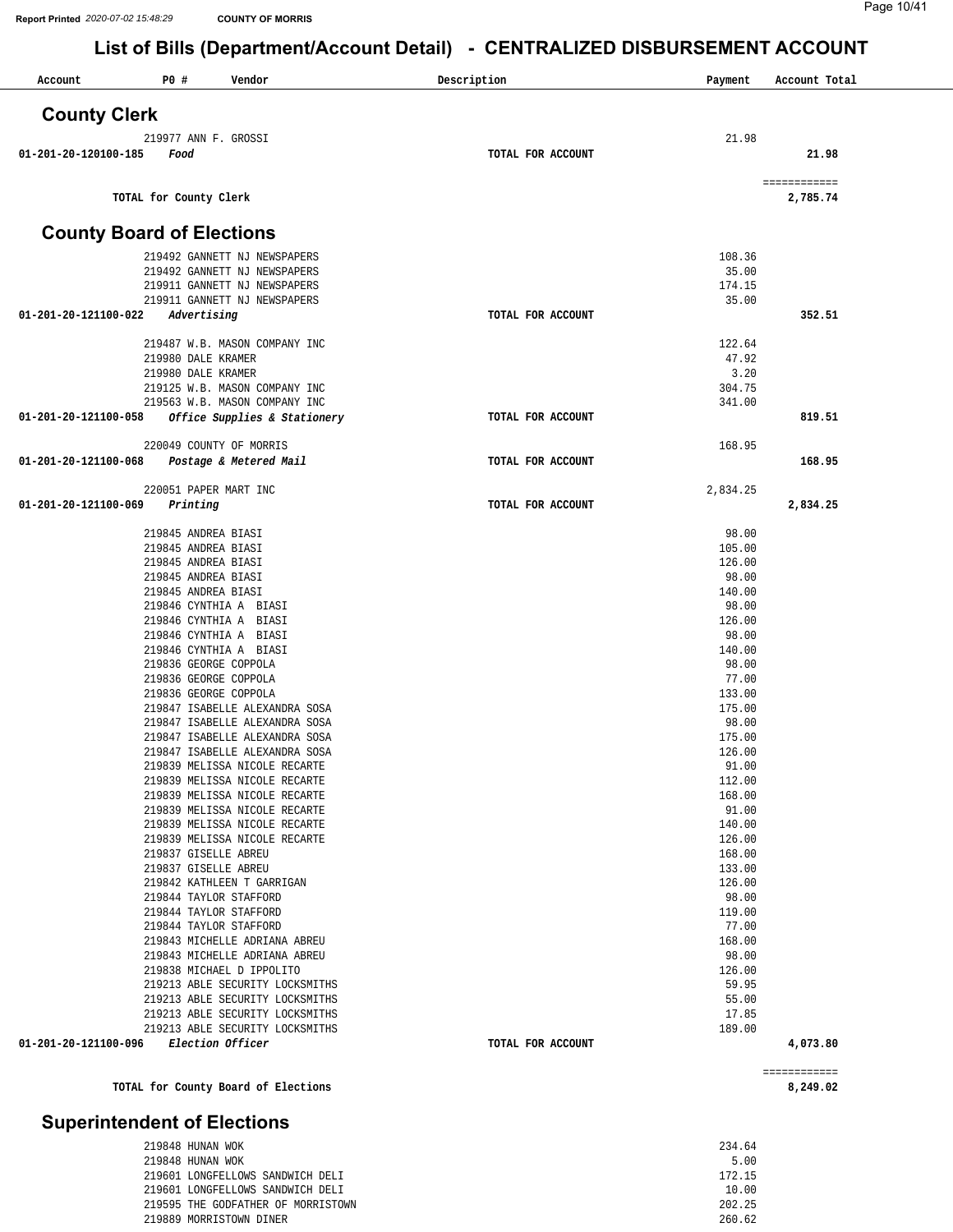| Account                                     | P0 #             | Vendor                                                     | Description       | Payment        | Account Total            |
|---------------------------------------------|------------------|------------------------------------------------------------|-------------------|----------------|--------------------------|
| <b>Superintendent of Elections</b>          |                  |                                                            |                   |                |                          |
|                                             |                  | 219979 MANGIANO PIZZA RESTAURANT AND CATERING              |                   | 317.65         |                          |
|                                             |                  | 219979 MANGIANO PIZZA RESTAURANT AND CATERING              |                   | 10.00          |                          |
| 01-201-20-121105-057                        |                  | National Voter Registration                                | TOTAL FOR ACCOUNT |                | 1,212.31                 |
|                                             |                  | 220049 COUNTY OF MORRIS                                    |                   | 338.40         |                          |
| 01-201-20-121105-068                        |                  | Postage & Metered Mail                                     | TOTAL FOR ACCOUNT |                | 338.40                   |
|                                             |                  | 219603 W.B. MASON COMPANY INC                              |                   | 4.47           |                          |
| 01-201-20-121105-095                        |                  | Other Administrative Supplies                              | TOTAL FOR ACCOUNT |                | 4.47                     |
|                                             |                  | TOTAL for Superintendent of Elections                      |                   |                | ============<br>1,555.18 |
|                                             |                  |                                                            |                   |                |                          |
|                                             |                  | <b>County Elections (Cty Clerk)</b>                        |                   |                |                          |
|                                             |                  | 220049 COUNTY OF MORRIS                                    |                   | 4,775.65       |                          |
| 01-201-20-121110-068                        |                  | Postage & Metered Mail                                     | TOTAL FOR ACCOUNT |                | 4,775.65                 |
|                                             |                  | 219719 LAURA ROBERTS                                       |                   | 107.00         |                          |
|                                             |                  | 219977 ANN F. GROSSI                                       |                   | 110.00         |                          |
|                                             |                  | 219967 BURRINI'S OLDE WORLD MARKET                         |                   | 229.18         |                          |
|                                             | 219978 HUNAN WOK |                                                            |                   | 206.64         |                          |
|                                             |                  | 219966 LONGFELLOWS SANDWICH DELI                           |                   | 161.25         |                          |
|                                             |                  | 219966 LONGFELLOWS SANDWICH DELI                           |                   | 161.25         |                          |
| 01-201-20-121110-185                        | Food             | 219958 LAURA ROBERTS                                       | TOTAL FOR ACCOUNT | 132.22         | 1,107.54                 |
|                                             |                  |                                                            |                   |                |                          |
|                                             |                  | 214924 RICOH USA, INC.                                     |                   | 1,107.09       |                          |
| 01-201-20-121110-259                        |                  | Equipment Rental                                           | TOTAL FOR ACCOUNT |                | 1,107.09                 |
|                                             |                  |                                                            |                   |                | ============             |
|                                             |                  | TOTAL for County Elections (Cty Clerk)                     |                   |                | 6,990.28                 |
|                                             |                  |                                                            |                   |                |                          |
| <b>County Treasurer</b>                     |                  |                                                            |                   |                |                          |
|                                             |                  | 220051 PAPER MART INC                                      |                   | 277.00         |                          |
|                                             |                  | 219654 W.B. MASON COMPANY INC                              |                   | 355.71         |                          |
| 01-201-20-130100-058                        |                  | Office Supplies & Stationery                               | TOTAL FOR ACCOUNT |                | 632.71                   |
|                                             |                  | 220049 COUNTY OF MORRIS                                    |                   | 225.50         |                          |
| 01-201-20-130100-068                        |                  | Postage & Metered Mail                                     | TOTAL FOR ACCOUNT |                | 225.50                   |
|                                             |                  |                                                            |                   |                |                          |
|                                             |                  | 219660 THOMSON REUTERS-WEST                                |                   | 66.00          |                          |
|                                             |                  | 219660 THOMSON REUTERS-WEST                                |                   | 66.00          |                          |
|                                             |                  | 219660 THOMSON REUTERS-WEST<br>219660 THOMSON REUTERS-WEST |                   | 66.00<br>66.00 |                          |
| 01-201-20-130100-070                        |                  | Publication & Subscriptions                                | TOTAL FOR ACCOUNT |                | 264.00                   |
|                                             |                  |                                                            |                   |                |                          |
|                                             |                  | 219654 W.B. MASON COMPANY INC                              |                   | 0.95           |                          |
| 01-201-20-130100-084                        |                  | Other Outside Services                                     | TOTAL FOR ACCOUNT |                | 0.95                     |
|                                             |                  | 220050 RICOH USA, INC.                                     |                   | 835.26         |                          |
| 01-201-20-130100-164                        |                  | Office Machines - Rental                                   | TOTAL FOR ACCOUNT |                | 835.26                   |
|                                             |                  |                                                            |                   |                |                          |
|                                             |                  | TOTAL for County Treasurer                                 |                   |                | ============<br>1,958.42 |
|                                             |                  |                                                            |                   |                |                          |
| <b>Purchasing Division</b>                  |                  |                                                            |                   |                |                          |
|                                             |                  | 220049 COUNTY OF MORRIS                                    |                   | 198.10         |                          |
| 01-201-20-130105-068 Postage & Metered Mail |                  |                                                            | TOTAL FOR ACCOUNT |                | 198.10                   |
|                                             |                  |                                                            |                   |                |                          |
|                                             |                  | TOTAL for Purchasing Division                              |                   |                | ============<br>198.10   |
|                                             |                  |                                                            |                   |                |                          |
| <b>Office Services</b>                      |                  |                                                            |                   |                |                          |
|                                             |                  | 220053 COUNTY COLLEGE OF MORRIS                            |                   | 17,987.41      |                          |
| 01-201-20-130110-069                        | Printing         |                                                            | TOTAL FOR ACCOUNT |                | 17,987.41                |
|                                             |                  |                                                            |                   |                |                          |
| 01-201-20-130110-164                        |                  | 219659 QUADIENT, INC.<br>Office Machines - Rental          | TOTAL FOR ACCOUNT | 3,510.00       | 3,510.00                 |
|                                             |                  |                                                            |                   |                |                          |

============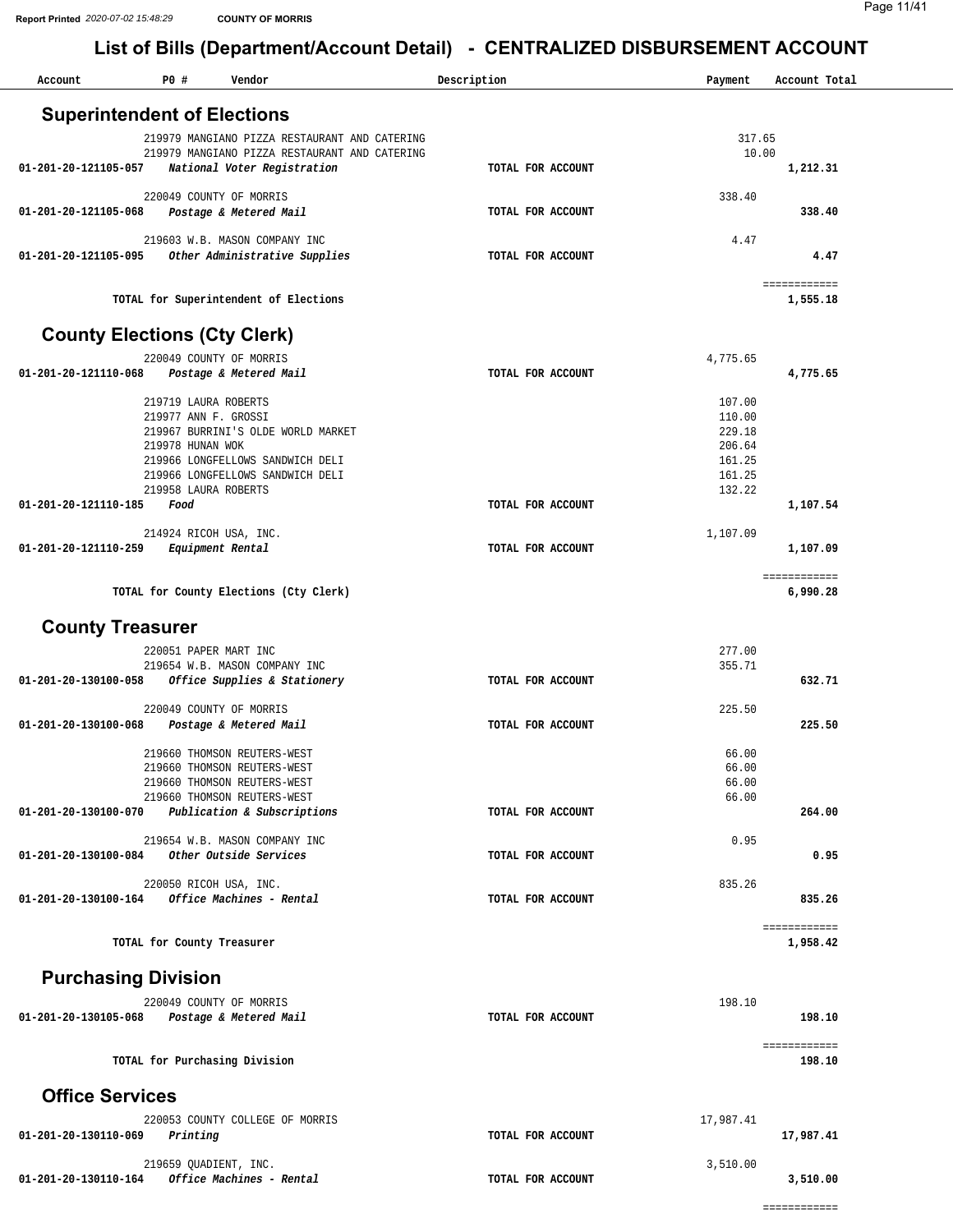#### Page 12/41

| Account                 | P0 #<br>Vendor                                                         | Description       | Payment                | Account Total              |
|-------------------------|------------------------------------------------------------------------|-------------------|------------------------|----------------------------|
| <b>Office Services</b>  |                                                                        |                   |                        |                            |
|                         |                                                                        |                   |                        |                            |
|                         | TOTAL for Office Services                                              |                   |                        | 21,497.41                  |
|                         | <b>Information Technology Div</b>                                      |                   |                        |                            |
|                         |                                                                        |                   |                        |                            |
|                         | 218248 DELL MARKETING L.P.<br>219008 NEARMAP US INC.                   |                   | 73,968.00<br>60,000.00 |                            |
| 01-201-20-140100-036    | Contracted Services                                                    | TOTAL FOR ACCOUNT |                        | 133,968.00                 |
|                         |                                                                        |                   |                        |                            |
| 01-201-20-140100-068    | 220049 COUNTY OF MORRIS<br>Postage & Metered Mail                      | TOTAL FOR ACCOUNT | 0.50                   | 0.50                       |
|                         |                                                                        |                   |                        |                            |
| 01-201-20-140100-073    | 219915 CITYSIDE ARCHIVES, LLC<br>Records Managment Services            | TOTAL FOR ACCOUNT | 2,766.71               | 2,766.71                   |
|                         |                                                                        |                   |                        |                            |
|                         | 217024 DELL MARKETING L.P.                                             |                   | 442.98                 |                            |
|                         | 217027 INSIGHT PUBLIC SECTOR, INC<br>217027 INSIGHT PUBLIC SECTOR, INC |                   | 1,191.90<br>1,505.29   |                            |
| 01-201-20-140100-078    | Software Maintenance                                                   | TOTAL FOR ACCOUNT |                        | 3,140.17                   |
|                         |                                                                        |                   |                        |                            |
|                         | TOTAL for Information Technology Div                                   |                   |                        | ============<br>139,875.38 |
|                         |                                                                        |                   |                        |                            |
|                         | <b>County Board of Taxation</b>                                        |                   |                        |                            |
|                         | 219671 W.B. MASON COMPANY INC                                          |                   | 9.98                   |                            |
|                         | 219671 W.B. MASON COMPANY INC                                          |                   | 4.74                   |                            |
|                         | 219671 W.B. MASON COMPANY INC                                          |                   | 47.48                  |                            |
|                         | 219671 W.B. MASON COMPANY INC<br>219671 W.B. MASON COMPANY INC         |                   | 23.98<br>105.12        |                            |
| 01-201-20-150100-058    | Office Supplies & Stationery                                           | TOTAL FOR ACCOUNT |                        | 191.30                     |
|                         |                                                                        |                   |                        |                            |
| 01-201-20-150100-068    | 220049 COUNTY OF MORRIS<br>Postage & Metered Mail                      | TOTAL FOR ACCOUNT | 394.65                 | 394.65                     |
|                         |                                                                        |                   |                        |                            |
|                         |                                                                        |                   |                        | ============               |
|                         | TOTAL for County Board of Taxation                                     |                   |                        | 585.95                     |
| <b>County Counsel</b>   |                                                                        |                   |                        |                            |
|                         |                                                                        |                   |                        |                            |
| 01-201-20-155100-050    | 218188 THOMSON REUTER-WEST<br>Law Books                                | TOTAL FOR ACCOUNT | 529.56                 | 529.56                     |
|                         |                                                                        |                   |                        |                            |
|                         | 219650 WEINER LAW GROUP LLP                                            |                   | 4,650.98               |                            |
| 01-201-20-155100-051    | 219543 ARCHER & GREINER<br>Legal                                       | TOTAL FOR ACCOUNT | 210.00                 | 4,860.98                   |
|                         |                                                                        |                   |                        |                            |
|                         | 220049 COUNTY OF MORRIS                                                |                   | 4.50                   |                            |
| 01-201-20-155100-068    | Postage & Metered Mail                                                 | TOTAL FOR ACCOUNT |                        | 4.50                       |
|                         |                                                                        |                   |                        | ============               |
|                         | TOTAL for County Counsel                                               |                   |                        | 5,395.04                   |
|                         |                                                                        |                   |                        |                            |
| <b>County Surrogate</b> |                                                                        |                   |                        |                            |
|                         | 219436 W.B. MASON COMPANY INC                                          |                   | 72.55                  |                            |
| 01-201-20-160100-058    | Office Supplies & Stationery                                           | TOTAL FOR ACCOUNT |                        | 72.55                      |
|                         | 220049 COUNTY OF MORRIS                                                |                   | 489.55                 |                            |
| 01-201-20-160100-068    | Postage & Metered Mail                                                 | TOTAL FOR ACCOUNT |                        | 489.55                     |
|                         | 220051 PAPER MART INC                                                  |                   | 752.93                 |                            |
|                         | 01-201-20-160100-095 Other Administrative Supplies                     | TOTAL FOR ACCOUNT |                        | 752.93                     |
|                         |                                                                        |                   |                        | ============               |
|                         | TOTAL for County Surrogate                                             |                   |                        | 1,315.03                   |
|                         |                                                                        |                   |                        |                            |
| <b>Engineering</b>      |                                                                        |                   |                        |                            |
|                         | 218764 R.S. KNAPP CO. INC.                                             |                   | 387.12                 |                            |
|                         | 218764 R.S. KNAPP CO. INC.                                             |                   | 40.99                  |                            |
|                         | 219386 W.B. MASON COMPANY INC                                          |                   | 0.95<br>159.70         |                            |
|                         | 219493 W.B. MASON COMPANY INC<br>219493 W.B. MASON COMPANY INC         |                   | 159.70                 |                            |
|                         | 219493 W.B. MASON COMPANY INC                                          |                   | 159.70                 |                            |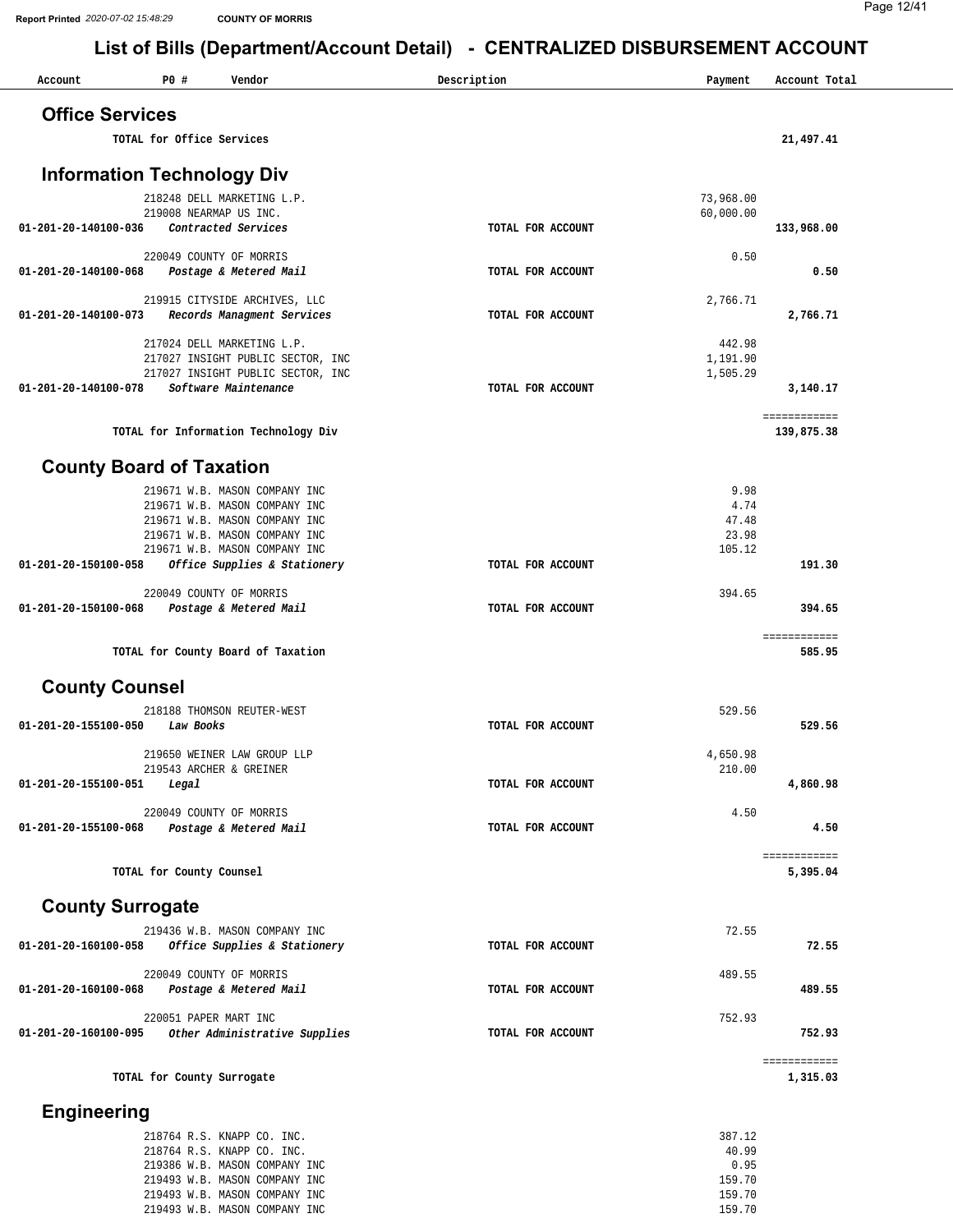| Account                              | <b>PO #</b>              | Vendor                                                                             | Description       | Payment               | Account Total            |
|--------------------------------------|--------------------------|------------------------------------------------------------------------------------|-------------------|-----------------------|--------------------------|
| <b>Engineering</b>                   |                          |                                                                                    |                   |                       |                          |
|                                      |                          | 219493 W.B. MASON COMPANY INC                                                      |                   | 159.70                |                          |
| 01-201-20-165100-058                 |                          | 219493 W.B. MASON COMPANY INC<br>Office Supplies & Stationery                      | TOTAL FOR ACCOUNT | 159.70                | 1,227.56                 |
|                                      |                          |                                                                                    |                   |                       |                          |
|                                      |                          | 220049 COUNTY OF MORRIS                                                            |                   | 3.10                  |                          |
|                                      |                          | 220049 COUNTY OF MORRIS<br>220049 COUNTY OF MORRIS                                 |                   | 6.85<br>1.00          |                          |
| 01-201-20-165100-068                 |                          | Postage & Metered Mail                                                             | TOTAL FOR ACCOUNT |                       | 10.95                    |
|                                      |                          |                                                                                    |                   |                       |                          |
|                                      |                          | 219801 CHRISTOPHER J. VITZ<br>219788 DEBRA DELLAGIACOMA                            |                   | 122.00<br>21.00       |                          |
| 01-201-20-165100-082                 |                          | Travel Expense                                                                     | TOTAL FOR ACCOUNT |                       | 143.00                   |
|                                      |                          |                                                                                    |                   |                       |                          |
|                                      | 219369 AT&T MOBILITY     | 218905 R.S. KNAPP CO. INC.                                                         |                   | 33.24<br>75.00        |                          |
|                                      |                          | 219401 R.S. KNAPP CO. INC.                                                         |                   | 99.00                 |                          |
| 01-201-20-165100-164                 |                          | Office Machines - Rental                                                           | TOTAL FOR ACCOUNT |                       | 207.24                   |
|                                      | TOTAL for Engineering    |                                                                                    |                   |                       | ============<br>1,588.75 |
|                                      |                          |                                                                                    |                   |                       |                          |
| <b>Planning Board</b>                |                          |                                                                                    |                   |                       |                          |
| 01-201-20-180100-023                 | 219370 GREGORY PERRY     | Associations and Memberships                                                       | TOTAL FOR ACCOUNT | 130.00                | 130.00                   |
|                                      |                          |                                                                                    |                   |                       |                          |
|                                      |                          | 219569 OFFICE CONCEPTS GROUP, INC.                                                 |                   | 70.44                 |                          |
|                                      |                          | 219249 W.B. MASON COMPANY INC<br>219246 W.B. MASON COMPANY INC                     |                   | 49.90<br>32.82        |                          |
| 01-201-20-180100-058                 |                          | Office Supplies & Stationery                                                       | TOTAL FOR ACCOUNT |                       | 153.16                   |
|                                      |                          |                                                                                    |                   |                       |                          |
| 01-201-20-180100-068                 |                          | 220049 COUNTY OF MORRIS<br>Postage & Metered Mail                                  | TOTAL FOR ACCOUNT | 34.65                 | 34.65                    |
|                                      |                          |                                                                                    |                   |                       |                          |
|                                      | TOTAL for Planning Board |                                                                                    |                   |                       | ============<br>317.81   |
| <b>County Weights &amp; Measures</b> |                          |                                                                                    |                   |                       |                          |
|                                      |                          | 219667 VERIZON WIRELESS                                                            |                   | 424.37                |                          |
| 01-201-22-201100-031                 |                          | Cellular Phones/Pagers                                                             | TOTAL FOR ACCOUNT |                       | 424.37                   |
|                                      |                          |                                                                                    |                   |                       |                          |
|                                      |                          | 219549 W.B. MASON COMPANY INC<br>219582 W.B. MASON COMPANY INC                     |                   | 190.17<br>84.39       |                          |
|                                      |                          | 220051 PAPER MART INC                                                              |                   | 134.00                |                          |
| 01-201-22-201100-058                 |                          | Office Supplies & Stationery                                                       | TOTAL FOR ACCOUNT |                       | 408.56                   |
|                                      |                          | 220049 COUNTY OF MORRIS                                                            |                   | 8.40                  |                          |
| 01-201-22-201100-068                 |                          | Postage & Metered Mail                                                             | TOTAL FOR ACCOUNT |                       | 8.40                     |
|                                      |                          |                                                                                    |                   |                       |                          |
| 01-201-22-201100-258                 | Equipment                | 219546 RICOH AMERICAS CORPORATION                                                  | TOTAL FOR ACCOUNT | 1,227.09              | 1,227.09                 |
|                                      |                          |                                                                                    |                   |                       |                          |
|                                      |                          | TOTAL for County Weights & Measures                                                |                   |                       | ============<br>2,068.42 |
|                                      |                          |                                                                                    |                   |                       |                          |
| <b>Employee Group Insurance</b>      |                          |                                                                                    |                   |                       |                          |
|                                      |                          | 219517 DELTA DENTAL INSURANCE COMPANY                                              |                   | 12,769.10             |                          |
|                                      |                          | 219517 DELTA DENTAL INSURANCE COMPANY                                              |                   | 381.40                |                          |
|                                      |                          | 219517 DELTA DENTAL INSURANCE COMPANY<br>219512 DELTA DENTAL INSURANCE COMPANY     |                   | 160.29<br>13, 174. 76 |                          |
|                                      |                          | 219512 DELTA DENTAL INSURANCE COMPANY                                              |                   | 381.40                |                          |
|                                      |                          | 219512 DELTA DENTAL INSURANCE COMPANY                                              |                   | 103.26                |                          |
|                                      |                          | 219516 DELTA DENTAL OF NEW JERSEY, INC.<br>219516 DELTA DENTAL OF NEW JERSEY, INC. |                   | 12,598.54<br>288.90   |                          |
|                                      |                          | 219516 DELTA DENTAL OF NEW JERSEY, INC.                                            |                   | 5,753.44              |                          |
|                                      |                          | 219516 DELTA DENTAL OF NEW JERSEY, INC.                                            |                   | 29.86                 |                          |
|                                      |                          | 219516 DELTA DENTAL OF NEW JERSEY, INC.<br>219513 DELTA DENTAL OF NEW JERSEY, INC. |                   | 256.80<br>12,261.21   |                          |
|                                      |                          | 219513 DELTA DENTAL OF NEW JERSEY, INC.                                            |                   | 256.80                |                          |
|                                      |                          | 219513 DELTA DENTAL OF NEW JERSEY, INC.                                            |                   | 5,520.52              |                          |
|                                      |                          | 219513 DELTA DENTAL OF NEW JERSEY, INC.                                            |                   | 29.86<br>256.80       |                          |
| 01-201-23-220100-090                 |                          | 219513 DELTA DENTAL OF NEW JERSEY, INC.<br>Employee Group Insurance Expenditures   | TOTAL FOR ACCOUNT |                       | 64,222.94                |
|                                      |                          |                                                                                    |                   |                       |                          |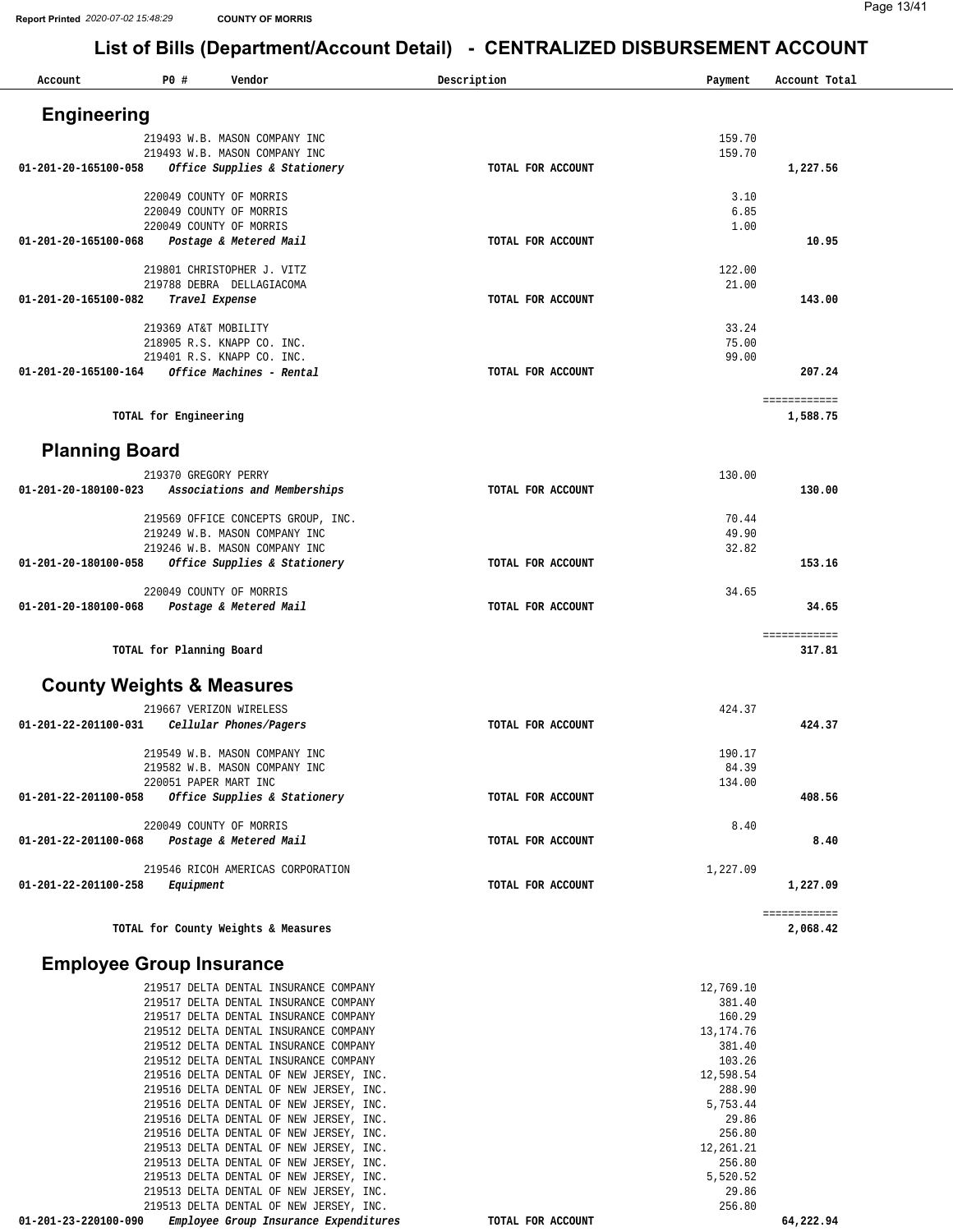| Account                        | P0 #                            | List of Dins (Department/Account Detail)<br>Vendor                      | - OLIVINALIZLD DIODONOLIVILIVI AUUUOIVI<br>Description | Payment              | Account Total             |
|--------------------------------|---------------------------------|-------------------------------------------------------------------------|--------------------------------------------------------|----------------------|---------------------------|
|                                |                                 |                                                                         |                                                        |                      |                           |
|                                | <b>Employee Group Insurance</b> |                                                                         |                                                        |                      |                           |
|                                |                                 | 212302 MARY NORA KOLLER                                                 |                                                        | 629.40               |                           |
| 01-203-23-220100-090           |                                 | 212481 ELLORINE PITTER<br>(2019) Employee Group Insurance Expendit      | TOTAL FOR ACCOUNT                                      | 1,626.00             | 2,255.40                  |
|                                |                                 | TOTAL for Employee Group Insurance                                      |                                                        |                      | ============<br>66,478.34 |
|                                |                                 | <b>Office of Emergency Management</b>                                   |                                                        |                      |                           |
|                                |                                 | 219596 VERIZON WIRELESS                                                 |                                                        | 240.16               |                           |
| 01-201-25-252100-031           |                                 | 219667 VERIZON WIRELESS<br>Cellular Phones/Pagers                       | TOTAL FOR ACCOUNT                                      | 237.46               | 477.62                    |
|                                |                                 |                                                                         |                                                        |                      |                           |
|                                |                                 | 219538 JOHNATHAN ROMEO                                                  |                                                        | 84.23                |                           |
|                                |                                 | 219439 COFFEE LOVERS COFFEE SERVICE<br>219068 W.B. MASON COMPANY INC    |                                                        | 170.53<br>76.56      |                           |
|                                |                                 | 219070 W.B. MASON COMPANY INC                                           |                                                        | 35.76                |                           |
|                                |                                 | 219526 W.B. MASON COMPANY INC                                           |                                                        | 44.70                |                           |
| $01 - 201 - 25 - 252100 - 058$ |                                 | 220051 PAPER MART INC<br>Office Supplies & Stationery                   | TOTAL FOR ACCOUNT                                      | 248.38               | 660.16                    |
|                                |                                 |                                                                         |                                                        |                      |                           |
|                                |                                 | 219599 MICROSURVEY SOFTWARE, INC.                                       |                                                        | 195.00               |                           |
|                                |                                 | 219598 NORTHEAST COMMUNICATIONS, INC.<br>219587 SPECTRUM COMMUNICATIONS |                                                        | 920.00<br>419.44     |                           |
|                                |                                 | 214566 FORENSIC MAPPING SOLUTION INC.                                   |                                                        | 165.00               |                           |
|                                |                                 | 214566 FORENSIC MAPPING SOLUTION INC.                                   |                                                        | 69.99                |                           |
| 01-201-25-252100-059           |                                 | 214566 FORENSIC MAPPING SOLUTION INC.<br>Other General Expenses         | TOTAL FOR ACCOUNT                                      | 28.00                | 1,797.43                  |
|                                |                                 |                                                                         |                                                        |                      |                           |
| 01-201-25-252100-068           |                                 | 220049 COUNTY OF MORRIS<br>Postage & Metered Mail                       | TOTAL FOR ACCOUNT                                      | 1.00                 | 1.00                      |
|                                |                                 |                                                                         |                                                        |                      |                           |
|                                |                                 | 219229 TOMAHAWK STRATEGIC SOLUTION, LLC                                 |                                                        | 300.00               |                           |
| 01-201-25-252100-090           |                                 | 219229 TOMAHAWK STRATEGIC SOLUTION, LLC<br>Program Expenditures         | TOTAL FOR ACCOUNT                                      | 69.12                | 369.12                    |
|                                |                                 |                                                                         |                                                        |                      |                           |
| 01-201-25-252100-091           |                                 | 219419 DM MEDICAL BILLINGS, LLC<br>Program Expend-Matching Share        | TOTAL FOR ACCOUNT                                      | 1,267.34             | 1,267.34                  |
|                                |                                 |                                                                         |                                                        |                      |                           |
|                                |                                 | 219750 PREMIER GLOBAL SERVICES                                          |                                                        | 287.15               |                           |
| 01-201-25-252100-146           | Telephone                       |                                                                         | TOTAL FOR ACCOUNT                                      |                      | 287.15                    |
|                                | 206887 AARDVARK                 |                                                                         |                                                        | 9,728.95             |                           |
| 01-203-25-252100-059           |                                 | (2019) Other General Expenses                                           | TOTAL FOR ACCOUNT                                      |                      | 9,728.95                  |
|                                |                                 | 213218 ROCKY MOUNTAIN UNMANNED                                          |                                                        | 4,750.00             |                           |
|                                |                                 | 213218 ROCKY MOUNTAIN UNMANNED                                          |                                                        | 250.00               |                           |
|                                |                                 | 213218 ROCKY MOUNTAIN UNMANNED<br>213218 ROCKY MOUNTAIN UNMANNED        |                                                        | 150.00<br>1,445.00   |                           |
|                                |                                 | 213218 ROCKY MOUNTAIN UNMANNED                                          |                                                        | 3,625.00             |                           |
|                                |                                 | 213218 ROCKY MOUNTAIN UNMANNED                                          |                                                        | 654.00               |                           |
|                                |                                 | 213218 ROCKY MOUNTAIN UNMANNED                                          |                                                        | 354.00               |                           |
|                                |                                 | 213218 ROCKY MOUNTAIN UNMANNED<br>213218 ROCKY MOUNTAIN UNMANNED        |                                                        | 2,500.00<br>1,629.00 |                           |
|                                |                                 | 213218 ROCKY MOUNTAIN UNMANNED                                          |                                                        | $-479.95$            |                           |
|                                |                                 | 213218 ROCKY MOUNTAIN UNMANNED                                          |                                                        | 65.00                |                           |
| 01-203-25-252100-258           |                                 | (2019) Equipment                                                        | TOTAL FOR ACCOUNT                                      |                      | 14,942.05                 |
|                                |                                 | TOTAL for Office of Emergency Management                                |                                                        |                      | ============<br>29,530.82 |
|                                | <b>Communications Center</b>    |                                                                         |                                                        |                      |                           |
|                                | 219086 CALEA                    |                                                                         |                                                        | 4,245.00             |                           |
| 01-201-25-252105-023           |                                 | Associations and Memberships                                            | TOTAL FOR ACCOUNT                                      |                      | 4,245.00                  |
|                                | 219534 LIFESAVERS INC           |                                                                         |                                                        | 12.00                |                           |
|                                |                                 | 219534 LIFESAVERS INC                                                   |                                                        | 12.00                |                           |
| 01-201-25-252105-039           |                                 | Education Schools & Training                                            | TOTAL FOR ACCOUNT                                      |                      | 24.00                     |
|                                |                                 | 218893 BASE POWER SERVICES                                              |                                                        | 575.00               |                           |
| 01-201-25-252105-044           |                                 | Equipment Service Agreements                                            | TOTAL FOR ACCOUNT                                      |                      | 575.00                    |

330.02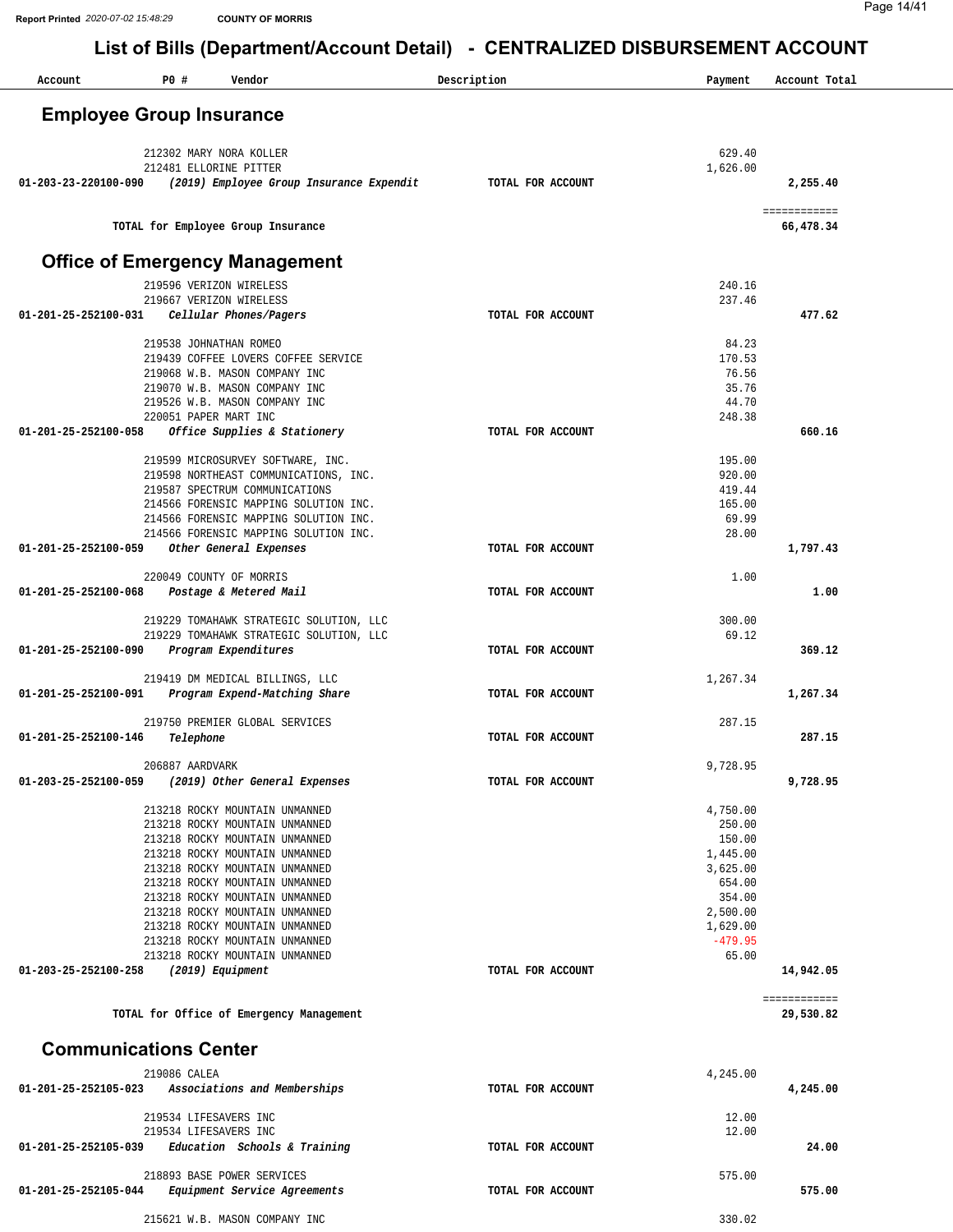| Account              | P0#<br>Vendor                                                              | Description       | Payment               | Account Total |
|----------------------|----------------------------------------------------------------------------|-------------------|-----------------------|---------------|
|                      | <b>Communications Center</b>                                               |                   |                       |               |
|                      | 219203 W.B. MASON COMPANY INC                                              |                   | 478.07                |               |
|                      | 216006 W.B. MASON COMPANY INC                                              |                   | 25.70                 |               |
|                      | 219082 W.B. MASON COMPANY INC                                              |                   | 162.92                |               |
|                      | 220051 PAPER MART INC                                                      |                   | 114.38                |               |
| 01-201-25-252105-058 | Office Supplies & Stationery                                               | TOTAL FOR ACCOUNT |                       | 1,111.09      |
|                      | 219521 FEDEX                                                               |                   | 31.73                 |               |
| 01-201-25-252105-068 | Postage & Metered Mail                                                     | TOTAL FOR ACCOUNT |                       | 31.73         |
|                      | 218887 BLUE BOOK                                                           |                   | 72.00                 |               |
| 01-201-25-252105-070 | Publication & Subscriptions                                                | TOTAL FOR ACCOUNT |                       | 72.00         |
|                      |                                                                            |                   |                       |               |
|                      | 219084 VOIANCE LANGUAGE SERVICES, LLC                                      |                   | 901.68                |               |
| 01-201-25-252105-117 | Interpretor Fees                                                           | TOTAL FOR ACCOUNT |                       | 901.68        |
|                      | 218888 MOTOROLA SOLUTIONS INC                                              |                   | 95,833.25             |               |
| 01-201-25-252105-131 | County Wide Radio System                                                   | TOTAL FOR ACCOUNT |                       | 95,833.25     |
|                      |                                                                            |                   |                       |               |
|                      | 219529 JERSEY CENTRAL POWER & LIGHT                                        |                   | 504.59                |               |
|                      | 219529 JERSEY CENTRAL POWER & LIGHT                                        |                   | 430.75                |               |
|                      | 219717 JERSEY CENTRAL POWER & LIGHT<br>219589 JERSEY CENTRAL POWER & LIGHT |                   | 313.12<br>446.05      |               |
|                      | 219589 JERSEY CENTRAL POWER & LIGHT                                        |                   | 463.21                |               |
|                      | 218891 JERSEY CENTRAL POWER & LIGHT                                        |                   | 3.25                  |               |
|                      | 218891 JERSEY CENTRAL POWER & LIGHT                                        |                   | 523.11                |               |
|                      | 218891 JERSEY CENTRAL POWER & LIGHT                                        |                   | 515.07                |               |
|                      | 218891 JERSEY CENTRAL POWER & LIGHT                                        |                   | 524.84                |               |
|                      | 218890 BOROUGH OF BUTLER                                                   |                   | 569.17                |               |
| 01-201-25-252105-137 | Electricity                                                                | TOTAL FOR ACCOUNT |                       | 4,293.16      |
|                      | 219586 TURN OUT UNIFORMS, INC.                                             |                   | 179.97                |               |
|                      | 219809 TURN OUT UNIFORMS, INC.                                             |                   | 59.99                 |               |
|                      | 218290 TURN OUT UNIFORMS, INC.                                             |                   | 7,657.67              |               |
| 01-201-25-252105-202 | Uniform And Accessories                                                    | TOTAL FOR ACCOUNT |                       | 7,897.63      |
|                      |                                                                            |                   |                       |               |
|                      | 213217 ROCKY MOUNTAIN UNMANNED<br>213217 ROCKY MOUNTAIN UNMANNED           |                   | 10,410.00<br>1,499.00 |               |
|                      | 213217 ROCKY MOUNTAIN UNMANNED                                             |                   | 239.00                |               |
|                      | 213217 ROCKY MOUNTAIN UNMANNED                                             |                   | $-607.40$             |               |
|                      | 213217 ROCKY MOUNTAIN UNMANNED                                             |                   | 85.00                 |               |
| 01-203-25-252105-258 | (2019) Equipment                                                           | TOTAL FOR ACCOUNT |                       | 11,625.60     |
|                      |                                                                            |                   |                       | ============  |
|                      | TOTAL for Communications Center                                            |                   |                       | 126,610.14    |
|                      | <b>County Medical Examiner Office</b>                                      |                   |                       |               |
|                      | 219077 LORA K RAYNER                                                       |                   | 1,040.00              |               |
| 01-201-25-254100-036 | Contracted Services                                                        | TOTAL FOR ACCOUNT |                       | 1,040.00      |
|                      | 219070 W.B. MASON COMPANY INC                                              |                   | 0.95                  |               |
|                      | 219812 W.B. MASON COMPANY INC                                              |                   | 208.36                |               |
|                      | 220051 PAPER MART INC                                                      |                   | 373.70                |               |
|                      | 218122 TURN OUT UNIFORMS, INC.                                             |                   | 864.10                |               |
| 01-201-25-254100-058 | Office Supplies & Stationery                                               | TOTAL FOR ACCOUNT |                       | 1,447.11      |
|                      | 219069 ILIFF-RUGGIERO FUNERAL HOME INC.                                    |                   | 1,800.00              |               |
|                      | 219069 ILIFF-RUGGIERO FUNERAL HOME INC.                                    |                   | 8,400.00              |               |
|                      | 219083 NOTO-WYNKOOP FUNERAL HOME                                           |                   | 1,575.00              |               |
| 01-201-25-254100-059 | Other General Expenses                                                     | TOTAL FOR ACCOUNT |                       | 11,775.00     |
|                      |                                                                            |                   |                       |               |
|                      | 219080 FEDEX<br>220049 COUNTY OF MORRIS                                    |                   | 141.99<br>12.70       |               |
| 01-201-25-254100-068 | Postage & Metered Mail                                                     | TOTAL FOR ACCOUNT |                       | 154.69        |
|                      |                                                                            |                   |                       |               |
|                      | 219533 NMS LABS                                                            |                   | 6,639.00              |               |
|                      | 219533 NMS LABS                                                            |                   | 1,934.00              |               |
|                      | 219533 NMS LABS                                                            |                   | 2,473.00              |               |
| 01-201-25-254100-084 | Other Outside Services                                                     | TOTAL FOR ACCOUNT |                       | 11,046.00     |
|                      | 218119 FISHER HEALTHCARE                                                   |                   | 1,455.48              |               |
| 01-201-25-254100-203 | X-Ray & Medical Supplies                                                   | TOTAL FOR ACCOUNT |                       | 1,455.48      |
|                      |                                                                            |                   |                       |               |
|                      |                                                                            |                   |                       | ============  |
|                      | TOTAL for County Medical Examiner Office                                   |                   |                       | 26,918.28     |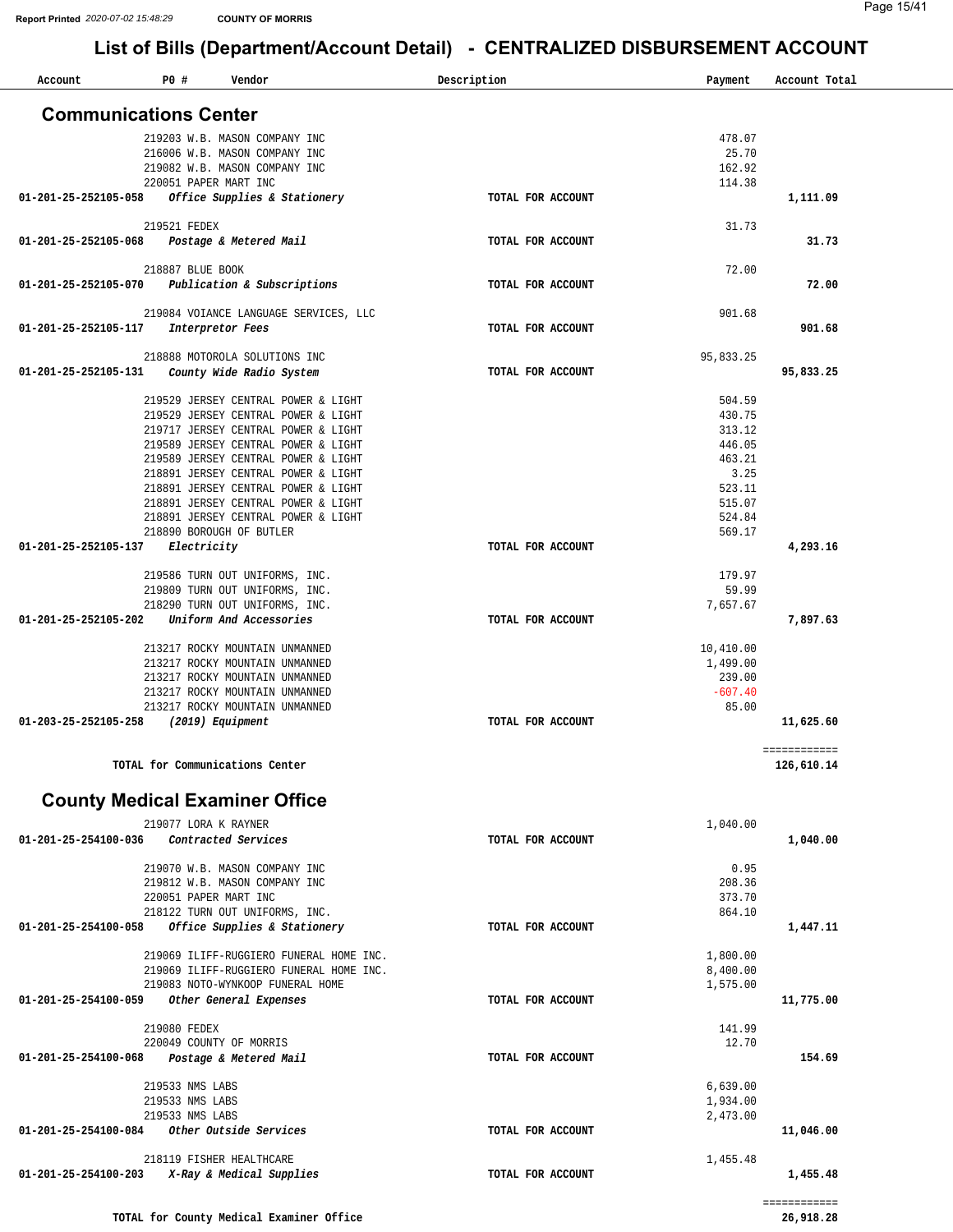| Account              | P0 # | Vendor                                                         | Description       | Payment           | Account Total |
|----------------------|------|----------------------------------------------------------------|-------------------|-------------------|---------------|
|                      |      | <b>County Sheriff's Department</b>                             |                   |                   |               |
|                      |      | 216642 UNITED STATES POLICE                                    |                   | 350.00            |               |
| 01-201-25-270100-023 |      | Associations and Memberships                                   | TOTAL FOR ACCOUNT |                   | 350.00        |
|                      |      | 219565 L.E.A.D. INC.                                           |                   | 395.00            |               |
|                      |      | 219830 NICHOLAS RICCIOTTI                                      |                   | 3,000.30          |               |
|                      |      | 219830 NICHOLAS RICCIOTTI                                      |                   | 45.41             |               |
| 01-201-25-270100-039 |      | Education Schools & Training                                   | TOTAL FOR ACCOUNT |                   | 3,440.71      |
|                      |      | 219804 DENISE THORNTON                                         |                   | 87.43             |               |
|                      |      | 219655 W.B. MASON COMPANY INC                                  |                   | 35.76             |               |
|                      |      | 219655 W.B. MASON COMPANY INC                                  |                   | 35.76             |               |
|                      |      | 219655 W.B. MASON COMPANY INC                                  |                   | 35.76             |               |
|                      |      | 219655 W.B. MASON COMPANY INC                                  |                   | 35.76             |               |
|                      |      | 219655 W.B. MASON COMPANY INC                                  |                   | 35.76             |               |
|                      |      | 219655 W.B. MASON COMPANY INC<br>219655 W.B. MASON COMPANY INC |                   | 35.76<br>35.76    |               |
|                      |      | 219655 W.B. MASON COMPANY INC                                  |                   | 26.82             |               |
|                      |      | 219655 W.B. MASON COMPANY INC                                  |                   | 26.82             |               |
|                      |      | 219655 W.B. MASON COMPANY INC                                  |                   | 26.82             |               |
|                      |      | 219655 W.B. MASON COMPANY INC                                  |                   | 22.35             |               |
|                      |      | 219655 W.B. MASON COMPANY INC<br>219655 W.B. MASON COMPANY INC |                   | 22.35<br>22.35    |               |
|                      |      | 219655 W.B. MASON COMPANY INC                                  |                   | 35.76             |               |
|                      |      | 219655 W.B. MASON COMPANY INC                                  |                   | 35.76             |               |
|                      |      | 219655 W.B. MASON COMPANY INC                                  |                   | 35.76             |               |
|                      |      | 219655 W.B. MASON COMPANY INC                                  |                   | 71.52             |               |
|                      |      | 219655 W.B. MASON COMPANY INC                                  |                   | 71.52             |               |
|                      |      | 219655 W.B. MASON COMPANY INC<br>219655 W.B. MASON COMPANY INC |                   | 71.52<br>71.52    |               |
|                      |      | 219655 W.B. MASON COMPANY INC                                  |                   | 71.52             |               |
|                      |      | 219655 W.B. MASON COMPANY INC                                  |                   | 71.52             |               |
|                      |      | 219655 W.B. MASON COMPANY INC                                  |                   | 71.52             |               |
|                      |      | 219655 W.B. MASON COMPANY INC                                  |                   | 44.70             |               |
|                      |      | 219640 JAMES GANNON                                            |                   | 90.00             |               |
|                      |      | 219640 JAMES GANNON<br>219562 NANCY CARFARO                    |                   | 91.91<br>25.48    |               |
| 01-201-25-270100-059 |      | Other General Expenses                                         | TOTAL FOR ACCOUNT |                   | 1,345.27      |
|                      |      |                                                                |                   |                   |               |
| 01-201-25-270100-068 |      | 220049 COUNTY OF MORRIS<br>Postage & Metered Mail              | TOTAL FOR ACCOUNT | 317.60            | 317.60        |
|                      |      |                                                                |                   |                   |               |
|                      |      | 218366 INVESTIGATIVE FORENSICS CONSULTING                      |                   | 570.00            |               |
|                      |      | 219666 INVESTIGATIVE FORENSICS CONSULTING                      |                   | 931.00            |               |
|                      |      | 219309 INVESTIGATIVE FORENSICS CONSULTING                      |                   | 627.00            |               |
| 01-201-25-270100-084 |      | Other Outside Services                                         | TOTAL FOR ACCOUNT |                   | 2,128.00      |
|                      |      | 216559 CDW GOVERNMENT                                          |                   | 152.20            |               |
|                      |      | 217322 CDW GOVERNMENT                                          |                   | 175.26            |               |
|                      |      | 217352 W.B. MASON COMPANY INC                                  |                   | 48.39             |               |
|                      |      | 216528 W.B. MASON COMPANY INC                                  |                   | 366.20            |               |
|                      |      | 216528 W.B. MASON COMPANY INC<br>219217 W.B. MASON COMPANY INC |                   | $-61.40$<br>50.64 |               |
|                      |      | 219217 W.B. MASON COMPANY INC                                  |                   | 9.44              |               |
|                      |      | 219217 W.B. MASON COMPANY INC                                  |                   | 1.77              |               |
|                      |      | 219217 W.B. MASON COMPANY INC                                  |                   | 5.46              |               |
|                      |      | 219217 W.B. MASON COMPANY INC                                  |                   | 10.92             |               |
|                      |      | 219217 W.B. MASON COMPANY INC                                  |                   | 5.46              |               |
|                      |      | 219217 W.B. MASON COMPANY INC<br>219217 W.B. MASON COMPANY INC |                   | 1.30<br>27.30     |               |
|                      |      | 219217 W.B. MASON COMPANY INC                                  |                   | 23.28             |               |
|                      |      | 219217 W.B. MASON COMPANY INC                                  |                   | 82.80             |               |
|                      |      | 219217 W.B. MASON COMPANY INC                                  |                   | 25.91             |               |
|                      |      | 220051 PAPER MART INC                                          |                   | 334.35            |               |
| 01-201-25-270100-095 |      | Other Administrative Supplies                                  | TOTAL FOR ACCOUNT |                   | 1,259.28      |
|                      |      | 218399 GALLS, LLC                                              |                   | 129.00            |               |
|                      |      | 218399 GALLS, LLC                                              |                   | 1.69              |               |
|                      |      | 218399 GALLS, LLC                                              |                   | 1.50              |               |
|                      |      | 218399 GALLS, LLC<br>218399 GALLS, LLC                         |                   | 189.00<br>1.69    |               |
|                      |      | 218399 GALLS, LLC                                              |                   | 1.50              |               |
|                      |      | 216727 GALLS, LLC                                              |                   | 144.99            |               |
|                      |      | 217810 GALLS, LLC                                              |                   | 70.00             |               |
|                      |      | 215276 GALLS, LLC                                              |                   | 20.00             |               |
|                      |      | 215276 GALLS, LLC                                              |                   | 46.00             |               |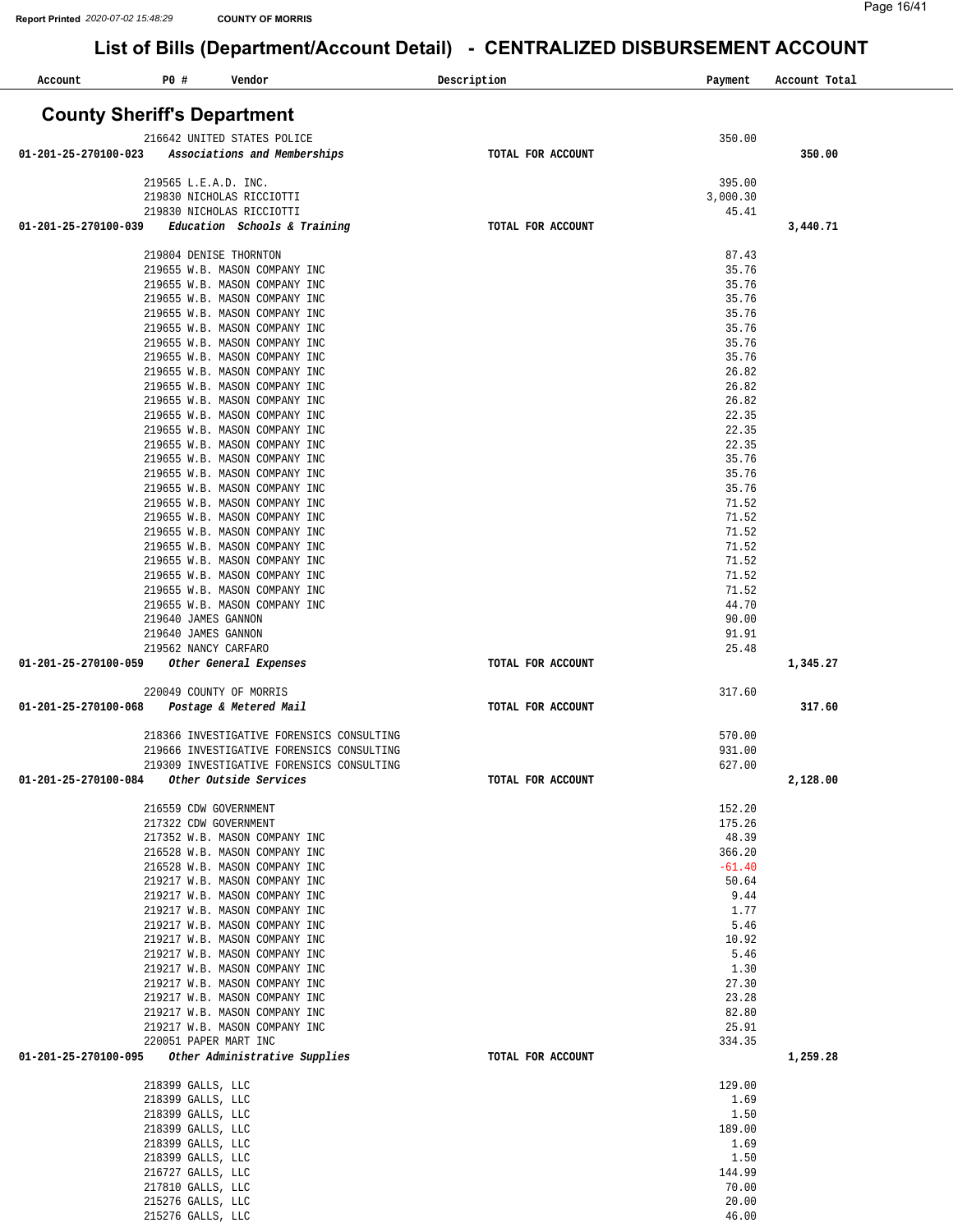| Account              | P0 #                                   | Vendor                                                                         | Description       | Payment         | Account Total             |
|----------------------|----------------------------------------|--------------------------------------------------------------------------------|-------------------|-----------------|---------------------------|
|                      | <b>County Sheriff's Department</b>     |                                                                                |                   |                 |                           |
|                      | 215276 GALLS, LLC                      |                                                                                |                   | 26.00           |                           |
|                      | 215276 GALLS, LLC                      |                                                                                |                   | 67.19           |                           |
|                      | 215276 GALLS, LLC                      |                                                                                |                   | 63.19           |                           |
|                      | 215276 GALLS, LLC                      |                                                                                |                   | 176.94          |                           |
|                      | 215276 GALLS, LLC                      |                                                                                |                   | 158.07          |                           |
|                      | 215276 GALLS, LLC                      |                                                                                |                   | 227.32          |                           |
|                      | 215276 GALLS, LLC                      |                                                                                |                   | 70.00           |                           |
|                      | 215276 GALLS, LLC                      |                                                                                |                   | 20.99<br>20.00  |                           |
|                      | 215275 GALLS, LLC<br>215275 GALLS, LLC |                                                                                |                   | 20.99           |                           |
|                      | 215275 GALLS, LLC                      |                                                                                |                   | 26.00           |                           |
|                      | 215275 GALLS, LLC                      |                                                                                |                   | 67.19           |                           |
|                      | 215275 GALLS, LLC                      |                                                                                |                   | 63.19           |                           |
|                      | 215275 GALLS, LLC                      |                                                                                |                   | 176.94          |                           |
|                      | 215275 GALLS, LLC                      |                                                                                |                   | 158.07          |                           |
|                      | 215275 GALLS, LLC                      |                                                                                |                   | 215.34          |                           |
|                      | 219009 GALLS, LLC                      |                                                                                |                   | 60.00           |                           |
|                      | 219009 GALLS, LLC                      |                                                                                |                   | 1.69            |                           |
|                      | 219009 GALLS, LLC                      |                                                                                |                   | 1.50            |                           |
|                      | 219009 GALLS, LLC                      |                                                                                |                   | 2.00<br>2.00    |                           |
|                      | 219009 GALLS, LLC<br>218420 GALLS, LLC |                                                                                |                   | 192.00          |                           |
|                      | 218420 GALLS, LLC                      |                                                                                |                   | 92.00           |                           |
|                      | 218042 GALLS, LLC                      |                                                                                |                   | 189.00          |                           |
|                      | 218042 GALLS, LLC                      |                                                                                |                   | 1.69            |                           |
|                      | 218042 GALLS, LLC                      |                                                                                |                   | 1.50            |                           |
|                      | 215267 GALLS, LLC                      |                                                                                |                   | 189.00          |                           |
|                      | 215267 GALLS, LLC                      |                                                                                |                   | 1.69            |                           |
|                      | 215267 GALLS, LLC                      |                                                                                |                   | 1.50            |                           |
| 01-201-25-270100-202 | 219515 GALLS, LLC                      | Uniform And Accessories                                                        | TOTAL FOR ACCOUNT | 139.69          | 3,038.05                  |
|                      |                                        |                                                                                |                   | 200.00          |                           |
|                      |                                        | 219638 NORTHEAST COMMUNICATIONS, INC.<br>219638 NORTHEAST COMMUNICATIONS, INC. |                   | 135.00          |                           |
|                      |                                        | 219637 NORTHEAST COMMUNICATIONS, INC.                                          |                   | 200.00          |                           |
| 01-201-25-270100-291 | Vehicle Repairs                        |                                                                                | TOTAL FOR ACCOUNT |                 | 535.00                    |
|                      | 210383 SYMBOLARTS, LLC                 |                                                                                |                   | 6, 190.00       |                           |
|                      | 210383 SYMBOLARTS, LLC                 |                                                                                |                   | 257.00          |                           |
| 01-203-25-270100-059 |                                        | (2019) Other General Expenses                                                  | TOTAL FOR ACCOUNT |                 | 6,447.00                  |
|                      | 207804 GALLS, LLC                      |                                                                                |                   | 20.00           |                           |
|                      | 210392 GALLS, LLC                      |                                                                                |                   | 20.00           |                           |
|                      | 210392 GALLS, LLC                      |                                                                                |                   | 80.00           |                           |
|                      | 210392 GALLS, LLC                      |                                                                                |                   | 26.00           |                           |
|                      | 210392 GALLS, LLC                      |                                                                                |                   | 111.38          |                           |
|                      | 210392 GALLS, LLC                      |                                                                                |                   | 184.00<br>11.98 |                           |
|                      | 210392 GALLS, LLC<br>210392 GALLS, LLC |                                                                                |                   | 16.00           |                           |
|                      | 210401 GALLS, LLC                      |                                                                                |                   | 20.00           |                           |
|                      | 210401 GALLS, LLC                      |                                                                                |                   | 80.00           |                           |
|                      | 210401 GALLS, LLC                      |                                                                                |                   | 26.00           |                           |
|                      | 210401 GALLS, LLC                      |                                                                                |                   | 105.00          |                           |
|                      | 210401 GALLS, LLC                      |                                                                                |                   | 3.38            |                           |
|                      | 210401 GALLS, LLC                      |                                                                                |                   | 3.00            |                           |
|                      | 210401 GALLS, LLC                      |                                                                                |                   | 184.00          |                           |
|                      | 210401 GALLS, LLC                      |                                                                                |                   | 11.98           |                           |
|                      | 210401 GALLS, LLC                      |                                                                                |                   | 16.00           |                           |
| 01-203-25-270100-202 | 206390 GALLS, LLC                      | (2019) Uniform And Accessories                                                 | TOTAL FOR ACCOUNT | 29.00           | 947.72                    |
|                      |                                        |                                                                                |                   |                 |                           |
| 01-203-25-270100-258 | 210356 ADS<br>(2019) Equipment         |                                                                                | TOTAL FOR ACCOUNT | 1,189.12        | 1,189.12                  |
|                      |                                        |                                                                                |                   |                 |                           |
|                      |                                        | TOTAL for County Sheriff's Department                                          |                   |                 | ============<br>20,997.75 |

#### **County Prosecutor's Office**

| 219288 JUNE WITTY     | 67.20  |
|-----------------------|--------|
| 219288 JUNE WITTY     | 25.50  |
| 219286 JAIME SHANAPHY | 27.20  |
| 219286 JAIME SHANAPHY | 24.50  |
| 219284 TARA CHOMINSKY | 122.40 |
| 219284 TARA CHOMINSKY | 86.00  |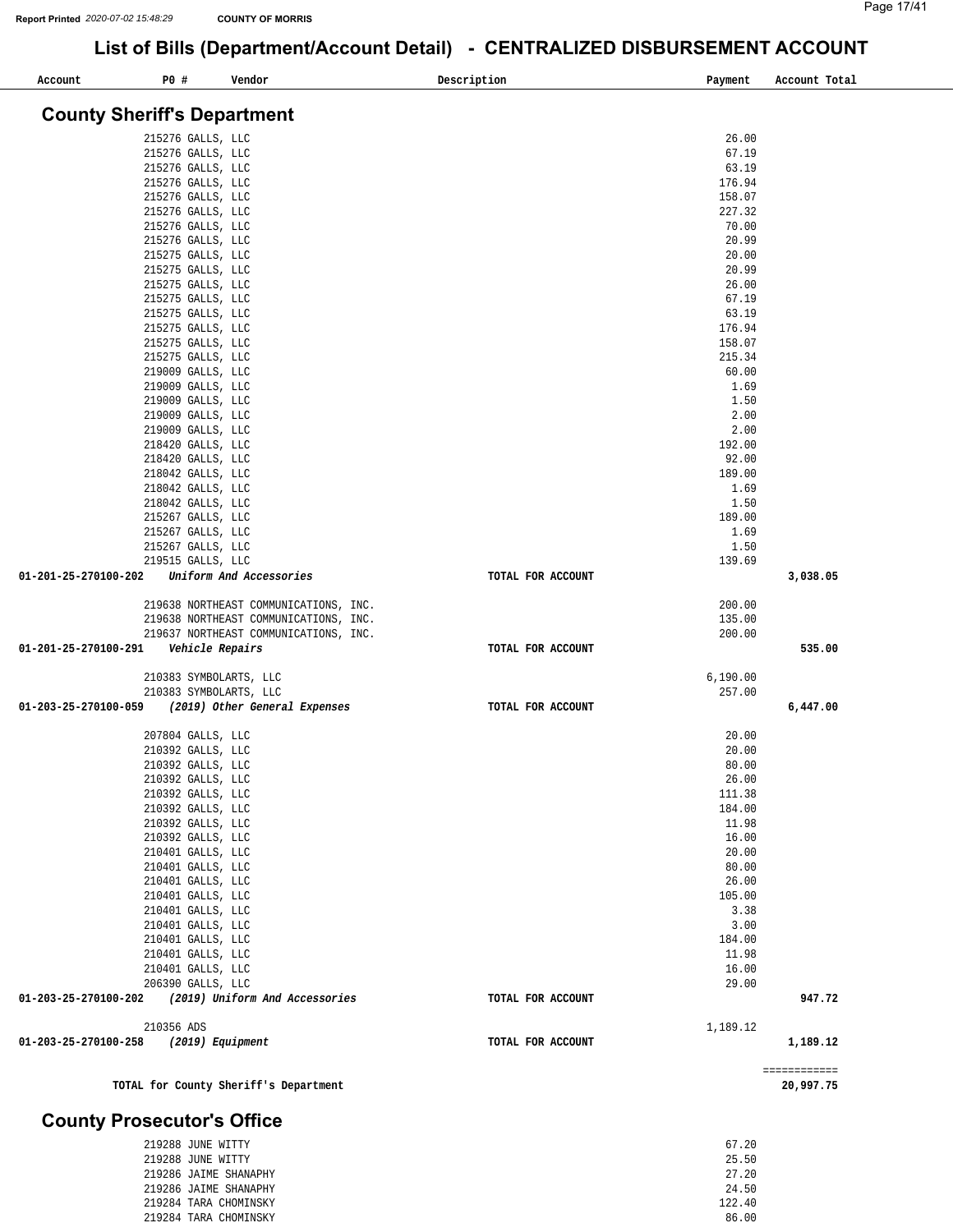| Account                           | P0 #                                          | Vendor                                                           | Description       | Payment              | Account Total |
|-----------------------------------|-----------------------------------------------|------------------------------------------------------------------|-------------------|----------------------|---------------|
| <b>County Prosecutor's Office</b> |                                               |                                                                  |                   |                      |               |
| 01-201-25-275100-016              |                                               | Outside Salaries & Wages                                         | TOTAL FOR ACCOUNT |                      | 352.80        |
|                                   |                                               |                                                                  |                   |                      |               |
| 01-201-25-275100-031              | 219240 VERIZON WIRELESS                       | Cellular Phones/Pagers                                           | TOTAL FOR ACCOUNT | 11,973.63            | 11,973.63     |
|                                   |                                               |                                                                  |                   |                      |               |
|                                   | 219241 MATTHEW KELLY                          |                                                                  |                   | 224.25               |               |
| 01-201-25-275100-039              |                                               | Education Schools & Training                                     | TOTAL FOR ACCOUNT |                      | 224.25        |
|                                   | 217834 SIRCHIE                                |                                                                  |                   | 347.50               |               |
|                                   | 217834 SIRCHIE                                |                                                                  |                   | 14.35                |               |
|                                   | 217833 ALPHAGRAPHICS<br>220051 PAPER MART INC |                                                                  |                   | 17.50<br>1,277.45    |               |
| 01-201-25-275100-058              |                                               | Office Supplies & Stationery                                     | TOTAL FOR ACCOUNT |                      | 1,656.80      |
|                                   | 219275 FEDEX                                  |                                                                  |                   | 37.06                |               |
|                                   | 220049 COUNTY OF MORRIS                       |                                                                  |                   | 480.00               |               |
| 01-201-25-275100-068              |                                               | Postage & Metered Mail                                           | TOTAL FOR ACCOUNT |                      | 517.06        |
|                                   |                                               | 219274 M.C. PROSECUTOR'S EMERGENT                                |                   | 1,800.00             |               |
| 01-201-25-275100-079              | Special Projects                              |                                                                  | TOTAL FOR ACCOUNT |                      | 1,800.00      |
|                                   |                                               |                                                                  |                   |                      |               |
|                                   |                                               | 219238 KING TRANSCRIPTION<br>219245 APPEALING TRANSCRIPTS, INC.  |                   | 270.27<br>145.86     |               |
| 01-201-25-275100-081              | Transcripts                                   |                                                                  | TOTAL FOR ACCOUNT |                      | 416.13        |
|                                   | 219242 OPTIMUM                                |                                                                  |                   | 293.91               |               |
|                                   | 219243 OPTIMUM                                |                                                                  |                   | 241.18               |               |
|                                   | 219237 VERIZON                                |                                                                  |                   | 295.30               |               |
|                                   | 219821 OPTIMUM<br>219820 OPTIMUM              |                                                                  |                   | 128.89<br>212.69     |               |
|                                   |                                               | 218486 THOMSON REUTERS-WEST                                      |                   | 1,173.23             |               |
| 01-201-25-275100-118              |                                               | Investigation Expense                                            | TOTAL FOR ACCOUNT |                      | 2,345.20      |
|                                   |                                               | 218485 MEDIA SUPPLY, INC.                                        |                   | 1,080.00             |               |
|                                   |                                               | 218485 MEDIA SUPPLY, INC.                                        |                   | 120.00               |               |
| 01-201-25-275100-126              |                                               | Court Expenses-Extradition                                       | TOTAL FOR ACCOUNT |                      | 1,200.00      |
|                                   | 219244 RICOH USA, INC.                        |                                                                  |                   | 7.905.71             |               |
|                                   | 219244 RICOH USA, INC.                        |                                                                  |                   | 837.77               |               |
| 01-201-25-275100-164              | 219244 RICOH USA, INC.                        | Office Machines - Rental                                         | TOTAL FOR ACCOUNT | 806.73               | 9,550.21      |
|                                   |                                               |                                                                  |                   |                      |               |
| 01-201-25-275100-189              | Medical                                       | 218487 STATE TOXICOLOGY LABORATORY                               | TOTAL FOR ACCOUNT | 225.00               | 225.00        |
|                                   |                                               |                                                                  |                   |                      |               |
|                                   | 216560 CELLEBRITE INC.                        |                                                                  |                   | 4,990.00             |               |
| 01-203-25-275100-039              |                                               | (2019) Education Schools & Training                              | TOTAL FOR ACCOUNT |                      | 4,990.00      |
|                                   | 205082 MAGNET FORENSICS                       |                                                                  |                   | 5,099.00             |               |
| 01-203-25-275100-078              |                                               | (2019) Software Maintenance                                      | TOTAL FOR ACCOUNT |                      | 5,099.00      |
|                                   | 213919 CELLEBRITE INC.                        |                                                                  |                   | 40,000.00            |               |
| 01-203-25-275100-121              |                                               | (2019) Witness Fees And Mileage                                  | TOTAL FOR ACCOUNT |                      | 40,000.00     |
|                                   |                                               |                                                                  |                   |                      | ============  |
|                                   |                                               | TOTAL for County Prosecutor's Office                             |                   |                      | 80,350.08     |
|                                   |                                               |                                                                  |                   |                      |               |
| <b>County Jail</b>                |                                               |                                                                  |                   |                      |               |
|                                   |                                               | 219159 SCIENTIFIC BOILER WATER                                   |                   | 243.00               |               |
| 01-201-25-280100-044              |                                               | Equipment Service Agreements                                     | TOTAL FOR ACCOUNT |                      | 243.00        |
|                                   |                                               | 219411 ALL-STAR IDENTIFICATION                                   |                   | 1,195.00             |               |
| 01-201-25-280100-047              |                                               | Identification Equip&Supplies                                    | TOTAL FOR ACCOUNT |                      | 1,195.00      |
|                                   |                                               | 218650 W.B. MASON COMPANY INC                                    |                   | 401.98               |               |
|                                   |                                               | 218594 W.B. MASON COMPANY INC                                    |                   | 518.59               |               |
| 01-201-25-280100-058              |                                               | 219328 W.B. MASON COMPANY INC<br>Office Supplies & Stationery    | TOTAL FOR ACCOUNT | 168.04               | 1,088.61      |
|                                   |                                               |                                                                  |                   |                      |               |
|                                   |                                               | 218209 FITNESS SUPERSTORE, LLC<br>218623 FITNESS SUPERSTORE, LLC |                   | 3,318.00<br>4,193.65 |               |
|                                   | 218805 LEXIS NEXIS                            |                                                                  |                   | 58.00                |               |
|                                   |                                               | 218867 LANGUAGE LINE SERVICES                                    |                   | 188.10               |               |
|                                   |                                               | 219405 LANGUAGE LINE SERVICES                                    |                   | 145.60               |               |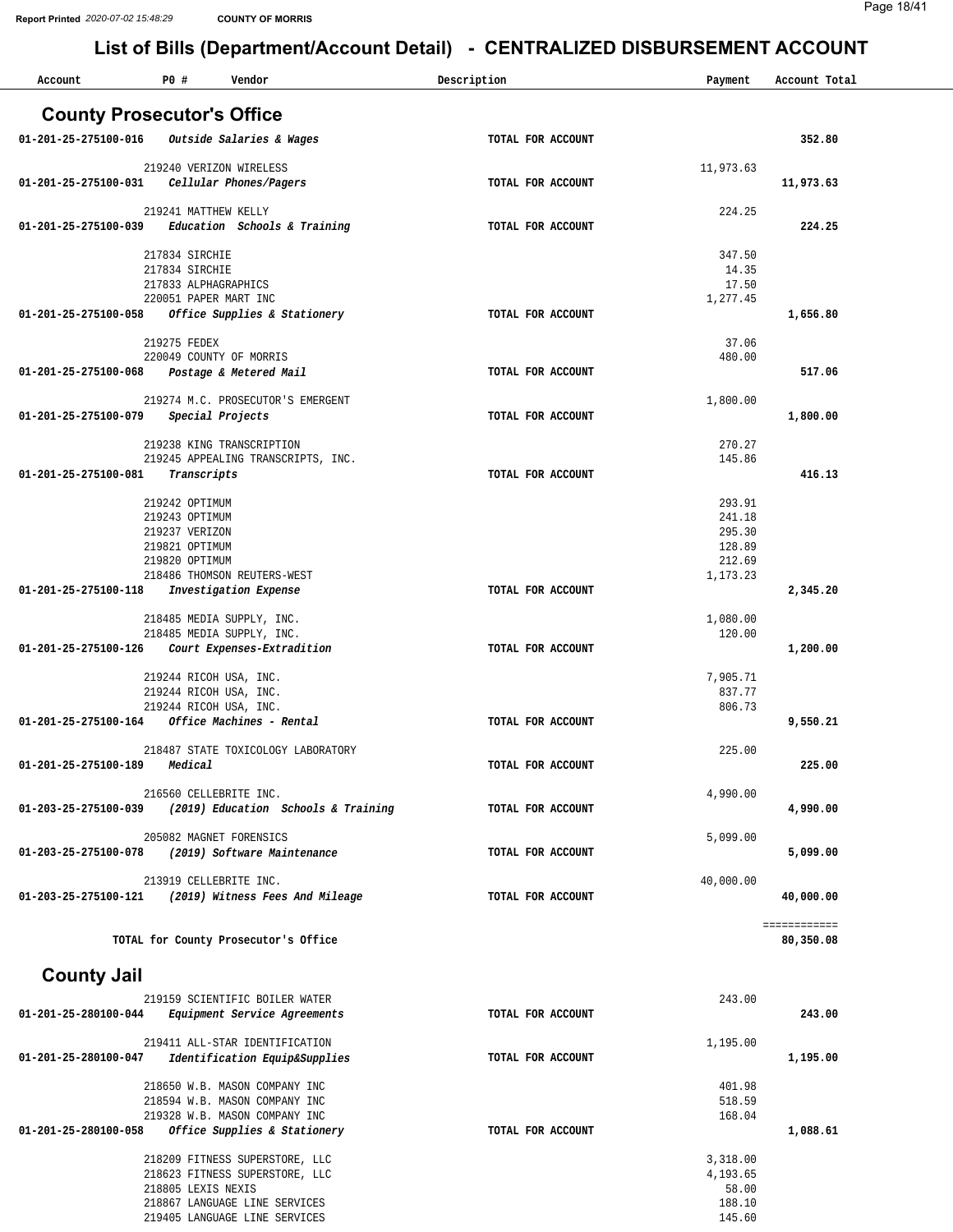219343 CHARM-TEX , INC. 219343 CHARM-TEX , INC.

### **List of Bills (Department/Account Detail) - CENTRALIZED DISBURSEMENT ACCOUNT**

| Account                               | P0 #                    | Vendor                                                                     | Description       | Payment               | Account Total              |
|---------------------------------------|-------------------------|----------------------------------------------------------------------------|-------------------|-----------------------|----------------------------|
| <b>County Jail</b>                    |                         |                                                                            |                   |                       |                            |
| 01-201-25-280100-059                  |                         | Other General Expenses                                                     | TOTAL FOR ACCOUNT |                       | 7,903.35                   |
|                                       | 220049 COUNTY OF MORRIS |                                                                            |                   | 71.75                 |                            |
| 01-201-25-280100-068                  |                         | Postage & Metered Mail                                                     | TOTAL FOR ACCOUNT |                       | 71.75                      |
|                                       |                         | 217578 BINSKY SERVICE LLC                                                  |                   | 700.00                |                            |
|                                       |                         | 218222 SHI INTERNATIONAL CORP<br>219051 BINSKY SERVICE LLC                 |                   | 25,000.00<br>8,130.00 |                            |
| 01-201-25-280100-084                  |                         | Other Outside Services                                                     | TOTAL FOR ACCOUNT |                       | 33,830.00                  |
|                                       |                         | 218873 CY DRAKE LOCKSMITHS, INC.                                           |                   | 31.20                 |                            |
| 01-201-25-280100-128                  |                         | Security Equipment                                                         | TOTAL FOR ACCOUNT |                       | 31.20                      |
|                                       |                         | 218033 DIAMOND ROCK SPRING WATER                                           |                   | 2,940.00              |                            |
| 01-201-25-280100-147                  | Water                   |                                                                            | TOTAL FOR ACCOUNT |                       | 2,940.00                   |
|                                       |                         | 219336 ARAMARK DALLAS LOCKBOX                                              |                   | 23.00                 |                            |
|                                       |                         | 219336 ARAMARK DALLAS LOCKBOX                                              |                   | 23.00                 |                            |
|                                       |                         | 219336 ARAMARK DALLAS LOCKBOX                                              |                   | 23.00                 |                            |
|                                       |                         | 219336 ARAMARK DALLAS LOCKBOX<br>219678 ARAMARK DALLAS LOCKBOX             |                   | 9,188.16<br>9,066.04  |                            |
| 01-201-25-280100-185                  | Food                    |                                                                            | TOTAL FOR ACCOUNT |                       | 18,323.20                  |
|                                       |                         | 219181 BIO-REFERENCE LABORATORIES, INC.                                    |                   | 1,512.75              |                            |
|                                       |                         | 219181 BIO-REFERENCE LABORATORIES, INC.                                    |                   | 3,904.25              |                            |
|                                       |                         | 219181 BIO-REFERENCE LABORATORIES, INC.                                    |                   | 2,521.60              |                            |
|                                       |                         | 219337 CONTRACT PHARMACY SERVICES INC<br>218872 DERMATOLOGY CONSULTANTS OF |                   | 8,203.30<br>105.00    |                            |
|                                       | 219689 DAWN STIFTER     |                                                                            |                   | 43.32                 |                            |
|                                       |                         | 218866 HEALTH CARE LOGISTICS INC.                                          |                   | 86.26                 |                            |
|                                       | 218875 HENRY SCHEIN INC | 217992 CONTRACT PHARMACY SERVICES INC                                      |                   | 36,003.31<br>1,000.18 |                            |
|                                       |                         | 218226 MORRISTOWN MEDICAL CENTER                                           |                   | 336.70                |                            |
| 01-201-25-280100-189                  | Medical                 |                                                                            | TOTAL FOR ACCOUNT |                       | 53,716.67                  |
|                                       |                         | 218904 ATLANTIC TACTICAL OF NJ, INC.                                       |                   | 138.00                |                            |
| $01 - 201 - 25 - 280100 - 202$        |                         | Uniform And Accessories                                                    | TOTAL FOR ACCOUNT |                       | 138.00                     |
|                                       | 218596 GRAINGER         |                                                                            |                   | 495.58                |                            |
|                                       | 218643 SHERWIN WILLIAMS | 219408 MORRISTOWN LUMBER &                                                 |                   | 56.11<br>608.47       |                            |
| 01-201-25-280100-249                  |                         | Bldg Maintenance Supplies                                                  | TOTAL FOR ACCOUNT |                       | 1,160.16                   |
|                                       |                         | 219406 DASH MEDICAL GLOVES INC                                             |                   | 3,739.20              |                            |
| 01-201-25-280100-252                  |                         | Janitorial Supplies                                                        | TOTAL FOR ACCOUNT |                       | 3,739.20                   |
|                                       |                         | 218902 R & J CONTROL, INC.                                                 |                   | 155.00                |                            |
|                                       |                         | 218642 R & J CONTROL, INC.                                                 |                   | 1,937.35              |                            |
| 01-201-25-280100-262                  |                         | Machinery Repairs & Parts                                                  | TOTAL FOR ACCOUNT |                       | 2,092.35                   |
|                                       |                         | 218865 FF1 PROFESSIONAL SAFETY SERVICES                                    |                   | 880.00                |                            |
| 01-201-25-280100-266                  | Safety Items            |                                                                            | TOTAL FOR ACCOUNT |                       | 880.00                     |
|                                       |                         | 219175 OMEGA ENVIRONMENTAL SERVICES, INC.                                  |                   | 2,960.00              |                            |
|                                       | 208414 CHA CONSULTING   | (2019) Other Outside Services                                              |                   | 8,750.00              |                            |
| 01-203-25-280100-084                  |                         |                                                                            | TOTAL FOR ACCOUNT |                       | 11,710.00                  |
|                                       | TOTAL for County Jail   |                                                                            |                   |                       | ============<br>139,062.49 |
|                                       |                         |                                                                            |                   |                       |                            |
| <b>County Youth Detention Facilit</b> |                         |                                                                            |                   |                       |                            |
|                                       |                         | 219358 W.B. MASON COMPANY INC<br>219358 W.B. MASON COMPANY INC             |                   | 124.17<br>166.71      |                            |
|                                       |                         | 219358 W.B. MASON COMPANY INC                                              |                   | 40.62                 |                            |
|                                       |                         | 219262 W.B. MASON COMPANY INC                                              |                   | 111.90                |                            |
|                                       |                         | 219262 W.B. MASON COMPANY INC                                              |                   | 18.53                 |                            |
|                                       |                         | 219262 W.B. MASON COMPANY INC<br>219262 W.B. MASON COMPANY INC             |                   | 13.47<br>12.72        |                            |
|                                       | 220051 PAPER MART INC   |                                                                            |                   | 285.50                |                            |
| 01-201-25-281100-058                  |                         | Office Supplies & Stationery                                               | TOTAL FOR ACCOUNT |                       | 773.62                     |
|                                       | 219649 CHARM-TEX, INC.  |                                                                            |                   | 8.70                  |                            |

268.94 81.24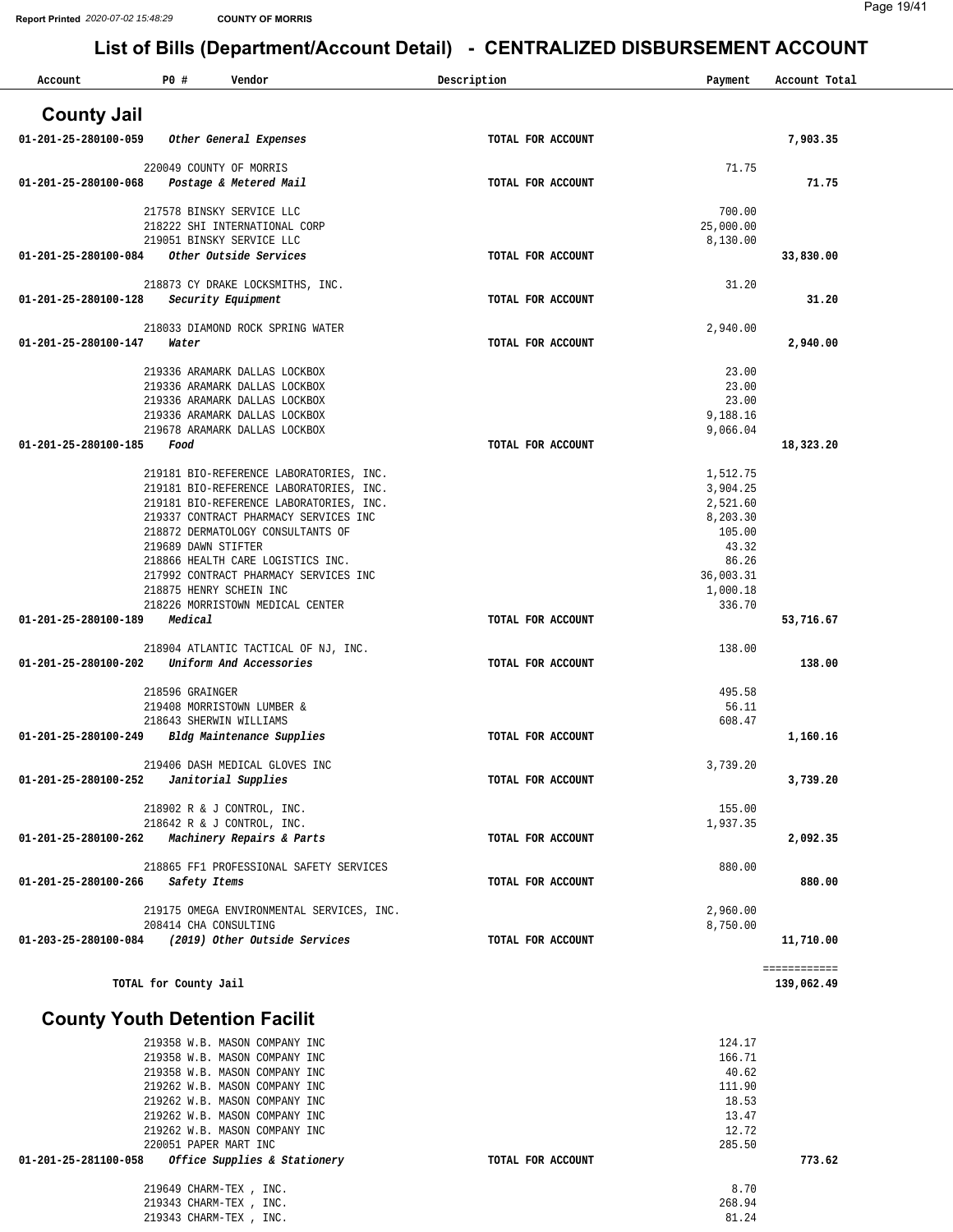**1,999.68**

### **List of Bills (Department/Account Detail) - CENTRALIZED DISBURSEMENT ACCOUNT**

| Account              | P0 #              | Vendor                                | Description       | Payment | Account Total |
|----------------------|-------------------|---------------------------------------|-------------------|---------|---------------|
|                      |                   | <b>County Youth Detention Facilit</b> |                   |         |               |
|                      |                   | 219343 CHARM-TEX, INC.                |                   | 222.70  |               |
|                      |                   | 219343 CHARM-TEX, INC.                |                   | 219.90  |               |
| 01-201-25-281100-059 |                   | Other General Expenses                | TOTAL FOR ACCOUNT |         | 801.48        |
|                      | 219157 BI INC.    |                                       |                   | 21.00   |               |
| 01-201-25-281100-061 |                   | Outside Detention                     | TOTAL FOR ACCOUNT |         | 21.00         |
|                      |                   | 220049 COUNTY OF MORRIS               |                   | 41.10   |               |
| 01-201-25-281100-068 |                   | Postage & Metered Mail                | TOTAL FOR ACCOUNT |         | 41.10         |
|                      |                   | 219340 LTC SCRIPTS INC.               |                   | 239.80  |               |
| 01-201-25-281100-189 | Medical           |                                       | TOTAL FOR ACCOUNT |         | 239.80        |
|                      | 219808 TOM POLLIO |                                       |                   | 13.30   |               |
|                      | 219808 TOM POLLIO |                                       |                   | 42.30   |               |
|                      | 219808 TOM POLLIO |                                       |                   | 12.58   |               |
|                      |                   | 218729 CY DRAKE LOCKSMITHS, INC.      |                   | 24.75   |               |
|                      |                   | 218729 CY DRAKE LOCKSMITHS, INC.      |                   | 29.75   |               |
| 01-201-25-281100-262 |                   | Machinery Repairs & Parts             | TOTAL FOR ACCOUNT |         | 122.68        |
|                      |                   |                                       |                   |         | ============  |

#### **TOTAL for County Youth Detention Facilit**

#### **Road Repairs**

| 219400 W.B. MASON COMPANY INC                            |                   | 79.82    |              |
|----------------------------------------------------------|-------------------|----------|--------------|
| 219400 W.B. MASON COMPANY INC                            |                   | 39.91    |              |
| 219400 W.B. MASON COMPANY INC                            |                   | 61.38    |              |
| 219400 W.B. MASON COMPANY INC                            |                   | 14.85    |              |
| 219400 W.B. MASON COMPANY INC                            |                   | 5.97     |              |
| 219400 W.B. MASON COMPANY INC                            |                   | 11.76    |              |
| 219400 W.B. MASON COMPANY INC                            |                   | 7.44     |              |
| 219400 W.B. MASON COMPANY INC                            |                   | 189.99   |              |
| 219400 W.B. MASON COMPANY INC                            |                   | 89.08    |              |
| Office Supplies & Stationery<br>01-201-26-290100-058     | TOTAL FOR ACCOUNT |          | 500.20       |
| 220049 COUNTY OF MORRIS                                  |                   | 1.50     |              |
| 01-201-26-290100-068 Postage & Metered Mail              | TOTAL FOR ACCOUNT |          | 1.50         |
| 219010 TILCON NEW YORK INC.                              |                   | 70.73    |              |
| 219010 TILCON NEW YORK INC.                              |                   | 45.06    |              |
| 219010 TILCON NEW YORK INC.                              |                   | 85.78    |              |
| 219010 TILCON NEW YORK INC.                              |                   | $-0.51$  |              |
| 219010 TILCON NEW YORK INC.                              |                   | $-0.27$  |              |
| 219494 TILCON NEW YORK INC.                              |                   | 264.28   |              |
| 219494 TILCON NEW YORK INC.                              |                   | $-10.46$ |              |
| 01-201-26-290100-222<br>Bituminous Concrete              | TOTAL FOR ACCOUNT |          | 454.61       |
| 215258 COUNTY WELDING SUPPLY CO                          |                   | 14.75    |              |
| 219018 COUNTY WELDING SUPPLY CO                          |                   | 14.75    |              |
| Signage<br>01-201-26-290100-238                          | TOTAL FOR ACCOUNT |          | 29.50        |
| 218652 EASTERN CONCRETE MATERIALS, INC.                  |                   | 414.97   |              |
| 218733 EASTERN CONCRETE MATERIALS, INC.                  |                   | 254.75   |              |
| 218733 EASTERN CONCRETE MATERIALS, INC.                  |                   | 595.19   |              |
| 01-201-26-290100-244<br>Stone                            | TOTAL FOR ACCOUNT |          | 1,264.91     |
| 219021 NORTHEASTERN HARDWARE CO INC                      |                   | 149.70   |              |
| 219021 NORTHEASTERN HARDWARE CO INC                      |                   | 56.95    |              |
| 219623 KENVIL POWER EQUIPMENT, INC.                      |                   | 9.00     |              |
| 219623 KENVIL POWER EOUIPMENT, INC.                      |                   | 63.33    |              |
| Construction Materials<br>$01 - 201 - 26 - 290100 - 260$ | TOTAL FOR ACCOUNT |          | 278.98       |
| 218668 GALETON                                           |                   | 252.60   |              |
| 218668 GALETON                                           |                   | 36.75    |              |
| 218668 GALETON                                           |                   | 26.88    |              |
| 01-201-26-290100-266 Safety Items                        | TOTAL FOR ACCOUNT |          | 316.23       |
|                                                          |                   |          | ============ |
| TOTAL for Road Repairs                                   |                   |          | 2,845.93     |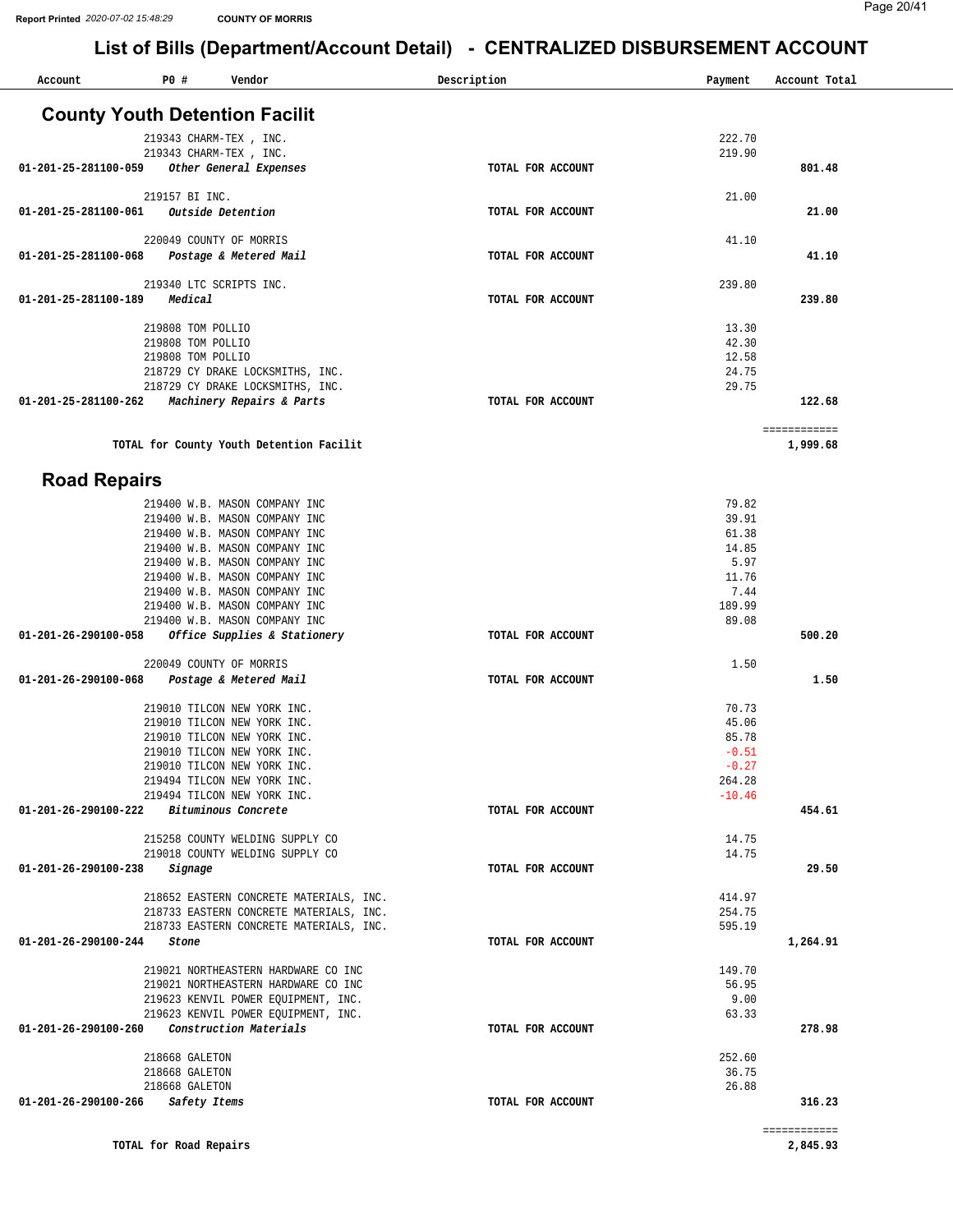**784.21** 

**454.37** 

### **List of Bills (Department/Account Detail) - CENTRALIZED DISBURSEMENT ACCOUNT**

| Account                     | P0 #            | Vendor                          | Description       | Payment | Account Total |
|-----------------------------|-----------------|---------------------------------|-------------------|---------|---------------|
|                             |                 |                                 |                   |         |               |
| <b>Bridges and Culverts</b> |                 |                                 |                   |         |               |
|                             |                 | 219012 SHEAFFER SUPPLY, INC.    |                   | 33.52   |               |
|                             |                 | 219012 SHEAFFER SUPPLY, INC.    |                   | 25.62   |               |
|                             |                 | 219012 SHEAFFER SUPPLY, INC.    |                   | 7.20    |               |
|                             |                 | 219012 SHEAFFER SUPPLY, INC.    |                   | 5.40    |               |
|                             |                 | 219012 SHEAFFER SUPPLY, INC.    |                   | 60.00   |               |
|                             | 219131 GRAINGER |                                 |                   | 88.20   |               |
|                             | 219131 GRAINGER |                                 |                   | 25.92   |               |
| 01-201-26-292100-239        | Small Tools     |                                 | TOTAL FOR ACCOUNT |         | 245.86        |
|                             |                 | 219011 COUNTY WELDING SUPPLY CO |                   | 2.95    |               |
|                             |                 | 219011 COUNTY WELDING SUPPLY CO |                   | 2.95    |               |
|                             |                 | 219011 COUNTY WELDING SUPPLY CO |                   | 11.80   |               |
|                             |                 | 219011 COUNTY WELDING SUPPLY CO |                   | 2.95    |               |
|                             |                 | 219011 COUNTY WELDING SUPPLY CO |                   | 2.95    |               |
|                             |                 | 219011 COUNTY WELDING SUPPLY CO |                   | 14.75   |               |
| 01-201-26-292100-248        |                 | Welding-Oxygen-Acetylene Etc    | TOTAL FOR ACCOUNT |         | 38.35         |
|                             | 219219 OPTIMUM  |                                 |                   | 500.00  |               |
| 01-201-26-292100-259        |                 | Equipment Rental                | TOTAL FOR ACCOUNT |         | 500.00        |

**TOTAL for Bridges and Culverts** 

#### **Shade Tree Commission**

| 218664 POWER PLACE INC               |                   | 31.49  |        |
|--------------------------------------|-------------------|--------|--------|
| 218664 POWER PLACE INC               |                   | 8.39   |        |
| 218664 POWER PLACE INC               |                   | 12.49  |        |
| 218664 POWER PLACE INC               |                   | 1.37   |        |
| 218664 POWER PLACE INC               |                   | 2.65   |        |
| 218664 POWER PLACE INC               |                   | 10.99  |        |
| 218664 POWER PLACE INC               |                   | 16.49  |        |
| 218664 POWER PLACE INC               |                   | 3.31   |        |
| Small Tools<br>01-201-26-300100-239  | TOTAL FOR ACCOUNT |        | 87.18  |
| 217662 NORTHERN SAFETY CO. INC.      |                   | 102.90 |        |
| 215635 NORTHERN SAFETY CO. INC.      |                   | 149.00 |        |
| 219022 NORTHERN SAFETY CO. INC.      |                   | 61.32  |        |
| 219022 NORTHERN SAFETY CO. INC.      |                   | 53.97  |        |
| 01-201-26-300100-266<br>Safety Items | TOTAL FOR ACCOUNT |        | 367.19 |
|                                      |                   |        |        |

============

**TOTAL for Shade Tree Commission** 

#### **Buildings & Grounds**

| 219102 JOHNSON CONTROLS INC.                      |                   | 633.80   |           |
|---------------------------------------------------|-------------------|----------|-----------|
| 219605 TRANE                                      |                   | 5,000.00 |           |
| 219498 MAGIC TOUCH CONSTRUCTION CO., INC.         |                   | 3,205.36 |           |
| 219498 MAGIC TOUCH CONSTRUCTION CO., INC.         |                   | 1,726.78 |           |
| 219498 MAGIC TOUCH CONSTRUCTION CO., INC.         |                   | 727.68   |           |
| 219498 MAGIC TOUCH CONSTRUCTION CO., INC.         |                   | 363.84   |           |
| 219498 MAGIC TOUCH CONSTRUCTION CO., INC.         |                   | 3,421.69 |           |
| 219498 MAGIC TOUCH CONSTRUCTION CO., INC.         |                   | 363.84   |           |
| 216419 TBS CONTROLS LLC                           |                   | 2,944.37 |           |
| 216419 TBS CONTROLS LLC                           |                   | 2,944.37 |           |
| 219951 TRUGREEN                                   |                   | 335.87   |           |
| 219951 TRUGREEN                                   |                   | 502.95   |           |
| 219951 TRUGREEN                                   |                   | 358.12   |           |
| 01-201-26-310100-044 Equipment Service Agreements | TOTAL FOR ACCOUNT |          | 22,528.67 |
| 219357 U-LINE SHIPPING SUPPLY                     |                   | 532.00   |           |
| 01-201-26-310100-058 Office Supplies & Stationery | TOTAL FOR ACCOUNT |          | 532.00    |
| 219496 EMERGENCY PEST CONTROL                     |                   | 85.00    |           |
| 219496 EMERGENCY PEST CONTROL                     |                   | 85.00    |           |
| 219496 EMERGENCY PEST CONTROL                     |                   | 85.00    |           |
| 219496 EMERGENCY PEST CONTROL                     |                   | 85.00    |           |
| 219496 EMERGENCY PEST CONTROL                     |                   | 85.00    |           |
| 219496 EMERGENCY PEST CONTROL                     |                   | 85.00    |           |
| 219496 EMERGENCY PEST CONTROL                     |                   | 85.00    |           |
| 219642 R.D. SALES DOOR & HARDWARE LLC             |                   | 508.00   |           |
| 219257 NEW JERSEY OVERHEAD DOOR LLC               |                   | 425.00   |           |
| 219362 R.S. KNAPP CO. INC.                        |                   | 37.02    |           |
|                                                   | TOTAL FOR ACCOUNT |          | 1,565.02  |
|                                                   |                   |          |           |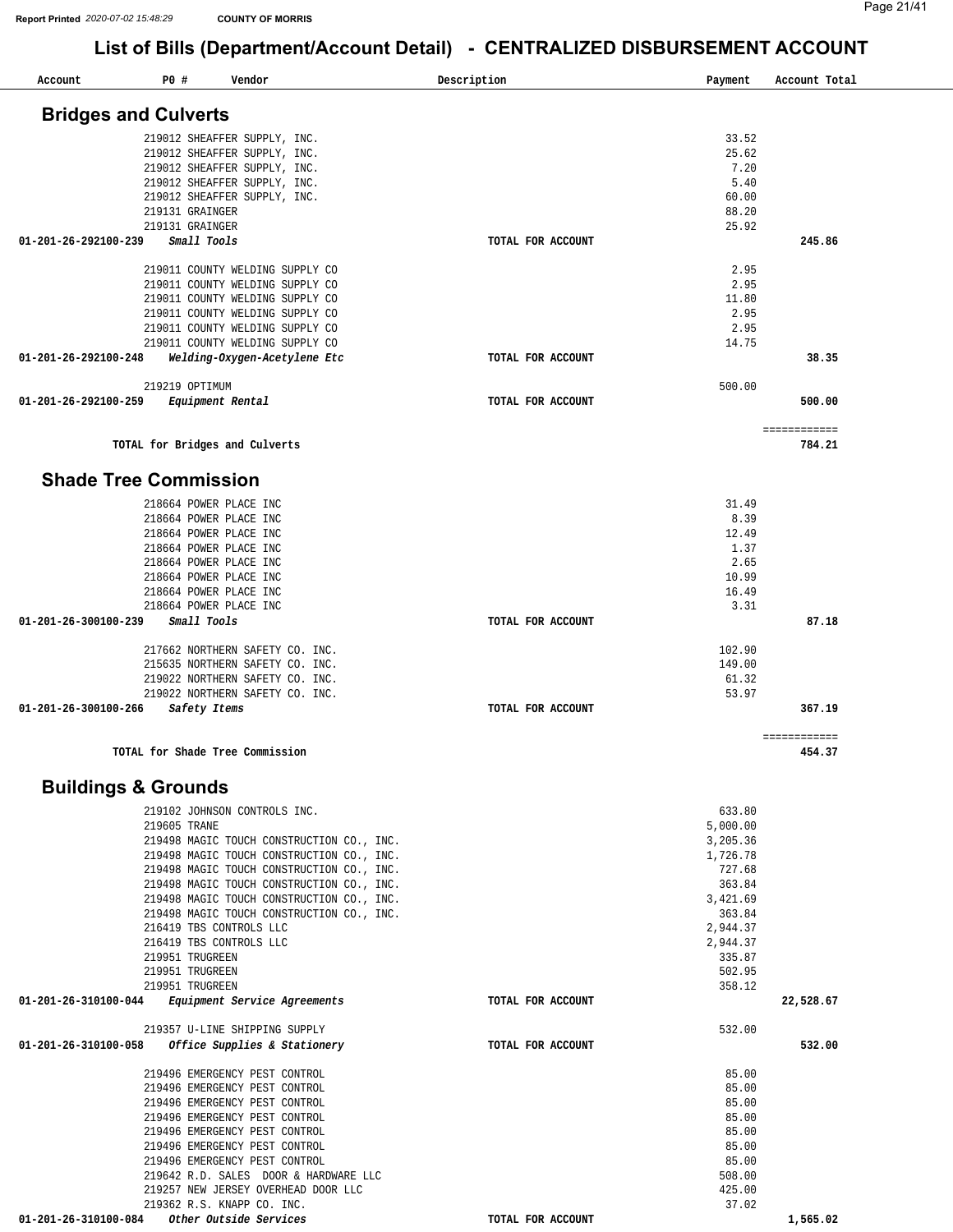| Account                                | P0 #                               | Vendor                                                                             | Description       | Payment              | Account Total |
|----------------------------------------|------------------------------------|------------------------------------------------------------------------------------|-------------------|----------------------|---------------|
|                                        |                                    |                                                                                    |                   |                      |               |
| <b>Buildings &amp; Grounds</b>         |                                    |                                                                                    |                   |                      |               |
|                                        |                                    |                                                                                    |                   |                      |               |
|                                        | 219499 GRAINGER                    | 219557 W.B. MASON COMPANY INC                                                      |                   | 333.72<br>0.95       |               |
|                                        |                                    | 219557 W.B. MASON COMPANY INC                                                      |                   | 0.95                 |               |
|                                        |                                    | 219557 W.B. MASON COMPANY INC                                                      |                   | 0.95                 |               |
|                                        |                                    | 219557 W.B. MASON COMPANY INC                                                      |                   | 0.95                 |               |
|                                        |                                    | 219557 W.B. MASON COMPANY INC                                                      |                   | 0.95                 |               |
|                                        |                                    | 219557 W.B. MASON COMPANY INC<br>219557 W.B. MASON COMPANY INC                     |                   | 8.01<br>31.29        |               |
|                                        |                                    | 219557 W.B. MASON COMPANY INC                                                      |                   | 17.88                |               |
|                                        |                                    | 219557 W.B. MASON COMPANY INC                                                      |                   | 67.05                |               |
|                                        |                                    | 219557 W.B. MASON COMPANY INC                                                      |                   | 67.05                |               |
|                                        | 219255 GRAINGER                    | 219557 W.B. MASON COMPANY INC                                                      |                   | $-67.05$<br>559.00   |               |
| 01-201-26-310100-095                   |                                    | Other Administrative Supplies                                                      | TOTAL FOR ACCOUNT |                      | 1,021.70      |
|                                        |                                    |                                                                                    |                   |                      |               |
|                                        |                                    | 219624 CONTINENTAL HARDWARE, INC.                                                  |                   | 5,000.00             |               |
|                                        |                                    | 219624 CONTINENTAL HARDWARE, INC.<br>219647 GATES FLAG & BANNER, CO. INC.          |                   | 1,399.72<br>3,154.00 |               |
|                                        |                                    | 219254 GATES FLAG & BANNER, CO. INC.                                               |                   | 402.00               |               |
| 01-201-26-310100-098                   |                                    | Other Operating&Repair Supply                                                      | TOTAL FOR ACCOUNT |                      | 9,955.72      |
|                                        |                                    |                                                                                    |                   |                      |               |
|                                        |                                    | 219253 MORRIS COUNTY MUNICIPAL<br>219874 D. LOVENBERGE'S ROLLOFF SERVICES, INC.    |                   | 180.55<br>675.00     |               |
|                                        |                                    | 219874 D. LOVENBERGE'S ROLLOFF SERVICES, INC.                                      |                   | 675.00               |               |
|                                        |                                    | 01-201-26-310100-143 Rubbish & Trash Removal                                       | TOTAL FOR ACCOUNT |                      | 1,530.55      |
|                                        |                                    |                                                                                    |                   |                      |               |
|                                        |                                    | 219497 MAGIC TOUCH CONSTRUCTION CO., INC.<br>219264 PORTASOFT OF MORRIS COUNTY INC |                   | 1,109.02<br>524.88   |               |
| 01-201-26-310100-204                   |                                    | Plant Operations                                                                   | TOTAL FOR ACCOUNT |                      | 1,633.90      |
|                                        |                                    |                                                                                    |                   |                      |               |
|                                        |                                    | 219629 COUNTY CONCRETE CORP.<br>219629 COUNTY CONCRETE CORP.                       |                   | 233.00<br>61.00      |               |
|                                        |                                    | 219629 COUNTY CONCRETE CORP.                                                       |                   | 491.50               |               |
|                                        |                                    | 219629 COUNTY CONCRETE CORP.                                                       |                   | 816.50               |               |
|                                        |                                    | 219629 COUNTY CONCRETE CORP.                                                       |                   | 1,403.00             |               |
| 01-201-26-310100-223 Building Repairs  |                                    | 219741 GLAS-TINT, LLC                                                              | TOTAL FOR ACCOUNT | 375.00               | 3,380.00      |
|                                        |                                    |                                                                                    |                   |                      |               |
|                                        |                                    | 219683 RICCIARDI BROTHERS, INC                                                     |                   | 95.97                |               |
| 01-201-26-310100-234                   | Paint                              |                                                                                    | TOTAL FOR ACCOUNT |                      | 95.97         |
|                                        | 219499 GRAINGER                    |                                                                                    |                   | 141.34               |               |
|                                        |                                    | 219368 PARKHURST DISTRIBUTING CO INC                                               |                   | 1,637.10             |               |
| 01-201-26-310100-235    Pipes - Others |                                    |                                                                                    | TOTAL FOR ACCOUNT |                      | 1,778.44      |
|                                        | 219499 GRAINGER                    |                                                                                    |                   | 1,673.20             |               |
| 01-201-26-310100-239                   |                                    | Small Tools                                                                        | TOTAL FOR ACCOUNT |                      | 1,673.20      |
|                                        |                                    |                                                                                    |                   |                      |               |
|                                        |                                    | 219495 CONTINENTAL HARDWARE, INC.<br>219643 MORRISTOWN LUMBER &                    |                   | 994.80               |               |
|                                        |                                    | 219643 MORRISTOWN LUMBER &                                                         |                   | 376.89<br>222.34     |               |
|                                        |                                    | 219643 MORRISTOWN LUMBER &                                                         |                   | 117.12               |               |
|                                        |                                    | 219643 MORRISTOWN LUMBER &                                                         |                   | 48.00                |               |
|                                        |                                    | 219555 ABLE SECURITY LOCKSMITHS                                                    |                   | 309.00               |               |
|                                        | 219499 GRAINGER<br>219499 GRAINGER |                                                                                    |                   | 1,010.44<br>68.56    |               |
|                                        | 219499 GRAINGER                    |                                                                                    |                   | 68.02                |               |
|                                        | 219499 GRAINGER                    |                                                                                    |                   | 58.80                |               |
|                                        | 219499 GRAINGER                    |                                                                                    |                   | 355.18               |               |
|                                        | 219499 GRAINGER                    |                                                                                    |                   | 53.86                |               |
|                                        | 219499 GRAINGER                    | 218321 KUIKEN BROTHERS CO. INC.                                                    |                   | 50.22<br>327.14      |               |
|                                        |                                    | 218321 KUIKEN BROTHERS CO. INC.                                                    |                   | $-63.02$             |               |
|                                        | 219255 GRAINGER                    |                                                                                    |                   | 366.41               |               |
|                                        | 219255 GRAINGER                    |                                                                                    |                   | 131.58               |               |
|                                        | 219255 GRAINGER                    | 218142 CONTINENTAL HARDWARE, INC.                                                  |                   | 573.64<br>17.97      |               |
|                                        |                                    | 219946 HOME DEPOT CREDIT SERVICES                                                  |                   | 69.89                |               |
|                                        |                                    | 01-201-26-310100-249 Bldg Maintenance Supplies                                     | TOTAL FOR ACCOUNT |                      | 5,156.84      |
|                                        |                                    |                                                                                    |                   |                      |               |
|                                        |                                    | 219727 POWER PLACE INC<br>01-201-26-310100-251 Ground Maintenance Supplies         | TOTAL FOR ACCOUNT | 165.56               | 165.56        |
|                                        |                                    |                                                                                    |                   |                      |               |
|                                        |                                    | 219495 CONTINENTAL HARDWARE, INC.                                                  |                   | 630.00               |               |
|                                        |                                    |                                                                                    |                   |                      |               |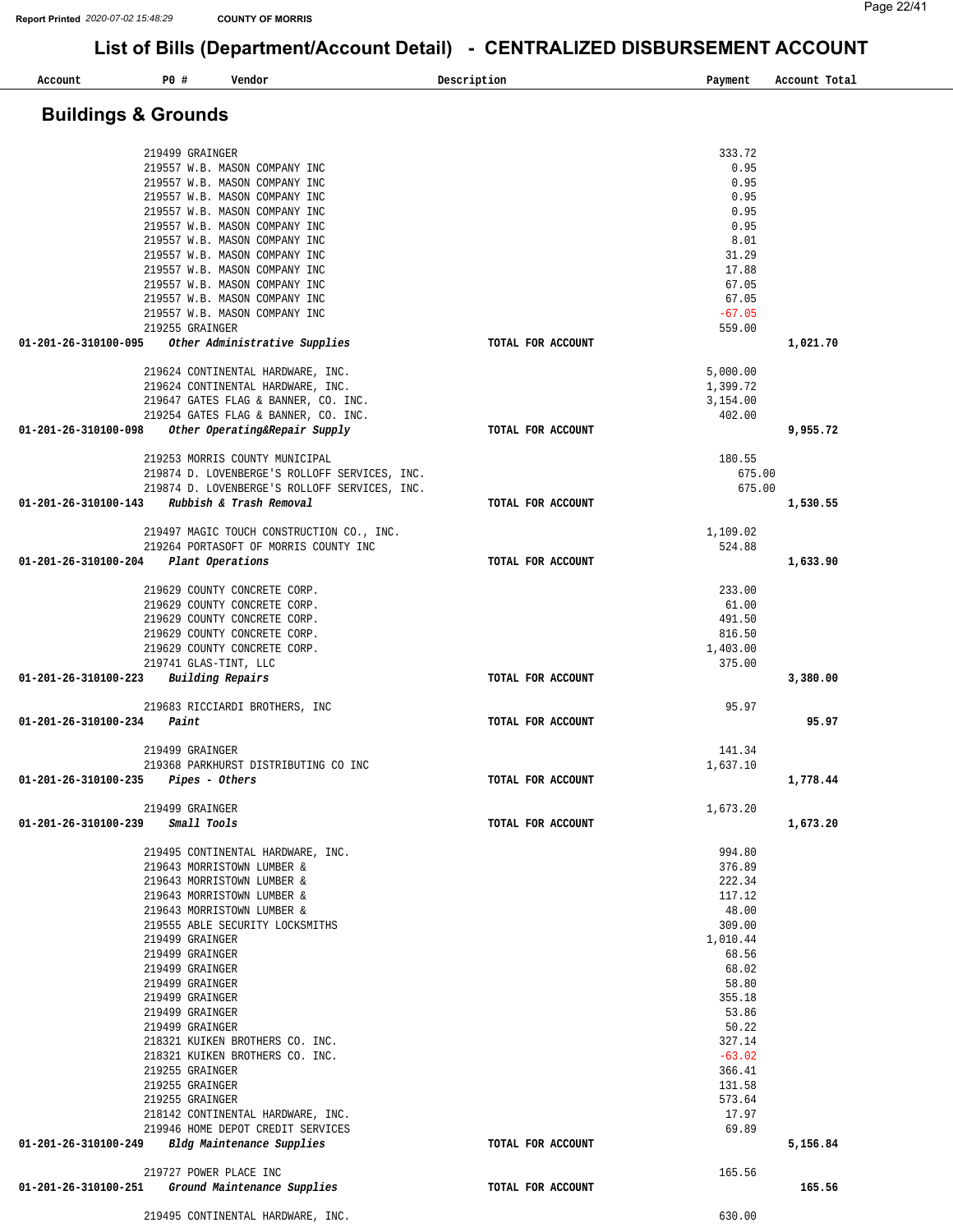| Account                        | P0#             |              | Vendor                                                   | Description       | Payment                  | Account Total |
|--------------------------------|-----------------|--------------|----------------------------------------------------------|-------------------|--------------------------|---------------|
| <b>Buildings &amp; Grounds</b> |                 |              |                                                          |                   |                          |               |
|                                |                 |              | 219502 W.B. MASON COMPANY INC                            |                   | 223.86                   |               |
|                                |                 |              | 219502 W.B. MASON COMPANY INC                            |                   | 22.92                    |               |
|                                |                 |              | 219502 W.B. MASON COMPANY INC                            |                   | 763.62                   |               |
|                                | 219499 GRAINGER |              |                                                          |                   | 645.84                   |               |
|                                |                 |              | 219504 OFFICE CONCEPTS GROUP, INC.                       |                   | 8,757.99                 |               |
|                                |                 |              | 219256 ARAMARK UNIFORM & CAREER APPAREL GROUP, INC.      |                   |                          | 134.50        |
|                                | 219255 GRAINGER |              |                                                          |                   | 209.16                   |               |
|                                |                 |              | 219878 CONTINENTAL HARDWARE, INC.                        |                   | 839.50                   |               |
| 01-201-26-310100-252           |                 |              | Janitorial Supplies                                      | TOTAL FOR ACCOUNT |                          | 12,227.39     |
|                                |                 |              | 219399 HERC RENTALS                                      |                   | 1,200.00                 |               |
| 01-201-26-310100-258           |                 | Equipment    |                                                          | TOTAL FOR ACCOUNT |                          | 1,200.00      |
|                                |                 |              |                                                          |                   |                          |               |
|                                |                 |              | 219500 RAPID PUMP & METER SERVICES CO.                   |                   | 2,600.53                 |               |
|                                |                 |              | 216812 R & J CONTROL, INC.                               |                   | 445.42                   |               |
|                                |                 |              | 219876 R & J CONTROL, INC.                               |                   | 330.00                   |               |
|                                |                 |              | 219876 R & J CONTROL, INC.                               |                   | 275.00                   |               |
|                                |                 |              | 219876 R & J CONTROL, INC.                               |                   | 512.76                   |               |
|                                |                 |              | 219876 R & J CONTROL, INC.                               |                   | 356.81                   |               |
| 01-201-26-310100-262           |                 |              | Machinery Repairs & Parts                                | TOTAL FOR ACCOUNT |                          | 4,520.52      |
|                                |                 |              | 219554 BINSKY SERVICE LLC                                |                   | 5,449.80                 |               |
|                                |                 |              | 219707 JOHNSTONE SUPPLY                                  |                   | 42.00                    |               |
|                                |                 |              | 219707 JOHNSTONE SUPPLY                                  |                   | 203.21                   |               |
|                                |                 |              | 219707 JOHNSTONE SUPPLY                                  |                   | 144.83                   |               |
|                                |                 |              | 219707 JOHNSTONE SUPPLY                                  |                   | 68.19                    |               |
|                                |                 |              | 219707 JOHNSTONE SUPPLY                                  |                   | 547.76                   |               |
|                                |                 |              | 218028 JOHNSTONE SUPPLY                                  |                   | 2,743.91                 |               |
|                                |                 |              | 218028 JOHNSTONE SUPPLY                                  |                   | 1,618.76                 |               |
|                                |                 |              | 219628 BINSKY SERVICE LLC                                |                   | 6,876.26                 |               |
|                                |                 |              | 219501 JOHNSTONE SUPPLY                                  |                   | 260.20                   |               |
|                                |                 |              | 219501 JOHNSTONE SUPPLY                                  |                   | 22.87                    |               |
|                                |                 |              | 219501 JOHNSTONE SUPPLY                                  |                   | 902.04                   |               |
|                                |                 |              | 219501 JOHNSTONE SUPPLY                                  |                   | 3,615.33                 |               |
|                                |                 |              | 219501 JOHNSTONE SUPPLY<br>219501 JOHNSTONE SUPPLY       |                   | 1,127.44<br>$-1, 127.44$ |               |
|                                |                 |              | 219872 DUNPHEY & ASSOCIATES SUPPLY CO                    |                   | 83.84                    |               |
|                                |                 |              | 219872 DUNPHEY & ASSOCIATES SUPPLY CO                    |                   | 134.94                   |               |
| 01-201-26-310100-264           |                 | Heat & $A/C$ |                                                          | TOTAL FOR ACCOUNT |                          | 22,713.94     |
|                                |                 |              |                                                          |                   |                          |               |
|                                |                 |              | 219740 COOPER ELECTRIC SUPPLY CO.                        |                   | 159.24                   |               |
|                                |                 |              | 219740 COOPER ELECTRIC SUPPLY CO.                        |                   | 165.92                   |               |
|                                |                 |              | 219740 COOPER ELECTRIC SUPPLY CO.                        |                   | 663.68                   |               |
|                                |                 |              | 219740 COOPER ELECTRIC SUPPLY CO.                        |                   | 640.00                   |               |
|                                |                 |              | 219740 COOPER ELECTRIC SUPPLY CO.                        |                   | 68.36                    |               |
|                                |                 |              | 219740 COOPER ELECTRIC SUPPLY CO.                        |                   | 522.00                   |               |
|                                |                 |              | 219740 COOPER ELECTRIC SUPPLY CO.                        |                   | 2,324.52                 |               |
|                                |                 |              | 219877 COOPER ELECTRIC SUPPLY CO.                        |                   | 1,060.40                 |               |
|                                |                 |              | 219877 COOPER ELECTRIC SUPPLY CO.                        |                   | 309.60                   |               |
| 01-201-26-310100-265           |                 | Electrical   |                                                          | TOTAL FOR ACCOUNT |                          | 5,913.72      |
|                                |                 |              | 212761 LOVEYS PIZZA & GRILL                              |                   | 740.00                   |               |
| 01-203-26-310100-084           |                 |              | (2019) Other Outside Services                            | TOTAL FOR ACCOUNT |                          | 740.00        |
|                                |                 |              |                                                          |                   |                          |               |
|                                |                 |              | 212760 SYSTEM ONE ALARM                                  |                   | 12,982.00                |               |
| 01-203-26-310100-128           |                 |              | (2019) Security Equipment                                | TOTAL FOR ACCOUNT |                          | 12,982.00     |
|                                |                 |              |                                                          |                   |                          |               |
|                                |                 |              | 212980 WORK N WEAR STORE                                 |                   | 760.00                   |               |
|                                |                 |              | 01-203-26-310100-207 (2019) Uniform & Clothing Allowance | TOTAL FOR ACCOUNT |                          | 760.00        |
|                                |                 |              |                                                          |                   |                          | ============  |
|                                |                 |              | TOTAL for Buildings & Grounds                            |                   |                          | 112,075.14    |
| <b>Motor Services Center</b>   |                 |              |                                                          |                   |                          |               |
|                                |                 |              |                                                          |                   | 99.00                    |               |
| 01-201-26-315100-039           |                 |              | 211630 FRED PRYOR SEMINARS                               |                   |                          | 99.00         |
|                                |                 |              | Education Schools & Training                             | TOTAL FOR ACCOUNT |                          |               |
|                                |                 |              | 219348 W.B. MASON COMPANY INC                            |                   | 0.69                     |               |
|                                |                 |              | 219348 W.B. MASON COMPANY INC                            |                   | 102.58                   |               |
|                                |                 |              | 219348 W.B. MASON COMPANY INC                            |                   | 102.58                   |               |
|                                |                 |              | 219348 W.B. MASON COMPANY INC                            |                   | 99.48                    |               |
|                                |                 |              | 219348 W.B. MASON COMPANY INC                            |                   | 102.58                   |               |
|                                |                 |              | 219346 W.B. MASON COMPANY INC                            |                   | 7.05                     |               |
| 01-201-26-315100-058           |                 |              | Office Supplies & Stationery                             | TOTAL FOR ACCOUNT |                          | 414.96        |
|                                |                 |              |                                                          |                   |                          |               |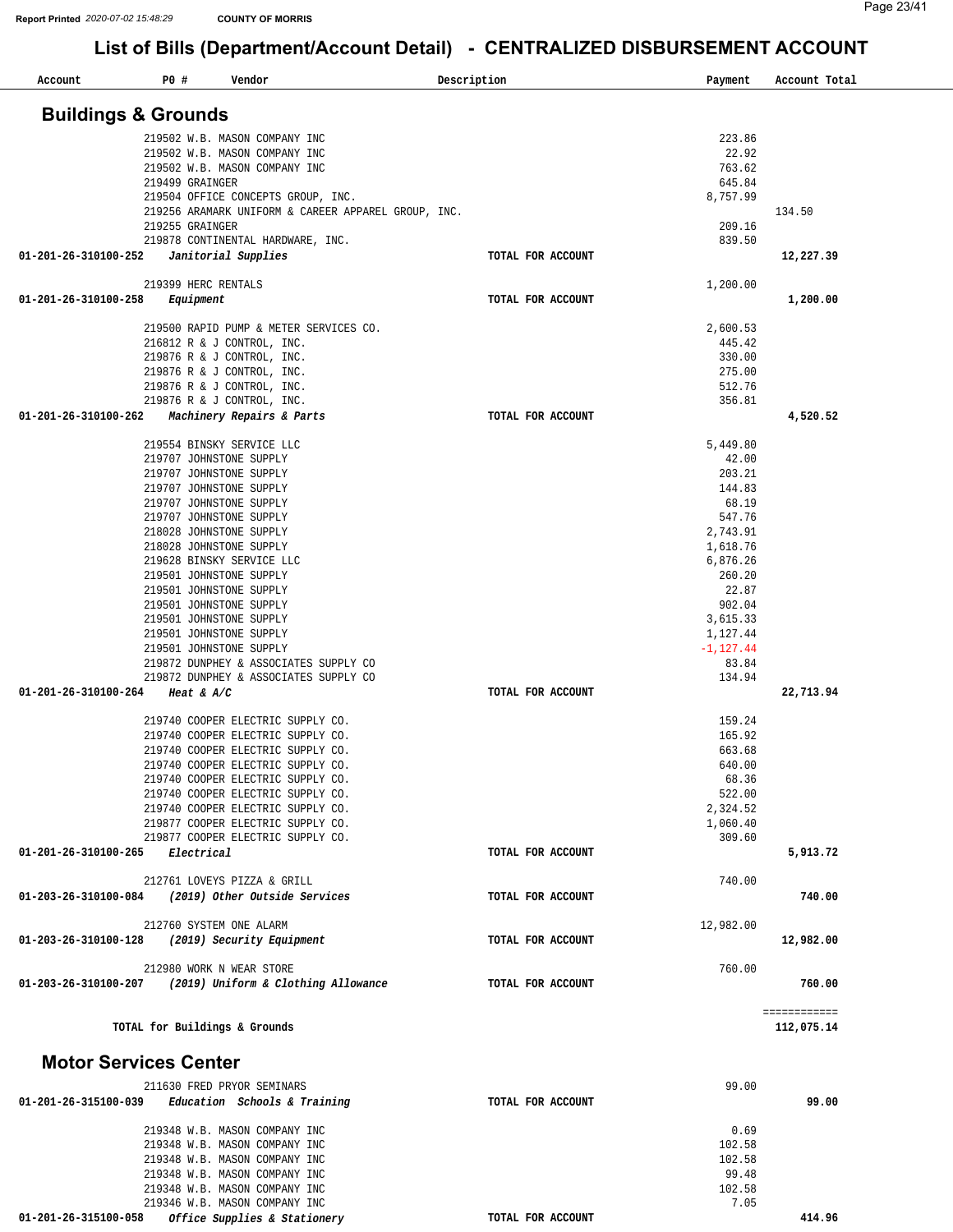| P0 #<br>Vendor<br>Account                                                      | Description       | Payment            | Account Total |
|--------------------------------------------------------------------------------|-------------------|--------------------|---------------|
| <b>Motor Services Center</b>                                                   |                   |                    |               |
| 219387 BROWN HUNTERDON INTERNATIONAL                                           |                   | 1,153.50           |               |
| 219388 BROWN HUNTERDON INTERNATIONAL                                           |                   | 1,501.85           |               |
| 219058 GRAINGER                                                                |                   | 51.60              |               |
| 219054 GRAINGER                                                                |                   | 36.06              |               |
| 219394 OPTIMUM<br>218836 WURTH USA INC.                                        |                   | 91.23<br>51.98     |               |
| 218836 WURTH USA INC.                                                          |                   | 93.96              |               |
| 218821 WURTH USA INC.                                                          |                   | 316.00             |               |
| 218615 WURTH USA INC.                                                          |                   | 38.39              |               |
| 218615 WURTH USA INC.                                                          |                   | 38.39              |               |
| 218621 WURTH USA INC.                                                          |                   | 41.70              |               |
| 218621 WURTH USA INC.<br>218621 WURTH USA INC.                                 |                   | 49.50<br>24.47     |               |
| 218621 WURTH USA INC.                                                          |                   | 34.20              |               |
| 218621 WURTH USA INC.                                                          |                   | 25.43              |               |
| 218621 WURTH USA INC.                                                          |                   | 29.95              |               |
| 218621 WURTH USA INC.                                                          |                   | 57.75              |               |
| 218621 WURTH USA INC.                                                          |                   | 14.75              |               |
| 218621 WURTH USA INC.<br>01-201-26-315100-098<br>Other Operating&Repair Supply | TOTAL FOR ACCOUNT | 16.88              | 3,667.59      |
|                                                                                |                   |                    |               |
| 219412 AMERICAN WEAR INC.                                                      |                   | 256.33             |               |
| 219371 AMERICAN WEAR INC.                                                      |                   | 412.57             |               |
| Uniform & Clothing Allowance<br>01-201-26-315100-207                           | TOTAL FOR ACCOUNT |                    | 668.90        |
| 219060 J & D SALES & SERVICE LLC                                               |                   | 425.00             |               |
| 219060 J & D SALES & SERVICE LLC                                               |                   | 200.00             |               |
| 219049 J & D SALES & SERVICE LLC                                               |                   | 285.00             |               |
| 219049 J & D SALES & SERVICE LLC<br>01-201-26-315100-225<br>Chemicals & Sprays | TOTAL FOR ACCOUNT | 200.00             | 1,110.00      |
|                                                                                |                   |                    |               |
| 219349 D & M AUTO BODY                                                         |                   | 43.07              |               |
| 219349 D & M AUTO BODY                                                         |                   | 902.00             |               |
| 219349 D & M AUTO BODY<br>219349 D & M AUTO BODY                               |                   | 269.50<br>171.50   |               |
| 219345 D & M AUTO BODY                                                         |                   | 2,233.46           |               |
| 219345 D & M AUTO BODY                                                         |                   | 1,430.00           |               |
| 219345 D & M AUTO BODY                                                         |                   | 339.90             |               |
| 219344 D & M AUTO BODY                                                         |                   | 200.00             |               |
| 219344 D & M AUTO BODY                                                         |                   | 2,148.93           |               |
| 219344 D & M AUTO BODY<br>219344 D & M AUTO BODY                               |                   | 2,084.50<br>455.00 |               |
| 01-201-26-315100-234<br>Paint                                                  | TOTAL FOR ACCOUNT |                    | 10,277.86     |
|                                                                                |                   |                    |               |
| 219422 D&B AUTO SUPPLY<br>219422 D&B AUTO SUPPLY                               |                   | $-45.79$<br>45.79  |               |
| 219422 D&B AUTO SUPPLY                                                         |                   | 40.02              |               |
| 219390 D&B AUTO SUPPLY                                                         |                   | 38.95              |               |
| Small Tools<br>01-201-26-315100-239                                            | TOTAL FOR ACCOUNT |                    | 78.97         |
| 219421 CLIFFSIDE BODY CORP                                                     |                   | 475.91             |               |
| 219421 CLIFFSIDE BODY CORP                                                     |                   | 2,657.00           |               |
| 01-201-26-315100-241<br>Snow Plowing Parts                                     | TOTAL FOR ACCOUNT |                    | 3,132.91      |
|                                                                                |                   |                    |               |
| 219413 BARNWELL HOUSE OF TIRES, INC.<br>219413 BARNWELL HOUSE OF TIRES, INC.   |                   | 137.44<br>85.00    |               |
| 219413 BARNWELL HOUSE OF TIRES, INC.                                           |                   | 30.00              |               |
| 219413 BARNWELL HOUSE OF TIRES, INC.                                           |                   | 25.00              |               |
| 219413 BARNWELL HOUSE OF TIRES, INC.                                           |                   | 10.00              |               |
| 219413 BARNWELL HOUSE OF TIRES, INC.                                           |                   | 2.50               |               |
| 219413 BARNWELL HOUSE OF TIRES, INC.                                           |                   | 13.00<br>741.72    |               |
| 219414 BARNWELL HOUSE OF TIRES, INC.<br>219372 BARNWELL HOUSE OF TIRES, INC.   |                   | 35.00              |               |
| 219372 BARNWELL HOUSE OF TIRES, INC.                                           |                   | 25.00              |               |
| 219372 BARNWELL HOUSE OF TIRES, INC.                                           |                   | 10.00              |               |
| 219053 INTER CITY TIRE                                                         |                   | 382.61             |               |
| 219053 INTER CITY TIRE                                                         |                   | 345.00             |               |
| 01-201-26-315100-245<br>Tires                                                  | TOTAL FOR ACCOUNT |                    | 1,842.27      |
| 219050 PRAXAIR DISTRIBUTION                                                    |                   | 299.70             |               |
| 218835 PRAXAIR DISTRIBUTION                                                    |                   | 319.95             |               |
| Welding-Oxygen-Acetylene Etc<br>01-201-26-315100-248                           | TOTAL FOR ACCOUNT |                    | 619.65        |

219059 GRAINGER 213.80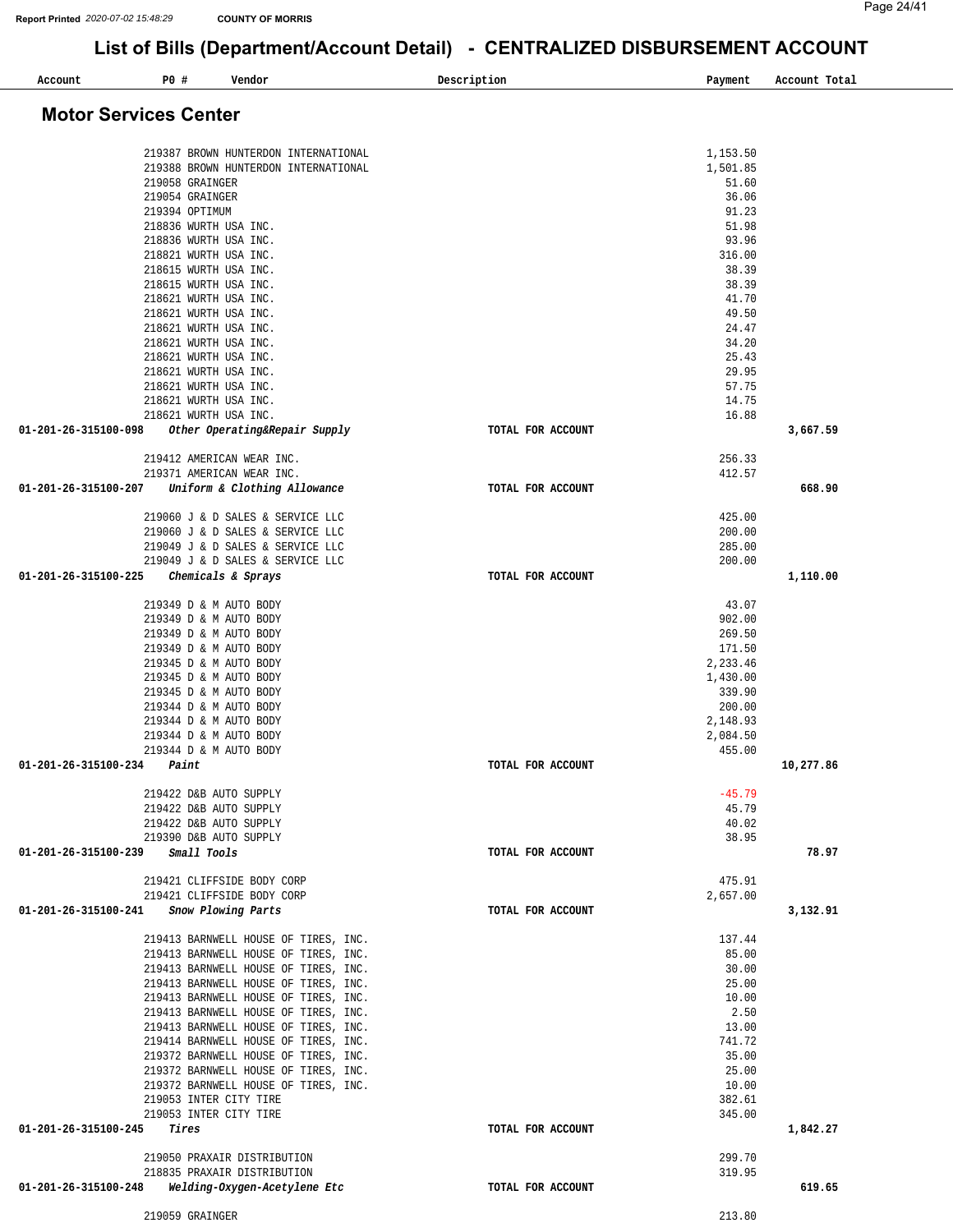| Account                       | P0 # | Vendor                                                                   | Description       | Payment            | Account Total             |
|-------------------------------|------|--------------------------------------------------------------------------|-------------------|--------------------|---------------------------|
| <b>Motor Services Center</b>  |      |                                                                          |                   |                    |                           |
|                               |      | 219057 GRAINGER                                                          |                   | 166.14             |                           |
|                               |      | 219057 GRAINGER                                                          |                   | 46.80              |                           |
| 01-201-26-315100-252          |      | 219057 GRAINGER<br>Janitorial Supplies                                   | TOTAL FOR ACCOUNT | 71.06              | 497.80                    |
|                               |      |                                                                          |                   |                    |                           |
|                               |      | 219420 BOBCAT OF NORTH JERSEY-EAST                                       |                   | 7.78               |                           |
|                               |      | 219420 BOBCAT OF NORTH JERSEY-EAST<br>219420 BOBCAT OF NORTH JERSEY-EAST |                   | 45.44<br>15.54     |                           |
|                               |      | 219418 BROWN HUNTERDON INTERNATIONAL                                     |                   | 558.17             |                           |
|                               |      | 219429 NAPA OF ROCKAWAY                                                  |                   | 15.08              |                           |
|                               |      | 219391 NAPA OF ROCKAWAY                                                  |                   | 5.20<br>9.97       |                           |
|                               |      | 219391 NAPA OF ROCKAWAY<br>219426 PEIRCE EQUIPMENT CO.                   |                   | 151.82             |                           |
|                               |      | 219431 TONY SANCHEZ LTD                                                  |                   | 9.80               |                           |
|                               |      | 219062 GRAY SUPPLY CORP                                                  |                   | 20.64              |                           |
|                               |      | 218823 MONTAGE ENTERPRISES INC.<br>218576 BROWN HUNTERDON INTERNATIONAL  |                   | 129.00<br>126.06   |                           |
|                               |      | 218576 BROWN HUNTERDON INTERNATIONAL                                     |                   | 124.08             |                           |
|                               |      | 219686 KENVIL POWER EQUIPMENT, INC.                                      |                   | 36.57              |                           |
| 01-201-26-315100-261          |      | Spare Parts for Equipment                                                | TOTAL FOR ACCOUNT |                    | 1,255.15                  |
|                               |      | 219061 GRAINGER                                                          |                   | 192.00             |                           |
|                               |      | 218820 WURTH USA INC.                                                    |                   | 100.00             |                           |
| 01-201-26-315100-266          |      | 218616 WURTH USA INC.<br>Safety Items                                    | TOTAL FOR ACCOUNT | 280.00             | 572.00                    |
|                               |      |                                                                          |                   |                    |                           |
|                               |      | 219423 D&B AUTO SUPPLY<br>219423 D&B AUTO SUPPLY                         |                   | $-18.00$<br>914.35 |                           |
|                               |      | 219423 D&B AUTO SUPPLY                                                   |                   | 251.72             |                           |
|                               |      | 219389 D&B AUTO SUPPLY                                                   |                   | $-104.58$          |                           |
|                               |      | 219389 D&B AUTO SUPPLY<br>219389 D&B AUTO SUPPLY                         |                   | $-18.00$<br>582.66 |                           |
|                               |      | 219389 D&B AUTO SUPPLY                                                   |                   | 145.11             |                           |
|                               |      | 219389 D&B AUTO SUPPLY                                                   |                   | 617.59             |                           |
|                               |      | 219389 D&B AUTO SUPPLY                                                   |                   | 653.98             |                           |
|                               |      | 218262 BEYER FORD<br>218262 BEYER FORD                                   |                   | 16.22<br>29.60     |                           |
|                               |      | 218262 BEYER FORD                                                        |                   | 59.04              |                           |
|                               |      | 218261 BEYER FORD                                                        |                   | 9.54               |                           |
|                               |      | 218814 NIELSEN DODGE - C-J-R                                             |                   | 7.88               |                           |
|                               |      | 219415 BEYER FORD<br>219415 BEYER FORD                                   |                   | 30.20<br>78.08     |                           |
|                               |      | 219415 BEYER FORD                                                        |                   | 78.72              |                           |
|                               |      | 219416 BEYER FORD                                                        |                   | 168.95             |                           |
|                               |      | 219416 BEYER FORD                                                        |                   | 299.14             |                           |
|                               |      | 219416 BEYER FORD<br>219373 BEYER FORD                                   |                   | 98.89<br>80.04     |                           |
|                               |      | 219373 BEYER FORD                                                        |                   | 6.16               |                           |
|                               |      | 219417 BEYER FORD                                                        |                   | 125.00             |                           |
|                               |      | 219374 BEYER FORD<br>219425 NIELSEN DODGE - C-J-R                        |                   | 55.62<br>95.25     |                           |
|                               |      | 219425 NIELSEN DODGE - C-J-R                                             |                   | 18.00              |                           |
|                               |      | 219427 ROBERT & SON, INC.                                                |                   | 83.78              |                           |
| 01-201-26-315100-291          |      | 219427 ROBERT & SON, INC.<br>Vehicle Repairs                             | TOTAL FOR ACCOUNT | 10.00              | 4,374.94                  |
|                               |      |                                                                          |                   |                    |                           |
|                               |      | TOTAL for Motor Services Center                                          |                   |                    | ============<br>28,612.00 |
| <b>Mosquito Extermination</b> |      |                                                                          |                   |                    |                           |
|                               |      | 219480 GANNETT NJ NEWSPAPERS                                             |                   | 69.40              |                           |
| 01-201-26-320100-051          |      | Legal                                                                    | TOTAL FOR ACCOUNT |                    | 69.40                     |
|                               |      | 219552 W.B. MASON COMPANY INC                                            |                   | 89.97              |                           |
|                               |      | 219552 W.B. MASON COMPANY INC                                            |                   | 28.14              |                           |
|                               |      | 219552 W.B. MASON COMPANY INC                                            |                   | 22.98              |                           |
|                               |      | 219552 W.B. MASON COMPANY INC                                            |                   | 54.82<br>28.77     |                           |
|                               |      | 219552 W.B. MASON COMPANY INC<br>219552 W.B. MASON COMPANY INC           |                   | 3.98               |                           |
|                               |      | 219552 W.B. MASON COMPANY INC                                            |                   | 3.99               |                           |
| 01-201-26-320100-058          |      | Office Supplies & Stationery                                             | TOTAL FOR ACCOUNT |                    | 232.65                    |
|                               |      | 220051 PAPER MART INC                                                    |                   | 147.75             |                           |
| 01-201-26-320100-095          |      | Other Administrative Supplies                                            | TOTAL FOR ACCOUNT |                    | 147.75                    |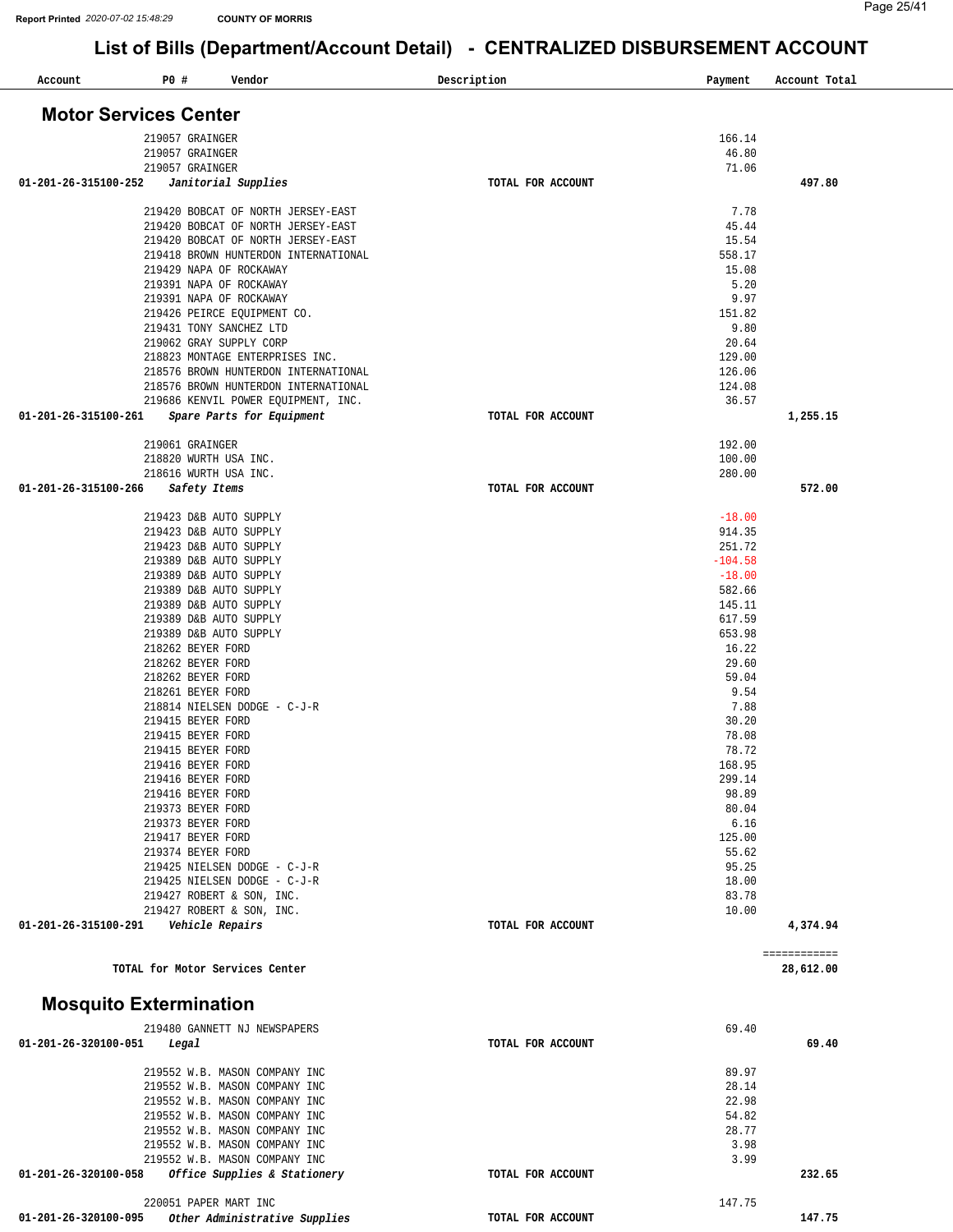| P0 #<br>Account                    | Vendor                                                                     | Description       | Payment          | Account Total            |
|------------------------------------|----------------------------------------------------------------------------|-------------------|------------------|--------------------------|
|                                    |                                                                            |                   |                  |                          |
| <b>Mosquito Extermination</b>      |                                                                            |                   |                  |                          |
|                                    | 218960 UNIVAR USA, INC.                                                    |                   | 931.68           |                          |
|                                    | 218960 UNIVAR USA, INC.                                                    |                   | 140.58           |                          |
|                                    | 218960 UNIVAR USA, INC.                                                    |                   | 76.20            |                          |
| 01-201-26-320100-225               | Chemicals & Sprays                                                         | TOTAL FOR ACCOUNT |                  | 1,148.46                 |
|                                    | 218948 AMERICAN WEAR INC.                                                  |                   | 73.21            |                          |
|                                    | 218948 AMERICAN WEAR INC.                                                  |                   | 73.21            |                          |
|                                    | 218948 AMERICAN WEAR INC.<br>218948 AMERICAN WEAR INC.                     |                   | 73.21<br>73.21   |                          |
| 01-201-26-320100-251               | Ground Maintenance Supplies                                                | TOTAL FOR ACCOUNT |                  | 292.84                   |
|                                    |                                                                            |                   |                  |                          |
|                                    | 219221 MORRISTOWN LUMBER &<br>219221 MORRISTOWN LUMBER &                   |                   | 23.76<br>24.99   |                          |
|                                    | 219221 MORRISTOWN LUMBER &                                                 |                   | 8.99             |                          |
|                                    | 219221 MORRISTOWN LUMBER &                                                 |                   | 6.99             |                          |
|                                    | 219221 MORRISTOWN LUMBER &<br>219221 MORRISTOWN LUMBER &                   |                   | 6.99<br>59.99    |                          |
|                                    | 219221 MORRISTOWN LUMBER &                                                 |                   | 25.98            |                          |
|                                    | 219221 MORRISTOWN LUMBER &                                                 |                   | 3.99             |                          |
|                                    | 219221 MORRISTOWN LUMBER &                                                 |                   | 15.99            |                          |
|                                    | 219221 MORRISTOWN LUMBER &<br>219221 MORRISTOWN LUMBER &                   |                   | 8.99<br>14.99    |                          |
| 218959 GRAINGER                    |                                                                            |                   | 7.38             |                          |
| 218959 GRAINGER                    |                                                                            |                   | 14.47            |                          |
| 218959 GRAINGER                    |                                                                            |                   | 24.72            |                          |
| 218959 GRAINGER<br>218959 GRAINGER |                                                                            |                   | 17.94<br>79.20   |                          |
| 218959 GRAINGER                    |                                                                            |                   | 36.32            |                          |
| 01-201-26-320100-258               | Equipment                                                                  | TOTAL FOR ACCOUNT |                  | 381.68                   |
|                                    | 219136 NAPA OF ROCKAWAY                                                    |                   | 3.49             |                          |
|                                    | 219136 NAPA OF ROCKAWAY                                                    |                   | 13.74            |                          |
|                                    | 219136 NAPA OF ROCKAWAY<br>219136 NAPA OF ROCKAWAY                         |                   | 75.72<br>84.38   |                          |
|                                    | 219136 NAPA OF ROCKAWAY                                                    |                   | 28.68            |                          |
|                                    | 219136 NAPA OF ROCKAWAY                                                    |                   | 27.48            |                          |
|                                    | 218957 ONE SOURCE OF NEW JERSEY LLC                                        |                   | 75.26            |                          |
|                                    | 218957 ONE SOURCE OF NEW JERSEY LLC<br>218957 ONE SOURCE OF NEW JERSEY LLC |                   | 8.59<br>14.13    |                          |
|                                    | 218957 ONE SOURCE OF NEW JERSEY LLC                                        |                   | 17.37            |                          |
|                                    | 218957 ONE SOURCE OF NEW JERSEY LLC                                        |                   | 20.81            |                          |
|                                    | 218957 ONE SOURCE OF NEW JERSEY LLC<br>218957 ONE SOURCE OF NEW JERSEY LLC |                   | 27.54<br>18.73   |                          |
|                                    | 218957 ONE SOURCE OF NEW JERSEY LLC                                        |                   | 34.20            |                          |
|                                    | 218957 ONE SOURCE OF NEW JERSEY LLC                                        |                   | 19.57            |                          |
|                                    | 218950 NAPA OF ROCKAWAY<br>218950 NAPA OF ROCKAWAY                         |                   | 81.79<br>18.00   |                          |
|                                    | 218950 NAPA OF ROCKAWAY                                                    |                   | 6.61             |                          |
|                                    | 218950 NAPA OF ROCKAWAY                                                    |                   | $-18.00$         |                          |
| 01-201-26-320100-291               | Vehicle Repairs                                                            | TOTAL FOR ACCOUNT |                  | 558.09                   |
|                                    | TOTAL for Mosquito Extermination                                           |                   |                  | ============<br>2,830.87 |
|                                    |                                                                            |                   |                  |                          |
| <b>Health Management</b>           |                                                                            |                   |                  |                          |
|                                    | 219519 TELESEARCH INC                                                      |                   | 874.50           |                          |
|                                    | 219531 TELESEARCH INC<br>219705 TELESEARCH INC                             |                   | 816.20<br>816.20 |                          |
| 01-201-27-330100-016               | Outside Salaries & Wages                                                   | TOTAL FOR ACCOUNT |                  | 2,506.90                 |
|                                    | 219667 VERIZON WIRELESS                                                    |                   |                  |                          |
| 01-201-27-330100-031               | Cellular Phone/Pagers                                                      | TOTAL FOR ACCOUNT | 1,013.05         | 1,013.05                 |
|                                    |                                                                            |                   |                  |                          |
|                                    | 219522 W.B. MASON COMPANY INC                                              |                   | 468.82           |                          |
| 01-201-27-330100-058               | Office Supplies & Stationery                                               | TOTAL FOR ACCOUNT |                  | 468.82                   |
|                                    | 219535 CRAIG GOSS                                                          |                   | 9.99             |                          |
| 01-201-27-330100-210               | 220049 COUNTY OF MORRIS<br>Environmental Compliance                        | TOTAL FOR ACCOUNT | 9.60             | 19.59                    |
|                                    |                                                                            |                   |                  |                          |
|                                    | TOTAL for Health Management                                                |                   |                  | ============<br>4,008.36 |
|                                    |                                                                            |                   |                  |                          |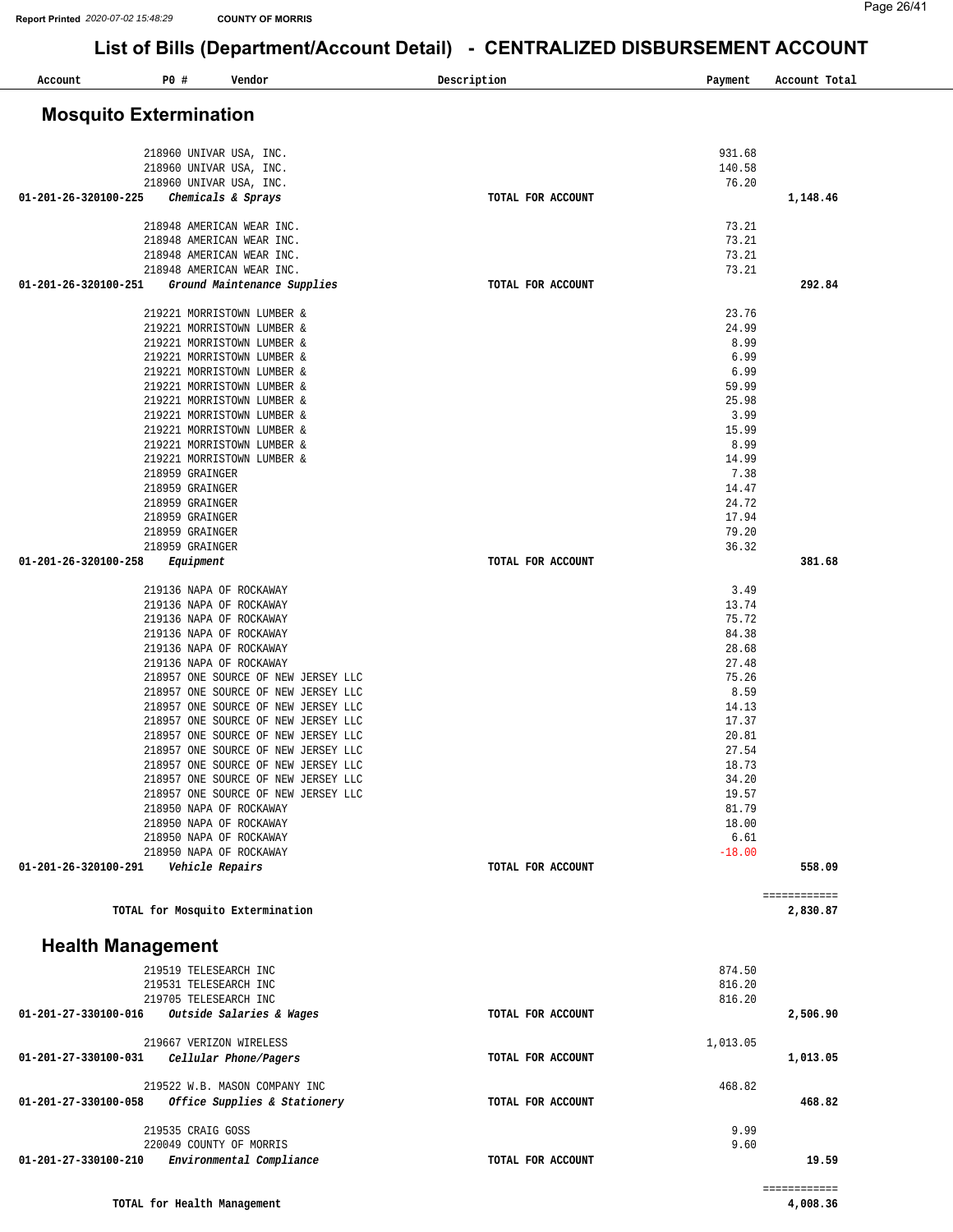| Account                                     | P0 #                          | Vendor                                                            | Description       | Payment            | Account Total             |
|---------------------------------------------|-------------------------------|-------------------------------------------------------------------|-------------------|--------------------|---------------------------|
| <b>Human Services</b>                       |                               |                                                                   |                   |                    |                           |
|                                             |                               |                                                                   |                   |                    |                           |
|                                             |                               | 220049 COUNTY OF MORRIS                                           |                   | 29.85              |                           |
| 01-201-27-331100-068                        |                               | Postage & Metered Mail                                            | TOTAL FOR ACCOUNT |                    | 29.85                     |
|                                             |                               |                                                                   |                   |                    | ============              |
|                                             | TOTAL for Human Services      |                                                                   |                   |                    | 29.85                     |
| <b>Youth Shelter</b>                        |                               |                                                                   |                   |                    |                           |
|                                             |                               | 219795 W.B. MASON COMPANY INC                                     |                   | 25.52              |                           |
|                                             |                               | 219795 W.B. MASON COMPANY INC                                     |                   | 25.14              |                           |
|                                             |                               | 219795 W.B. MASON COMPANY INC                                     |                   | 20.37              |                           |
|                                             |                               | 219795 W.B. MASON COMPANY INC                                     |                   | 6.12               |                           |
|                                             |                               | 219795 W.B. MASON COMPANY INC<br>219795 W.B. MASON COMPANY INC    |                   | 6.12<br>10.59      |                           |
| 01-201-27-331110-058                        |                               | Office Supplies & Stationery                                      | TOTAL FOR ACCOUNT |                    | 93.86                     |
|                                             |                               |                                                                   |                   |                    |                           |
|                                             |                               | 216526 ATLANTIC CORPORATE HEALTH<br>219367 LTC SCRIPTS INC.       |                   | 8,904.37<br>234.80 |                           |
|                                             |                               | 218799 ATLANTIC CORPORATE HEALTH                                  |                   | 8,904.37           |                           |
|                                             |                               | 219334 W.B. MASON COMPANY INC                                     |                   | 17.84              |                           |
| 01-201-27-331110-189                        | Medical                       |                                                                   | TOTAL FOR ACCOUNT |                    | 18,061.38                 |
|                                             |                               |                                                                   |                   |                    |                           |
|                                             |                               | 219334 W.B. MASON COMPANY INC                                     |                   | 47.98              |                           |
|                                             |                               | 219334 W.B. MASON COMPANY INC                                     |                   | 52.45<br>$-13.00$  |                           |
|                                             |                               | 219334 W.B. MASON COMPANY INC<br>219342 W.B. MASON COMPANY INC    |                   | 22.80              |                           |
|                                             |                               | 219342 W.B. MASON COMPANY INC                                     |                   | 220.76             |                           |
|                                             |                               | 219342 W.B. MASON COMPANY INC                                     |                   | 89.40              |                           |
| 01-201-27-331110-252                        |                               | Janitorial Supplies                                               | TOTAL FOR ACCOUNT |                    | 420.39                    |
|                                             |                               |                                                                   |                   |                    | ============              |
|                                             | TOTAL for Youth Shelter       |                                                                   |                   |                    | 18,575.63                 |
| <b>Office on Aging</b>                      |                               |                                                                   |                   |                    |                           |
|                                             |                               | 219609 RUTGERS THE STATE UNIVERSITY                               |                   | 40.00              |                           |
| 01-201-27-333100-039                        |                               | Education Schools & Training                                      | TOTAL FOR ACCOUNT |                    | 40.00                     |
|                                             |                               | 219829 OFFICE CONCEPTS GROUP, INC.                                |                   | 58.83              |                           |
| 01-201-27-333100-058                        |                               | Office Supplies & Stationery                                      | TOTAL FOR ACCOUNT |                    | 58.83                     |
|                                             |                               | 219829 OFFICE CONCEPTS GROUP, INC.                                |                   | 119.80             |                           |
| 01-201-27-333100-059 Other General Expenses |                               |                                                                   | TOTAL FOR ACCOUNT |                    | 119.80                    |
|                                             |                               |                                                                   |                   |                    |                           |
|                                             |                               | 220049 COUNTY OF MORRIS                                           |                   | 68.40              |                           |
| 01-201-27-333100-068                        |                               | Postage & Metered Mail                                            | TOTAL FOR ACCOUNT |                    | 68.40                     |
|                                             |                               | 219619 HUBER & ASSOCIATES                                         |                   | 700.00             |                           |
| 01-201-27-333100-084                        |                               | Other Outside Services                                            | TOTAL FOR ACCOUNT |                    | 700.00                    |
|                                             | TOTAL for Office on Aging     |                                                                   |                   |                    | ============<br>987.03    |
|                                             |                               |                                                                   |                   |                    |                           |
| <b>NJEASE Phase II</b>                      |                               |                                                                   |                   |                    |                           |
|                                             |                               | 219635 NEWBRIDGE SERVICES INC                                     |                   | 3,990.00           |                           |
| 01-201-27-333105-090                        |                               | NJEASE Phase II Expenditures                                      | TOTAL FOR ACCOUNT |                    | 3,990.00                  |
|                                             |                               | 219636 NEWBRIDGE SERVICES INC                                     |                   | 8,645.00           |                           |
| 01-203-27-333105-090                        |                               | (2019) NJEASE Phase II Expenditures                               | TOTAL FOR ACCOUNT |                    | 8,645.00                  |
|                                             | TOTAL for NJEASE Phase II     |                                                                   |                   |                    | ============<br>12,635.00 |
|                                             | <b>Hands Across Morris</b>    |                                                                   |                   |                    |                           |
|                                             |                               |                                                                   |                   |                    |                           |
| 01-201-27-342100-460                        |                               | 219527 HOMELESS SOLUTIONS, INC.<br>GIA-HS-Homeless Solutions Inc. | TOTAL FOR ACCOUNT | 60,885.00          | 60,885.00                 |
|                                             |                               |                                                                   |                   |                    | ============              |
|                                             | TOTAL for Hands Across Morris |                                                                   |                   |                    | 60,885.00                 |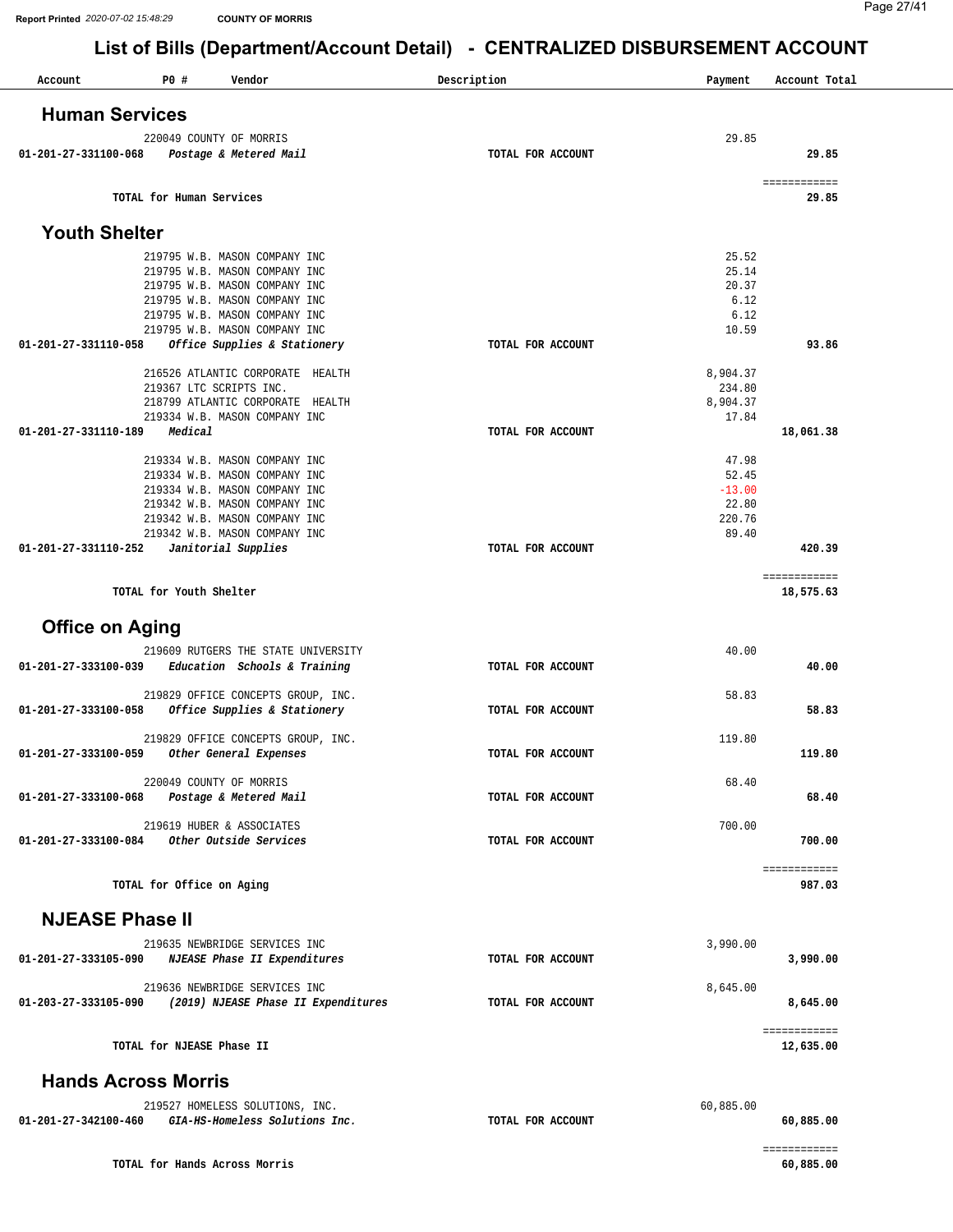| Account                               | P0 #         | Vendor                                                               | Description<br>Payment | Account Total              |
|---------------------------------------|--------------|----------------------------------------------------------------------|------------------------|----------------------------|
|                                       |              | <b>County Board of Social Service</b>                                |                        |                            |
|                                       |              |                                                                      |                        |                            |
|                                       |              | 219580 OFFICE CONCEPTS GROUP, INC.<br>219584 W.B. MASON COMPANY INC  | 2,814.88<br>178.80     |                            |
|                                       |              | 219578 W.B. MASON COMPANY INC                                        | 0.95                   |                            |
|                                       |              | 219578 W.B. MASON COMPANY INC                                        | 0.95                   |                            |
|                                       |              | 219578 W.B. MASON COMPANY INC                                        | 0.95                   |                            |
|                                       |              | 219578 W.B. MASON COMPANY INC                                        | 0.95                   |                            |
|                                       |              | 219578 W.B. MASON COMPANY INC                                        | 0.95                   |                            |
|                                       |              | 219578 W.B. MASON COMPANY INC                                        | 0.95                   |                            |
|                                       |              | 219578 W.B. MASON COMPANY INC                                        | 35.76                  |                            |
|                                       |              | 220051 PAPER MART INC                                                | 1,914.25               |                            |
| 01-201-27-345100-058                  |              | Office Supplies & Stationery                                         | TOTAL FOR ACCOUNT      | 4,949.39                   |
|                                       |              | 219583 JERSEY CENTRAL POWER & LIGHT                                  | 19.18                  |                            |
|                                       |              | 219583 JERSEY CENTRAL POWER & LIGHT                                  | 11.30                  |                            |
|                                       |              | 219583 JERSEY CENTRAL POWER & LIGHT                                  | 11.63                  |                            |
|                                       |              | 218303 THOMSON REUTER-WEST                                           | 421.90                 |                            |
| 01-201-27-345100-059                  |              | Other General Expenses                                               | TOTAL FOR ACCOUNT      | 464.01                     |
|                                       |              | 217219 PRIME HEALTHCARE SERVICES                                     | 406.10                 |                            |
|                                       |              | 218316 PRIME HEALTHCARE SERVICES                                     | 407.66                 |                            |
|                                       |              | 215978 PRIME HEALTHCARE SERVICES                                     | 490.55                 |                            |
|                                       |              | 219915 CITYSIDE ARCHIVES, LLC                                        | 768.13                 |                            |
| $01 - 201 - 27 - 345100 - 257$        |              | Rental - Other                                                       | TOTAL FOR ACCOUNT      | 2,072.44                   |
|                                       |              |                                                                      |                        |                            |
|                                       |              | 219585 HINDSIGHT, INC<br>219276 JOHNSON & JOHNSON, ESQS              | 11,258.22<br>1,782.50  |                            |
|                                       |              | 218311 UNITRONIX DATA SYSTEMS INC                                    | 8,514.90               |                            |
|                                       |              | 218860 UNITRONIX DATA SYSTEMS INC                                    | 8,514.90               |                            |
|                                       |              | 219283 UNIVERSAL PROTECTION SERVICES, LLC                            | 2,207.17               |                            |
| 01-201-27-345100-325                  |              | Special Services                                                     | TOTAL FOR ACCOUNT      | 32,277.69                  |
|                                       | 219579 CHLIC |                                                                      | 370, 229.48            |                            |
| 01-201-27-345100-329                  |              | Hospital Insurance Premiums                                          | TOTAL FOR ACCOUNT      | 370,229.48                 |
|                                       |              | 219248 NEKEMA WILFONG                                                | 10.50                  |                            |
| 01-201-27-345100-332                  |              | Mileage                                                              | TOTAL FOR ACCOUNT      | 10.50                      |
|                                       |              |                                                                      |                        |                            |
|                                       |              | 219279 BEATRIZ OSPINA                                                | 72.00                  |                            |
|                                       |              | 219280 DIPALI PATEL                                                  | 72.00                  |                            |
|                                       |              | 219577 EDYTA BOROWSKA                                                | 144.00                 |                            |
|                                       |              | 219247 MIRIAM ACEVEDO<br>219248 NEKEMA WILFONG                       | 90.00                  |                            |
|                                       |              | 219248 NEKEMA WILFONG                                                | 90.00<br>16.00         |                            |
| 01-201-27-345100-333 Other Allowances |              |                                                                      | TOTAL FOR ACCOUNT      | 484.00                     |
|                                       |              |                                                                      |                        |                            |
|                                       |              | 219644 WILLIAM F. BARNISH                                            | 1,741.18               |                            |
| 01-201-27-345100-336                  |              | Repairs & Alterations                                                | TOTAL FOR ACCOUNT      | 1,741.18                   |
|                                       |              | 219621 LABCORP OF AMERICA HOLDINGS                                   | 32.95                  |                            |
| 01-201-27-345100-351                  |              | Paternity Expenses                                                   | TOTAL FOR ACCOUNT      | 32.95                      |
|                                       |              |                                                                      |                        |                            |
|                                       |              | TOTAL for County Board of Social Service                             |                        | ============<br>412,261.64 |
|                                       |              |                                                                      |                        |                            |
| DEPARTMENT 349110                     |              |                                                                      |                        |                            |
|                                       |              | 219224 ESSEX COUNTY HOSPITAL                                         | 3,275.15               |                            |
| 01-201-27-349110-090                  |              | Program Expenditures                                                 | TOTAL FOR ACCOUNT      | 3,275.15                   |
|                                       |              |                                                                      |                        |                            |
|                                       |              | 218722 HUDSON COUNTY MEADOWVIEW                                      | 7,664.58               |                            |
|                                       |              | 218721 NEW BRIDGE MEDICAL CENTER                                     | 2,122.34               |                            |
|                                       |              | 218721 NEW BRIDGE MEDICAL CENTER                                     | 222.13<br>666.40       |                            |
|                                       |              | 218721 NEW BRIDGE MEDICAL CENTER<br>218721 NEW BRIDGE MEDICAL CENTER | 555.33                 |                            |
| 01-203-27-349110-090                  |              | (2019) Program Expenditures                                          | TOTAL FOR ACCOUNT      | 11,230.78                  |
|                                       |              |                                                                      |                        |                            |
|                                       |              |                                                                      |                        | ============               |
|                                       |              | TOTAL for DEPARTMENT 349110                                          |                        | 14,505.93                  |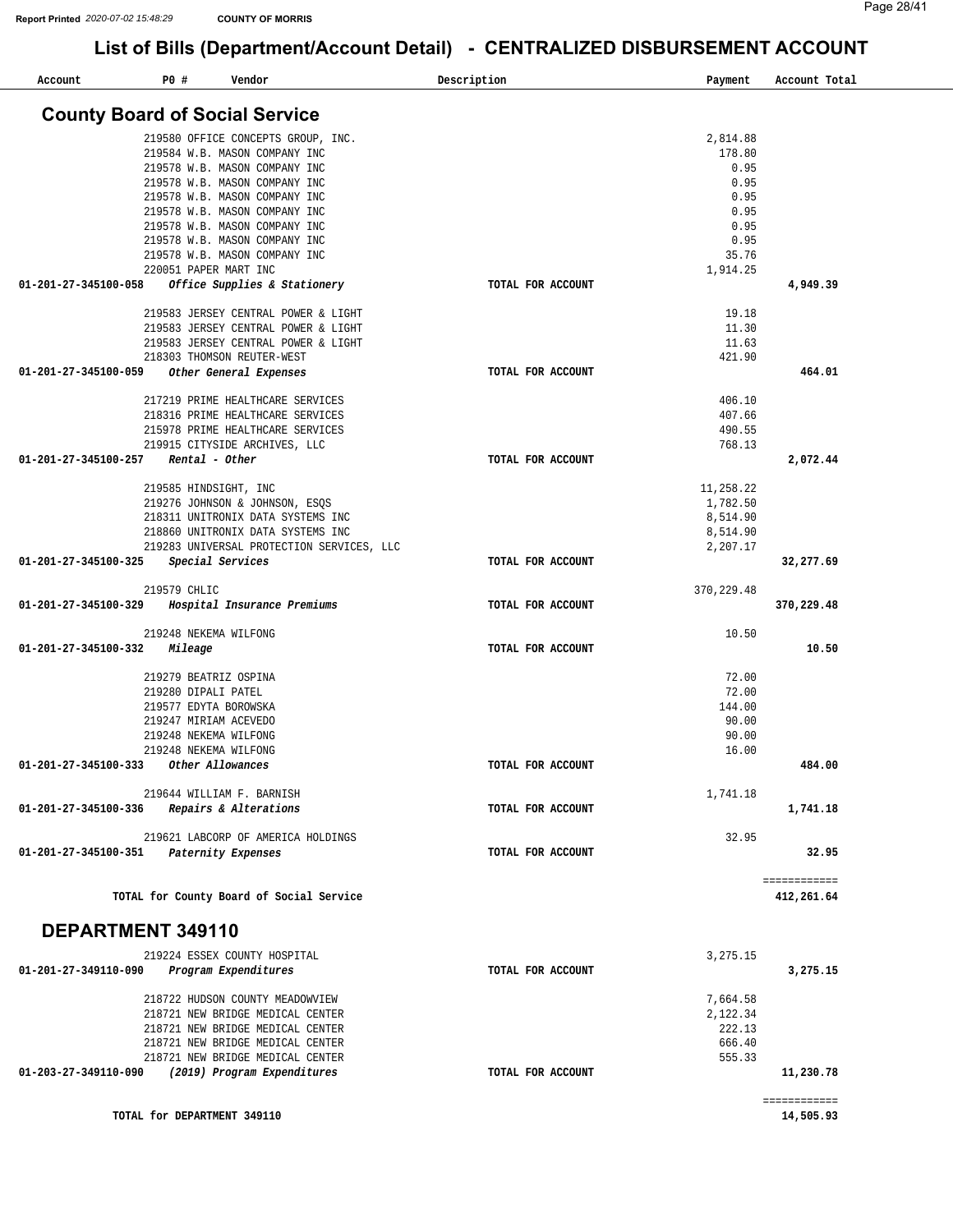| Account                          | P0 #                              | Vendor                                    | Description       | Payment    | Account Total              |
|----------------------------------|-----------------------------------|-------------------------------------------|-------------------|------------|----------------------------|
| <b>MV:Administration</b>         |                                   |                                           |                   |            |                            |
|                                  |                                   | 219567 UNIVERSAL PROTECTION SERVICES, LLC |                   | 17,550.89  |                            |
| 01-201-27-350100-266             | Safety Items                      |                                           | TOTAL FOR ACCOUNT |            | 17,550.89                  |
|                                  | TOTAL for MV:Administration       |                                           |                   |            | ============<br>17,550.89  |
|                                  |                                   |                                           |                   |            |                            |
| <b>County Adjuster</b>           |                                   |                                           |                   |            |                            |
| 01-201-27-357100-058             | 220051 PAPER MART INC             | Office Supplies & Stationery              | TOTAL FOR ACCOUNT | 955.80     | 955.80                     |
|                                  | 220049 COUNTY OF MORRIS           |                                           |                   | 120.35     |                            |
| 01-201-27-357100-068             |                                   | Postage & Metered Mail                    | TOTAL FOR ACCOUNT |            | 120.35                     |
|                                  |                                   |                                           |                   |            | ============               |
|                                  | TOTAL for County Adjuster         |                                           |                   |            | 1,076.15                   |
| <b>County Library</b>            |                                   |                                           |                   |            |                            |
|                                  | 220049 COUNTY OF MORRIS           |                                           |                   | 267.00     |                            |
| 01-201-29-390100-068             |                                   | Postage & Metered Mail                    | TOTAL FOR ACCOUNT |            | 267.00                     |
|                                  | 220051 PAPER MART INC             |                                           |                   | 126.38     |                            |
| 01-201-29-390100-095             |                                   | Other Administrative Supplies             | TOTAL FOR ACCOUNT |            | 126.38                     |
|                                  | TOTAL for County Library          |                                           |                   |            | ============<br>393.38     |
|                                  |                                   |                                           |                   |            |                            |
|                                  |                                   | <b>County Superintendent of Schoo</b>     |                   |            |                            |
| 01-201-29-392100-058             | 220051 PAPER MART INC             | Office Supplies & Stationery              | TOTAL FOR ACCOUNT | 366.78     | 366.78                     |
|                                  | 220049 COUNTY OF MORRIS           |                                           |                   | 59.50      |                            |
| 01-201-29-392100-068             |                                   | Postage & Metered Mail                    | TOTAL FOR ACCOUNT |            | 59.50                      |
|                                  |                                   |                                           |                   |            | ============               |
|                                  |                                   | TOTAL for County Superintendent of Schoo  |                   |            | 426.28                     |
|                                  |                                   | <b>Contribution to County College</b>     |                   |            |                            |
|                                  |                                   | 220021 COUNTY COLLEGE OF MORRIS           |                   | 417,576.59 |                            |
| 01-201-29-395100-090             | Expenditures                      |                                           | TOTAL FOR ACCOUNT |            | 417,576.59                 |
|                                  |                                   | TOTAL for Contribution to County College  |                   |            | ============<br>417,576.59 |
|                                  |                                   |                                           |                   |            |                            |
| <b>Rutgers Extension Service</b> |                                   |                                           |                   |            |                            |
| 01-201-29-396100-068             | 220049 COUNTY OF MORRIS           | Postage & Metered Mail                    | TOTAL FOR ACCOUNT | 11.00      | 11.00                      |
|                                  |                                   |                                           |                   |            |                            |
| 01-201-29-396100-069             | 220051 PAPER MART INC<br>Printing |                                           | TOTAL FOR ACCOUNT | 114.38     | 114.38                     |
|                                  | 219667 VERIZON WIRELESS           |                                           |                   | 27.90      |                            |
| 01-201-29-396100-095             |                                   | Other Administrative Supplies             | TOTAL FOR ACCOUNT |            | 27.90                      |
|                                  |                                   |                                           |                   |            | ============               |
|                                  |                                   | TOTAL for Rutgers Extension Service       |                   |            | 153.28                     |
| <b>Cont M.C. School of Tech</b>  |                                   |                                           |                   |            |                            |
|                                  |                                   | 220018 MC VOCATIONAL SCHOOL DISTRICT      |                   | 728,404.50 |                            |
| 01-201-29-400100-090             |                                   | Cont M.C. School of Tech Expenditures     | TOTAL FOR ACCOUNT |            | 728,404.50                 |

**TOTAL for Cont M.C. School of Tech 728,404.50**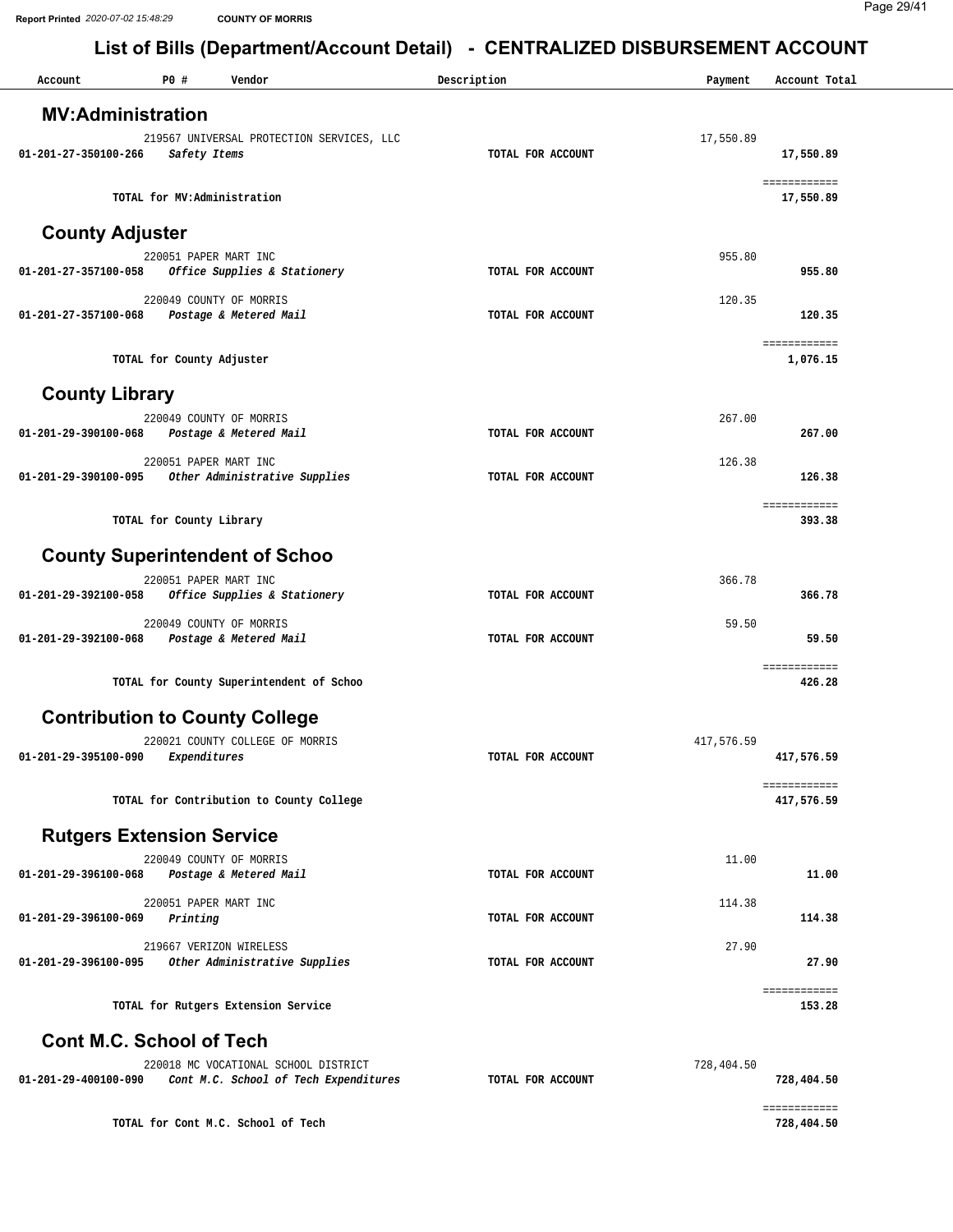| Account              | P0 #<br>Vendor                                                            | Description       | Payment             | Account Total |
|----------------------|---------------------------------------------------------------------------|-------------------|---------------------|---------------|
|                      | <b>Fire and Police Academy</b>                                            |                   |                     |               |
|                      |                                                                           |                   |                     |               |
| 01-201-29-407100-068 | 220049 COUNTY OF MORRIS                                                   | TOTAL FOR ACCOUNT | 13.05               | 13.05         |
|                      | Postage & Metered Mail                                                    |                   |                     |               |
|                      | 210441 TOMAHAWK STRATEGIC SOLUTION, LLC                                   |                   | 8,700.00            |               |
|                      | 210430 TOMAHAWK STRATEGIC SOLUTION, LLC                                   |                   | 17,300.00           |               |
| 01-203-29-407100-059 | (2019) Other General Expenses                                             | TOTAL FOR ACCOUNT |                     | 26,000.00     |
|                      |                                                                           |                   |                     | ============  |
|                      | TOTAL for Fire and Police Academy                                         |                   |                     | 26,013.05     |
|                      |                                                                           |                   |                     |               |
| <b>Utilities</b>     |                                                                           |                   |                     |               |
|                      | 215391 NATIONAL FUEL OIL INC.                                             |                   | 52.90               |               |
|                      | 215391 NATIONAL FUEL OIL INC.                                             |                   | 1,906.16<br>143.35  |               |
|                      | 215391 NATIONAL FUEL OIL INC.<br>215391 NATIONAL FUEL OIL INC.            |                   | 6,561.95            |               |
|                      | 215391 NATIONAL FUEL OIL INC.                                             |                   | 6,503.40            |               |
|                      | 215391 NATIONAL FUEL OIL INC.                                             |                   | 6,299.80            |               |
|                      | 215391 NATIONAL FUEL OIL INC.<br>Diesel Fuel                              |                   | 949.26              |               |
| 01-201-31-430100-136 |                                                                           | TOTAL FOR ACCOUNT |                     | 22,416.82     |
|                      | 219626 AES-NJ COGEN CO INC                                                |                   | 3,198.92            |               |
|                      | 219626 AES-NJ COGEN CO INC                                                |                   | 2,956.42            |               |
|                      | 219627 BOROUGH OF BUTLER                                                  |                   | 42.04               |               |
|                      | 219627 BOROUGH OF BUTLER<br>219627 BOROUGH OF BUTLER                      |                   | 62.99<br>49.61      |               |
|                      | 219428 JERSEY CENTRAL POWER & LIGHT                                       |                   | 19.68               |               |
|                      | 219430 JERSEY CENTRAL POWER & LIGHT                                       |                   | 20.59               |               |
|                      | 217958 CHAMPION ENERGY                                                    |                   | 26,762.06           |               |
|                      | 219293 JERSEY CENTRAL POWER & LIGHT<br>218886 U.S. BANK OPERATIONS CENTER |                   | 50.66<br>15,925.96  |               |
|                      | 219950 JERSEY CENTRAL POWER & LIGHT                                       |                   | 12,895.64           |               |
|                      | 219856 JERSEY CENTRAL POWER & LIGHT                                       |                   | 309.95              |               |
|                      | 219855 JERSEY CENTRAL POWER & LIGHT                                       |                   | 28.99               |               |
|                      | 219852 JERSEY CENTRAL POWER & LIGHT                                       |                   | 31.46<br>576.59     |               |
| 01-201-31-430100-137 | 219858 JERSEY CENTRAL POWER & LIGHT<br>Electricity                        | TOTAL FOR ACCOUNT |                     | 62,931.56     |
|                      |                                                                           |                   |                     |               |
|                      | 219630 DIRECT ENERGY BUSINESS MARKETING                                   |                   | 49.26               |               |
|                      | 219556 N.J. NATURAL GAS COMPANY<br>219875 PSE&G CO                        |                   | 341.33<br>333.52    |               |
|                      | 219949 WOODRUFF ENERGY                                                    |                   | 1,599.06            |               |
| 01-201-31-430100-141 | Natural Gas                                                               | TOTAL FOR ACCOUNT |                     | 2,323.17      |
|                      | 219704 HANOVER SEWERAGE AUTHORITY                                         |                   |                     |               |
|                      | 219704 HANOVER SEWERAGE AUTHORITY                                         |                   | 812.34<br>180.18    |               |
|                      | 219704 HANOVER SEWERAGE AUTHORITY                                         |                   | 68.35               |               |
|                      | 219704 HANOVER SEWERAGE AUTHORITY                                         |                   | 822.64              |               |
| 01-201-31-430100-144 | Sewer                                                                     | TOTAL FOR ACCOUNT |                     | 1,883.51      |
|                      | 219528 VERIZON                                                            |                   | 36.19               |               |
|                      | 219528 VERIZON                                                            |                   | 36.05               |               |
|                      | 218730 AT&T MOBILITY                                                      |                   | 2,232.64            |               |
|                      | 218736 AT&T<br>218736 AT&T                                                |                   | 24.78<br>19.69      |               |
|                      | 218743 A T & T CORP.                                                      |                   | 4,879.19            |               |
|                      | 219085 CABLEVISION LIGHTPATH INC.                                         |                   | 4,969.71            |               |
|                      | 218773 CABLEVISION LIGHTPATH NJ LLC                                       |                   | 5,126.21            |               |
|                      | 218741 CABLEVISION LIGHTPATH INC.<br>218742 CABLEVISION LIGHTPATH NJ LLC  |                   | 9,170.89<br>542.14  |               |
|                      | 219075 VERIZON                                                            |                   | 36.05               |               |
|                      | 219075 VERIZON                                                            |                   | 36.05               |               |
|                      | 219588 VERIZON                                                            |                   | 36.05               |               |
|                      | 219081 VERIZON                                                            |                   | 117.29              |               |
|                      | 219811 VERIZON<br>219718 VERIZON                                          |                   | 386.45<br>6, 105.00 |               |
|                      | 218892 VERIZON CABS                                                       |                   | 1,553.64            |               |
|                      | 219667 VERIZON WIRELESS                                                   |                   | 15,357.09           |               |
|                      | 218744 VERIZON                                                            |                   | 2,115.57            |               |
| 01-201-31-430100-146 | 219006 MILLENNIUM COMMUNICATIONS<br>Telephone                             | TOTAL FOR ACCOUNT | 880.00              | 53,660.68     |
|                      |                                                                           |                   |                     |               |
|                      | 217590 SOUTHEAST MORRIS COUNTY                                            |                   | 5,494.65            |               |
| 01-201-31-430100-147 | Water                                                                     | TOTAL FOR ACCOUNT |                     | 5,494.65      |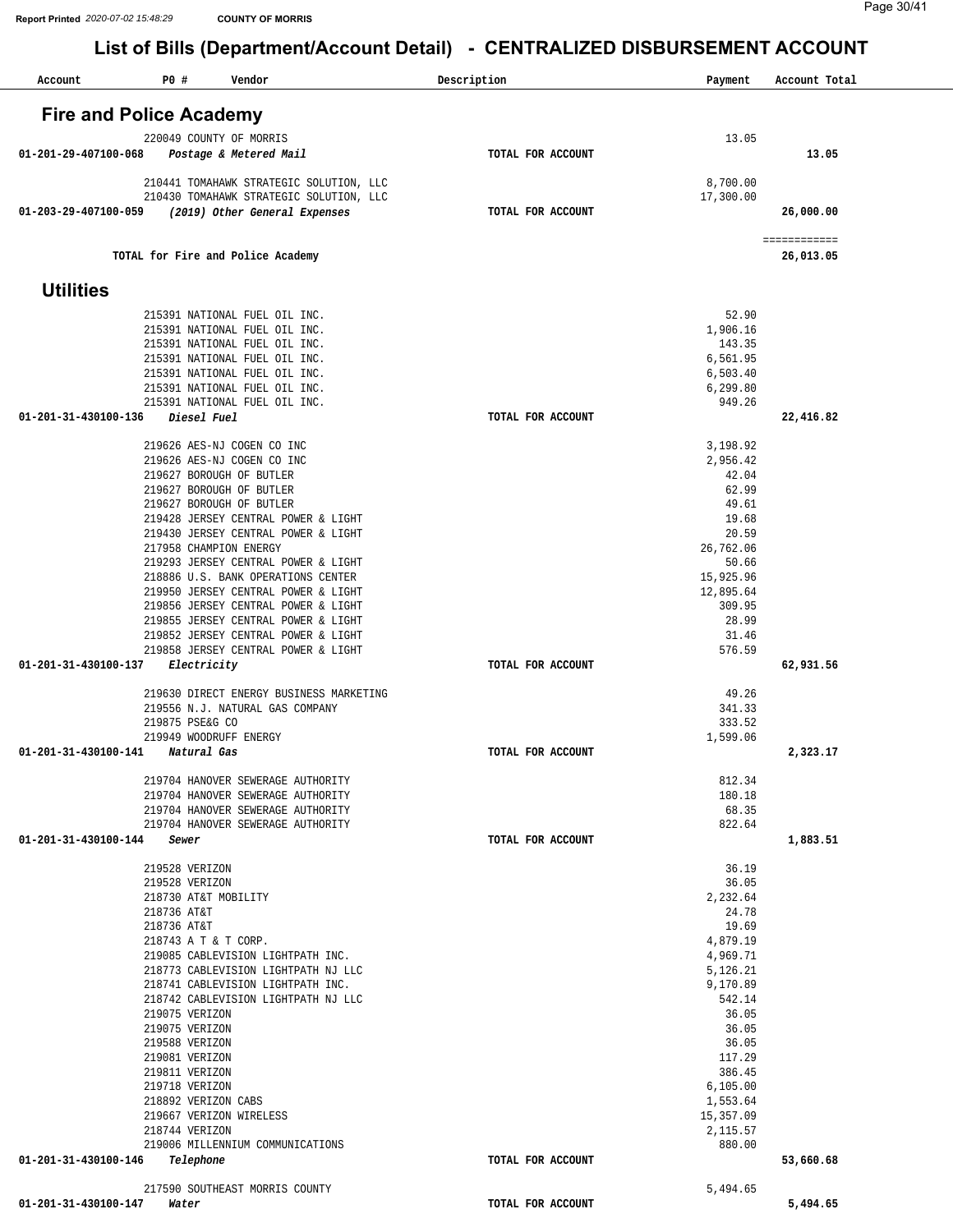| Account              | <b>PO #</b>         | Vendor                             | Description       | Payment | Account Total |
|----------------------|---------------------|------------------------------------|-------------------|---------|---------------|
|                      |                     |                                    |                   |         |               |
| <b>Utilities</b>     |                     |                                    |                   |         |               |
|                      |                     |                                    |                   |         | ============  |
|                      | TOTAL for Utilities |                                    |                   |         | 148,710.39    |
| <b>Nutrition</b>     |                     |                                    |                   |         |               |
|                      |                     |                                    |                   |         |               |
|                      | 219832 RHEA YOUNG   |                                    |                   | 15.99   |               |
| 01-201-41-716100-039 |                     | Education, Schools & Training      | TOTAL FOR ACCOUNT |         | 15.99         |
|                      |                     | 219829 OFFICE CONCEPTS GROUP, INC. |                   | 330.00  |               |
| 01-201-41-716100-059 |                     | Other General Expenses             | TOTAL FOR ACCOUNT |         | 330.00        |
|                      |                     | 219825 PATRICIA W. GIBBONS         |                   | 26.60   |               |
|                      |                     | 219825 PATRICIA W. GIBBONS         |                   | 175.56  |               |
| 01-201-41-716100-084 |                     | Other Outside Services             | TOTAL FOR ACCOUNT |         | 202.16        |
|                      |                     |                                    |                   |         | ============  |
|                      | TOTAL for Nutrition |                                    |                   |         | 548.15        |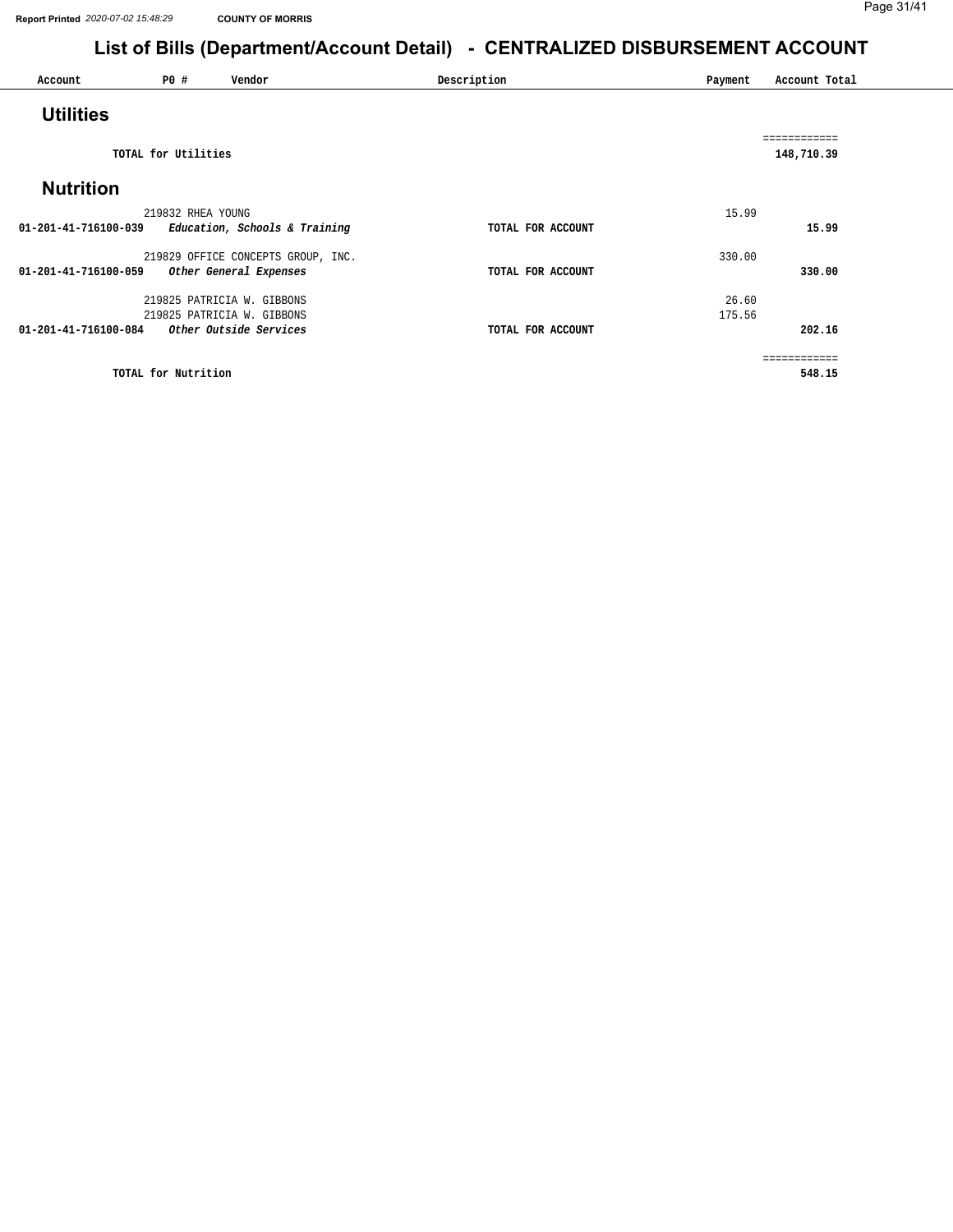219469 EZ WHEELS DRIVING SCHOOL 219470 EZ WHEELS DRIVING SCHOOL 219468 EZ WHEELS DRIVING SCHOOL 219445 FORTIS INSTITUTE

774.00 714.00 799.80 522.65

| Account                     | P0 #                                     | Vendor                                                               | Description       | Payment            | Account Total            |
|-----------------------------|------------------------------------------|----------------------------------------------------------------------|-------------------|--------------------|--------------------------|
|                             |                                          |                                                                      |                   |                    |                          |
| <b>Bio Terrorism Grant</b>  |                                          | <b>Grant Fund</b>                                                    |                   |                    |                          |
|                             |                                          |                                                                      |                   |                    |                          |
|                             |                                          | 218429 POSITIVE PROMOTIONS, INC.                                     |                   | 571.25<br>1,104.25 |                          |
|                             |                                          | 218429 POSITIVE PROMOTIONS, INC.<br>218429 POSITIVE PROMOTIONS, INC. |                   | 645.25             |                          |
|                             |                                          | 218429 POSITIVE PROMOTIONS, INC.                                     |                   | 384.00             |                          |
|                             |                                          | 218429 POSITIVE PROMOTIONS, INC.                                     |                   | 371.75             |                          |
|                             |                                          | 218429 POSITIVE PROMOTIONS, INC.                                     |                   | 59.97              |                          |
|                             |                                          | 218429 POSITIVE PROMOTIONS, INC.<br>219985 CYNTHIA BELLA             |                   | 301.50<br>78.82    |                          |
|                             |                                          | 220048 COUNTY OF MORRIS                                              |                   | 43.65              |                          |
|                             |                                          | 02-213-41-718005-391 Public Health Emer Grant(7/1/19-6/30/20)        | TOTAL FOR ACCOUNT |                    | 3,560.44                 |
|                             |                                          |                                                                      |                   |                    | ============             |
|                             |                                          | TOTAL for Bio Terrorism Grant                                        |                   |                    | 3,560.44                 |
| <b>TANF</b>                 |                                          |                                                                      |                   |                    |                          |
|                             |                                          | 218202 DELL MARKETING L.P.                                           |                   | 746.46             |                          |
|                             |                                          | 218202 DELL MARKETING L.P.                                           |                   | 933.08             |                          |
|                             | 211825 CENTURYLINK                       |                                                                      |                   | 10.29              |                          |
|                             | 211825 CENTURYLINK<br>213689 CENTURYLINK |                                                                      |                   | 10.60<br>10.52     |                          |
|                             |                                          | 217969 PLIC SBD GRAND ISLAND                                         |                   | 17.76              |                          |
|                             |                                          | 219443 JANE A. ARMSTRONG                                             |                   | 17.15              |                          |
|                             |                                          | 219442 MANUELA SCHUSTER                                              |                   | 7.66               |                          |
| 02-213-41-741015-392        |                                          | WFNJ-TANF (7/1/19-12/31/20)                                          | TOTAL FOR ACCOUNT |                    | 1,753.52                 |
|                             | TOTAL for TANF                           |                                                                      |                   |                    | ============<br>1,753.52 |
| <b>General Assistance</b>   |                                          |                                                                      |                   |                    |                          |
|                             |                                          |                                                                      |                   |                    |                          |
|                             |                                          | 218202 DELL MARKETING L.P.<br>218202 DELL MARKETING L.P.             |                   | 933.08<br>1,399.61 |                          |
|                             | 211825 CENTURYLINK                       |                                                                      |                   | 17.65              |                          |
|                             | 211825 CENTURYLINK                       |                                                                      |                   | 18.17              |                          |
|                             | 213689 CENTURYLINK                       |                                                                      |                   | 18.03              |                          |
|                             |                                          | 217969 PLIC SBD GRAND ISLAND                                         |                   | 22.20              |                          |
|                             |                                          | 219385 EZ WHEELS DRIVING SCHOOL<br>219443 JANE A. ARMSTRONG          |                   | 714.00<br>21.44    |                          |
|                             |                                          | 219442 MANUELA SCHUSTER                                              |                   | 9.58               |                          |
| 02-213-41-741020-392        |                                          | WFNJ-General Assistance(7/1/19-12/31/20)                             | TOTAL FOR ACCOUNT |                    | 3,153.76                 |
|                             |                                          |                                                                      |                   |                    | ============             |
|                             |                                          | TOTAL for General Assistance                                         |                   |                    | 3,153.76                 |
| <b>WIA: Incentive Grant</b> |                                          |                                                                      |                   |                    |                          |
|                             |                                          | 219457 AVTECH INSTITUTE                                              |                   | 800.00             |                          |
|                             |                                          | 219456 AVTECH INSTITUTE<br>219455 BLOOMFIELD COLLEGE                 |                   | 800.00             |                          |
|                             |                                          | 219471 EZ WHEELS DRIVING SCHOOL                                      |                   | 800.00<br>799.80   |                          |
|                             |                                          | 219467 EZ WHEELS DRIVING SCHOOL                                      |                   | 799.60             |                          |
| 02-213-41-742030-391        |                                          | WIOA Dislocated Worker (7/1/18-6/30/20)                              | TOTAL FOR ACCOUNT |                    | 3,999.40                 |
|                             |                                          | TOTAL for WIA: Incentive Grant                                       |                   |                    | ============<br>3,999.40 |
|                             |                                          |                                                                      |                   |                    |                          |
| <b>DEPARTMENT 742105</b>    |                                          |                                                                      |                   |                    |                          |
|                             |                                          | 218202 DELL MARKETING L.P.                                           |                   | 1,492.92           |                          |
|                             | 211825 CENTURYLINK                       | 218202 DELL MARKETING L.P.                                           |                   | 629.83<br>23.53    |                          |
|                             | 211825 CENTURYLINK                       |                                                                      |                   | 24.23              |                          |
|                             | 213689 CENTURYLINK                       |                                                                      |                   | 24.04              |                          |
|                             |                                          | 217969 PLIC SBD GRAND ISLAND                                         |                   | 35.52              |                          |
|                             |                                          | 219452 LASCOMP INSTITUTE OF IT                                       |                   | 800.00             |                          |
|                             |                                          | 219465 AVTECH INSTITUTE<br>219464 AVTECH INSTITUTE                   |                   | 1,968.00<br>960.00 |                          |
|                             |                                          |                                                                      |                   |                    |                          |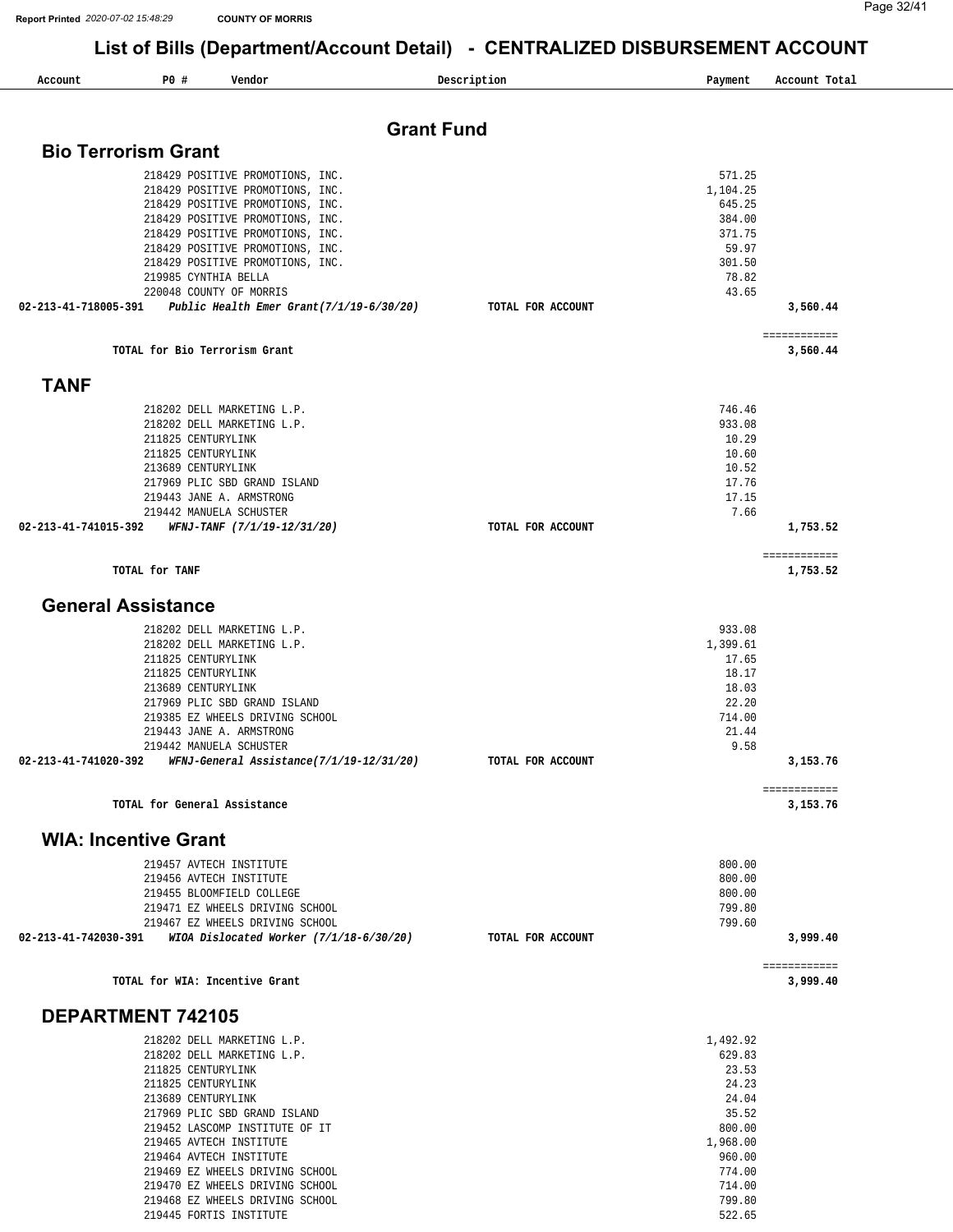**[54,421.28](https://54,421.28)** 

## **List of Bills (Department/Account Detail) - CENTRALIZED DISBURSEMENT ACCOUNT**

| Account                  | <b>PO #</b> | Vendor                                                                          | Description       | Payment            | Account Total |
|--------------------------|-------------|---------------------------------------------------------------------------------|-------------------|--------------------|---------------|
|                          |             |                                                                                 |                   |                    |               |
| <b>DEPARTMENT 742105</b> |             |                                                                                 |                   |                    |               |
|                          |             | 219451 LASCOMP INSTITUTE OF IT                                                  |                   | 800.00             |               |
|                          |             | 219443 JANE A. ARMSTRONG                                                        |                   | 34.30              |               |
|                          |             | 219442 MANUELA SCHUSTER                                                         |                   | 15.32              |               |
|                          |             | 219381 EZ WHEELS DRIVING SCHOOL                                                 |                   | 799.80             |               |
|                          |             | 220010 JERSEY TRACTOR TRAILER                                                   |                   | 800.00             |               |
|                          |             | 220004 MITCHELL SCHOOL OF BUSINESS                                              |                   | 800.00             |               |
|                          |             | 219994 M.C. SCHOOL OF TECHNOLOGY                                                |                   | 1,505.70           |               |
|                          |             | 220051 PAPER MART INC                                                           |                   | 478.50             |               |
|                          |             | 220000 RUTGERS CENTER FOR CONTINUING                                            |                   | 800.00             |               |
|                          |             | 219995 WINSOR'S TRACTOR TRAILER                                                 |                   | 800.00             |               |
| 02-213-41-742105-391     |             | WIOA Adult (7/1/19-6/30/21)                                                     | TOTAL FOR ACCOUNT |                    | 15,602.14     |
|                          |             |                                                                                 |                   |                    | ============  |
|                          |             | TOTAL for DEPARTMENT 742105                                                     |                   |                    | 15,602.14     |
|                          |             |                                                                                 |                   |                    |               |
| DEPARTMENT 742110        |             |                                                                                 |                   |                    |               |
|                          |             | 218202 DELL MARKETING L.P.                                                      |                   | 4,198.84           |               |
|                          |             | 218202 DELL MARKETING L.P.                                                      |                   | 1,702.86           |               |
|                          |             | 211825 CENTURYLINK                                                              |                   | 64.72              |               |
|                          |             | 211825 CENTURYLINK                                                              |                   | 66.62              |               |
|                          |             | 213689 CENTURYLINK                                                              |                   | 66.08              |               |
|                          |             | 217969 PLIC SBD GRAND ISLAND                                                    |                   | 99.90              |               |
|                          |             | 219450 LASCOMP INSTITUTE OF IT                                                  |                   | 800.00             |               |
|                          |             | 219449 LASCOMP INSTITUTE OF IT                                                  |                   | 800.00             |               |
|                          |             | 219447 LASCOMP INSTITUTE OF IT<br>219448 LASCOMP INSTITUTE OF IT                |                   | 800.00<br>800.00   |               |
|                          |             | 219458 AVTECH INSTITUTE                                                         |                   | 1,512.00           |               |
|                          |             | 219463 AVTECH INSTITUTE                                                         |                   | 960.00             |               |
|                          |             | 219462 AVTECH INSTITUTE                                                         |                   | 1,344.00           |               |
|                          |             | 219461 AVTECH INSTITUTE                                                         |                   | 800.00             |               |
|                          |             | 219460 AVTECH INSTITUTE                                                         |                   | 1,344.00           |               |
|                          |             | 219459 AVTECH INSTITUTE                                                         |                   | 800.00             |               |
|                          |             | 219383 EZ WHEELS DRIVING SCHOOL                                                 |                   | 799.80             |               |
|                          |             | 219474 EZ WHEELS DRIVING SCHOOL                                                 |                   | 799.80             |               |
|                          |             | 219382 EZ WHEELS DRIVING SCHOOL                                                 |                   | 799.80             |               |
|                          |             | 219472 EZ WHEELS DRIVING SCHOOL                                                 |                   | 774.00             |               |
|                          |             | 219473 EZ WHEELS DRIVING SCHOOL<br>219446 FORTIS INSTITUTE                      |                   | 799.80<br>791.65   |               |
|                          |             | 219454 LASCOMP INSTITUTE OF IT                                                  |                   | 800.00             |               |
|                          |             | 219453 LASCOMP INSTITUTE OF IT                                                  |                   | 800.00             |               |
|                          |             | 219476 LASCOMP INSTITUTE OF IT                                                  |                   | 800.00             |               |
|                          |             | 219444 RUTGERS CENTER FOR CONTINUING                                            |                   | 3,200.00           |               |
|                          |             | 219443 JANE A. ARMSTRONG                                                        |                   | 96.45              |               |
|                          |             | 219442 MANUELA SCHUSTER                                                         |                   | 43.09              |               |
|                          |             | 219996 COUNTY COLLEGE OF MORRIS                                                 |                   | 779.00             |               |
|                          |             | 220048 COUNTY OF MORRIS                                                         |                   | 89.45              |               |
|                          |             | 220002 EZ WHEELS DRIVING SCHOOL                                                 |                   | 2,815.00           |               |
|                          |             | 220003 EZ WHEELS DRIVING SCHOOL                                                 |                   | 2,915.00           |               |
|                          |             | 220001 EZ WHEELS DRIVING SCHOOL<br>220011 JERSEY TRACTOR TRAILER                |                   | 1,119.72<br>800.00 |               |
|                          |             | 219991 NEW HORIZONS COMPUTER LEARNING                                           |                   | 3,200.00           |               |
|                          |             | 219986 NEW HORIZONS COMPUTER LEARNING                                           |                   | 800.00             |               |
|                          |             | 220013 RAMAPO COLLEGE OF NJ                                                     |                   | 3,200.00           |               |
|                          |             | 220012 RAMAPO COLLEGE OF NJ                                                     |                   | 800.00             |               |
|                          |             | 219987 RAMAPO COLLEGE OF NJ                                                     |                   | 800.00             |               |
|                          |             | 219992 RAMAPO COLLEGE OF NJ                                                     |                   | 800.00             |               |
|                          |             | 219998 RUTGERS CENTER FOR CONTINUING                                            |                   | 791.00             |               |
|                          |             | 219997 RUTGERS CENTER FOR CONTINUING                                            |                   | 2,529.00           |               |
|                          |             | 220006 RUTGERS CENTER FOR CONTINUING                                            |                   | 2,950.00           |               |
|                          |             | 219993 WILLIAM PATERSON UNIVERSITY                                              |                   | 1,770.30           |               |
|                          |             | 219999 WILLIAM PATERSON UNIVERSITY                                              |                   | 799.40             |               |
| 02-213-41-742110-391     |             | 220007 WILLIAM PATERSON UNIVERSITY<br>WIOA Dislocated Worker $(7/1/19-6/30/21)$ | TOTAL FOR ACCOUNT | 800.00             | 54,421.28     |
|                          |             |                                                                                 |                   |                    |               |
|                          |             |                                                                                 |                   |                    | ============  |

**TOTAL for DEPARTMENT 742110** 

#### **DEPARTMENT 742120**

| 218202 DELL MARKETING L.P.   | 1,959.46 |
|------------------------------|----------|
| 211825 CENTURYLINK           | 30.88    |
| 211825 CENTURYLINK           | 31.80    |
| 213689 CENTURYLINK           | 31.55    |
| 217969 PLIC SBD GRAND ISLAND | 46.62    |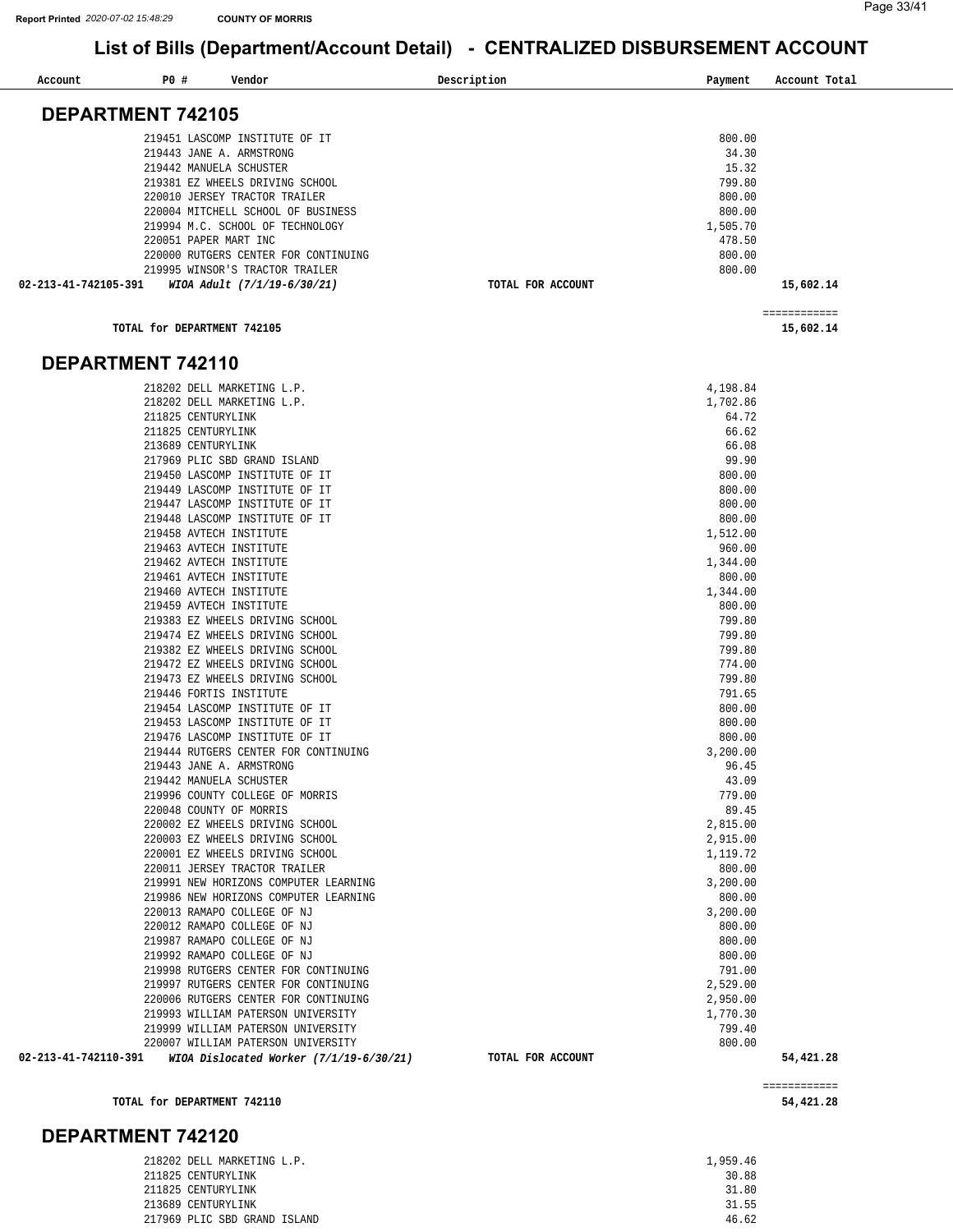| Account              | P0 #<br>Vendor                                                                        | Description       | Payment             | Account Total            |
|----------------------|---------------------------------------------------------------------------------------|-------------------|---------------------|--------------------------|
|                      | DEPARTMENT 742120                                                                     |                   |                     |                          |
|                      |                                                                                       |                   |                     |                          |
|                      | 219380 SUSSEX COUNTY TECH SCHOOL                                                      |                   | 800.00              |                          |
|                      | 219443 JANE A. ARMSTRONG                                                              |                   | 45.01               |                          |
| 02-213-41-742120-391 | 219442 MANUELA SCHUSTER<br>WIOA Youth (7/1/19-6/30/21)                                | TOTAL FOR ACCOUNT | 20.11               | 2,965.43                 |
|                      |                                                                                       |                   |                     |                          |
|                      |                                                                                       |                   |                     | ============             |
|                      | TOTAL for DEPARTMENT 742120                                                           |                   |                     | 2,965.43                 |
|                      | DEPARTMENT 754910                                                                     |                   |                     |                          |
|                      |                                                                                       |                   |                     |                          |
|                      | 219551 HOMELESS SOLUTIONS, INC.                                                       |                   | 11,178.00           |                          |
|                      | 02-213-41-754910-391 Social Srvcs for Hmlss (1/1/19-12/31/20)                         | TOTAL FOR ACCOUNT |                     | 11,178.00                |
|                      | 219550 HOMELESS SOLUTIONS, INC.                                                       |                   | 6,815.00            |                          |
| 02-213-41-754910-392 | Social Srvcs for Hmlss (1/1/19-12/31/20)                                              | TOTAL FOR ACCOUNT |                     | 6,815.00                 |
|                      |                                                                                       |                   |                     |                          |
|                      | TOTAL for DEPARTMENT 754910                                                           |                   |                     | ============             |
|                      |                                                                                       |                   |                     | 17,993.00                |
|                      | DEPARTMENT 758910                                                                     |                   |                     |                          |
|                      |                                                                                       |                   |                     |                          |
|                      | 214146 BOROUGH OF MADISON<br>214128 WATCHUNG / LONG HILL                              |                   | 12,391.26<br>830.75 |                          |
|                      | 214128 WATCHUNG / LONG HILL                                                           |                   | 6,263.03            |                          |
|                      | 214301 TOWNSHIP OF EAST HANOVER                                                       |                   | 3,530.00            |                          |
| 02-213-41-758910-392 | Municipal Alliance $(7/1/18-6/30/19)$                                                 | TOTAL FOR ACCOUNT |                     | 23,015.04                |
|                      |                                                                                       |                   |                     | ============             |
|                      | TOTAL for DEPARTMENT 758910                                                           |                   |                     | 23,015.04                |
|                      |                                                                                       |                   |                     |                          |
|                      | DEPARTMENT 784215                                                                     |                   |                     |                          |
|                      | 218241 TOMAHAWK STRATEGIC SOLUTION, LLC                                               |                   | 6, 250.00           |                          |
| 02-213-41-784215-391 | FY19 Homeland Security $(9/1/19-8/31/22)$                                             | TOTAL FOR ACCOUNT |                     | 6,250.00                 |
|                      |                                                                                       |                   |                     |                          |
|                      | TOTAL for DEPARTMENT 784215                                                           |                   |                     | ============<br>6,250.00 |
|                      |                                                                                       |                   |                     |                          |
|                      | DEPARTMENT 786010                                                                     |                   |                     |                          |
|                      | 219833 TOWNSHIP OF JEFFERSON                                                          |                   | 4,500.00            |                          |
|                      | 219860 FIVE TOWN REGIONAL DIAL-A-RIDE                                                 |                   | 24, 414.51          |                          |
|                      | 219618 CHARM-TEX, INC.                                                                |                   | 149.90              |                          |
|                      | 219618 CHARM-TEX , INC.                                                               |                   | 11.96               |                          |
|                      | 219829 OFFICE CONCEPTS GROUP, INC.<br>02-213-41-786010-394 MAPS (1/1/2020-12/31/2020) | TOTAL FOR ACCOUNT | 259.98              | 29,336.35                |
|                      |                                                                                       |                   |                     |                          |
|                      |                                                                                       |                   |                     | ============             |
|                      | TOTAL for DEPARTMENT 786010                                                           |                   |                     | 29,336.35                |
|                      | DEPARTMENT 790215                                                                     |                   |                     |                          |
|                      |                                                                                       |                   |                     |                          |
|                      | 219559 WATERS, MCPHERSON, MCNEILL, P.C.                                               |                   | 2,604.00            |                          |
|                      | 219559 WATERS, MCPHERSON, MCNEILL, P.C.<br>219559 WATERS, MCPHERSON, MCNEILL, P.C.    |                   | 186.00<br>170.50    |                          |
|                      | 219559 WATERS, MCPHERSON, MCNEILL, P.C.                                               |                   | 31.00               |                          |
|                      | 219559 WATERS, MCPHERSON, MCNEILL, P.C.                                               |                   | 31.00               |                          |
|                      | 219559 WATERS, MCPHERSON, MCNEILL, P.C.                                               |                   | 232.50              |                          |
|                      | 219559 WATERS, MCPHERSON, MCNEILL, P.C.                                               |                   | 263.50              |                          |
|                      | 219559 WATERS, MCPHERSON, MCNEILL, P.C.                                               |                   | 155.00              |                          |
|                      | 219559 WATERS, MCPHERSON, MCNEILL, P.C.<br>219559 WATERS, MCPHERSON, MCNEILL, P.C.    |                   | 387.50<br>263.50    |                          |
|                      | 02-213-41-790215-391 NYS&W Bicycle/Ped Path (6/29/18-6/29/22)                         | TOTAL FOR ACCOUNT |                     | 4,324.50                 |
|                      |                                                                                       |                   |                     |                          |
|                      | TOTAL for DEPARTMENT 790215                                                           |                   |                     | ============<br>4,324.50 |
|                      |                                                                                       |                   |                     |                          |
|                      | DEPARTMENT 806010                                                                     |                   |                     |                          |
|                      | 219338 CONTRACT PHARMACY SERVICES INC                                                 |                   | 1,614.68            |                          |
|                      | 02-213-41-806010-392 SAPT - MAT $(12/1/19-6/30/20)$                                   | TOTAL FOR ACCOUNT |                     | 1,614.68                 |
|                      |                                                                                       |                   |                     | ============             |
|                      | TOTAL for DEPARTMENT 806010                                                           |                   |                     | 1,614.68                 |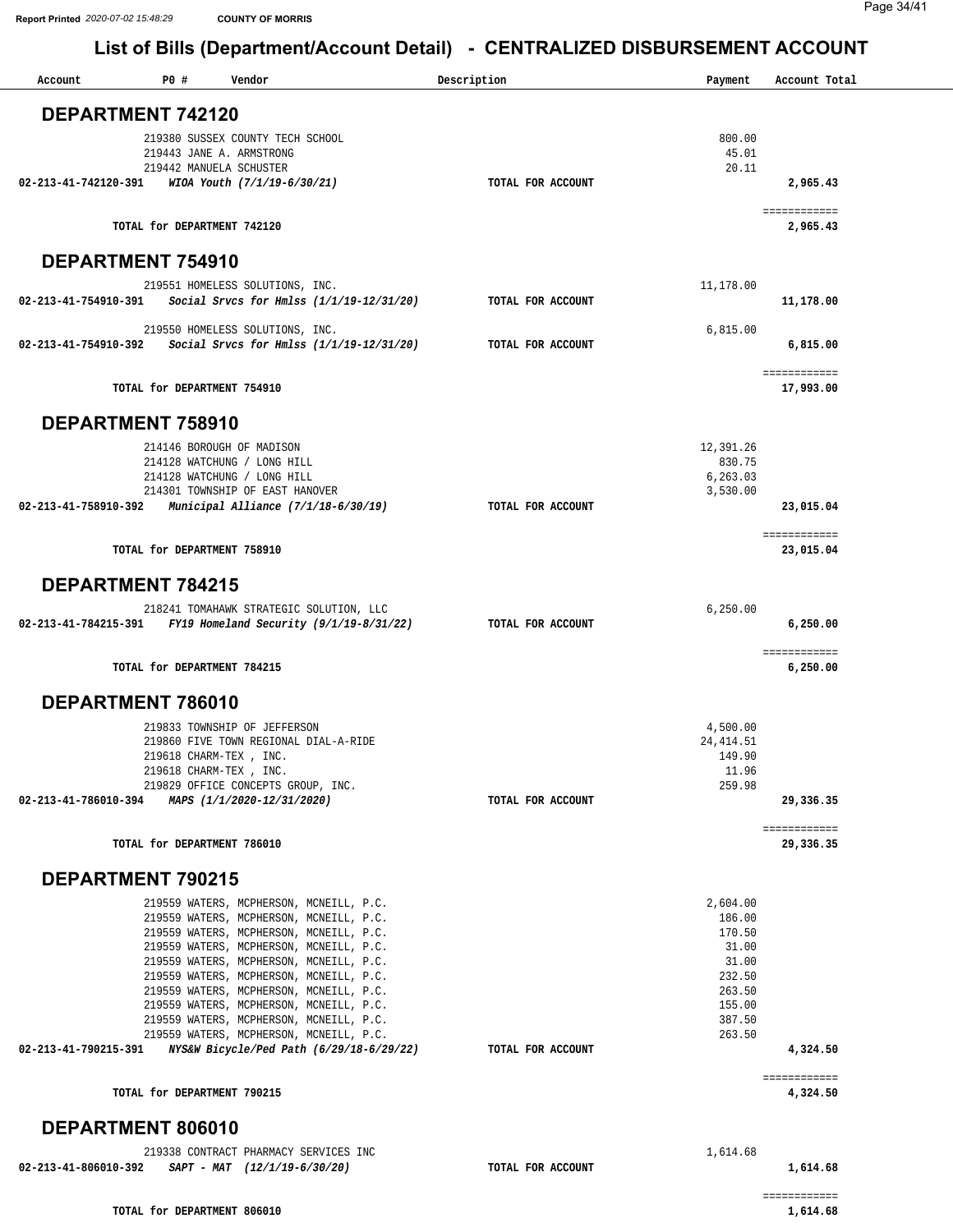| Account                                        | P0 #                                                   | Vendor                                                                                           | Description       | Payment                | Account Total              |
|------------------------------------------------|--------------------------------------------------------|--------------------------------------------------------------------------------------------------|-------------------|------------------------|----------------------------|
| <b>FY08 SCAAP</b>                              |                                                        |                                                                                                  |                   |                        |                            |
|                                                |                                                        |                                                                                                  |                   |                        |                            |
|                                                | 217999 BINSKY SERVICE LLC<br>218025 BINSKY SERVICE LLC |                                                                                                  |                   | 43,875.00<br>52,525.00 |                            |
|                                                | 218029 BINSKY SERVICE LLC                              |                                                                                                  |                   | 8,462.00               |                            |
| 02-213-41-806815-391 FY08 - FY18 SCAAP Program |                                                        |                                                                                                  | TOTAL FOR ACCOUNT |                        | 104,862.00                 |
|                                                |                                                        |                                                                                                  |                   |                        |                            |
|                                                | TOTAL for FY08 SCAAP                                   |                                                                                                  |                   |                        | ============<br>104,862.00 |
|                                                |                                                        |                                                                                                  |                   |                        |                            |
| <b>DEPARTMENT 860005</b>                       |                                                        |                                                                                                  |                   |                        |                            |
|                                                |                                                        | 218879 FRIENDS MEETING HOUSE &                                                                   |                   | 1,524.80               |                            |
|                                                | 218877 RALSTON CIDER MILL                              |                                                                                                  |                   | 2,400.00               |                            |
|                                                |                                                        | 02-213-41-860005-392 History P'ship Program (1/1/20-12/31/20)                                    | TOTAL FOR ACCOUNT |                        | 3,924.80                   |
|                                                |                                                        |                                                                                                  |                   |                        | ============               |
|                                                | TOTAL for DEPARTMENT 860005                            |                                                                                                  |                   |                        | 3,924.80                   |
|                                                |                                                        |                                                                                                  |                   |                        |                            |
| DEPARTMENT 860060                              |                                                        |                                                                                                  |                   |                        |                            |
|                                                | 219639 LIAN WANG                                       |                                                                                                  |                   | 85.00                  |                            |
|                                                |                                                        | 02-118-03-860060-392 DOS 2020 Cmplt Cnt Cmsn(11/1/19-6/30/20)                                    | TOTAL FOR ACCOUNT |                        | 85.00                      |
|                                                |                                                        |                                                                                                  |                   | 801.02                 |                            |
|                                                |                                                        | 219568 OFFICE CONCEPTS GROUP, INC.<br>219661 W.B. MASON COMPANY INC                              |                   | 3,807.59               |                            |
|                                                |                                                        | 02-213-41-860060-392 DOS 2020 Cmplt Cnt Cmsn(11/1/19-6/30/20)                                    | TOTAL FOR ACCOUNT |                        | 4,608.61                   |
|                                                |                                                        |                                                                                                  |                   |                        |                            |
|                                                | TOTAL for DEPARTMENT 860060                            |                                                                                                  |                   |                        | ============<br>4,693.61   |
|                                                |                                                        |                                                                                                  |                   |                        |                            |
| <b>DEPARTMENT 864025</b>                       |                                                        |                                                                                                  |                   |                        |                            |
|                                                |                                                        | 219669 COLONNELLI BROTHERS INC                                                                   |                   | 14,771.06              |                            |
| 02-213-41-864025-391                           |                                                        | Schooleys Mtn Rd Brdg (9/24/18-12/31/20)                                                         | TOTAL FOR ACCOUNT |                        | 14,771.06                  |
|                                                |                                                        |                                                                                                  |                   |                        |                            |
|                                                | TOTAL for DEPARTMENT 864025                            |                                                                                                  |                   |                        | ============<br>14,771.06  |
|                                                |                                                        |                                                                                                  |                   |                        |                            |
| DEPARTMENT 864203                              |                                                        |                                                                                                  |                   |                        |                            |
|                                                | 219888 MARBRO INC                                      |                                                                                                  |                   | 267,547.46             |                            |
| 02-213-41-864203-392                           |                                                        | Waterloo Road Bridge (6/29/18-6/29/22)                                                           | TOTAL FOR ACCOUNT |                        | 267,547.46                 |
|                                                |                                                        |                                                                                                  |                   |                        |                            |
|                                                |                                                        |                                                                                                  |                   |                        | ============               |
|                                                | TOTAL for DEPARTMENT 864203                            |                                                                                                  |                   |                        | 267,547.46                 |
| DEPARTMENT 864703                              |                                                        |                                                                                                  |                   |                        |                            |
|                                                |                                                        |                                                                                                  |                   |                        |                            |
| 02-213-41-864703-392                           |                                                        | 219884 CMS CONSTRUCTION INC.<br>Mill Rd/Watnong Brook(12/22/15-8/31/19)                          | TOTAL FOR ACCOUNT | 162,076.81             | 162,076.81                 |
|                                                |                                                        |                                                                                                  |                   |                        |                            |
|                                                |                                                        |                                                                                                  |                   |                        | ============               |
|                                                | TOTAL for DEPARTMENT 864703                            |                                                                                                  |                   |                        | 162,076.81                 |
| <b>DEPARTMENT 864902</b>                       |                                                        |                                                                                                  |                   |                        |                            |
|                                                |                                                        |                                                                                                  |                   |                        |                            |
|                                                |                                                        | 219802 SPARWICK CONTRACTING, INC.<br>02-213-41-864902-392 E Blackwell St CR513 (9/22/17-9/22/19) | TOTAL FOR ACCOUNT | 476,029.19             | 476,029.19                 |
|                                                |                                                        |                                                                                                  |                   |                        |                            |
|                                                |                                                        |                                                                                                  |                   |                        | ============               |
|                                                | TOTAL for DEPARTMENT 864902                            |                                                                                                  |                   |                        | 476,029.19                 |
| <b>DEPARTMENT 864950</b>                       |                                                        |                                                                                                  |                   |                        |                            |
|                                                |                                                        |                                                                                                  |                   |                        |                            |
|                                                |                                                        | 219969 T.Y. LIN INTERNATIONAL                                                                    |                   | 47,200.40              |                            |
| 02-213-41-864950-392                           |                                                        | Landing Rd Bridge Repl(6/20/17-12/31/20)                                                         | TOTAL FOR ACCOUNT |                        | 47,200.40                  |
|                                                |                                                        |                                                                                                  |                   |                        | ============               |
|                                                | TOTAL for DEPARTMENT 864950                            |                                                                                                  |                   |                        | 47,200.40                  |
|                                                |                                                        |                                                                                                  |                   |                        |                            |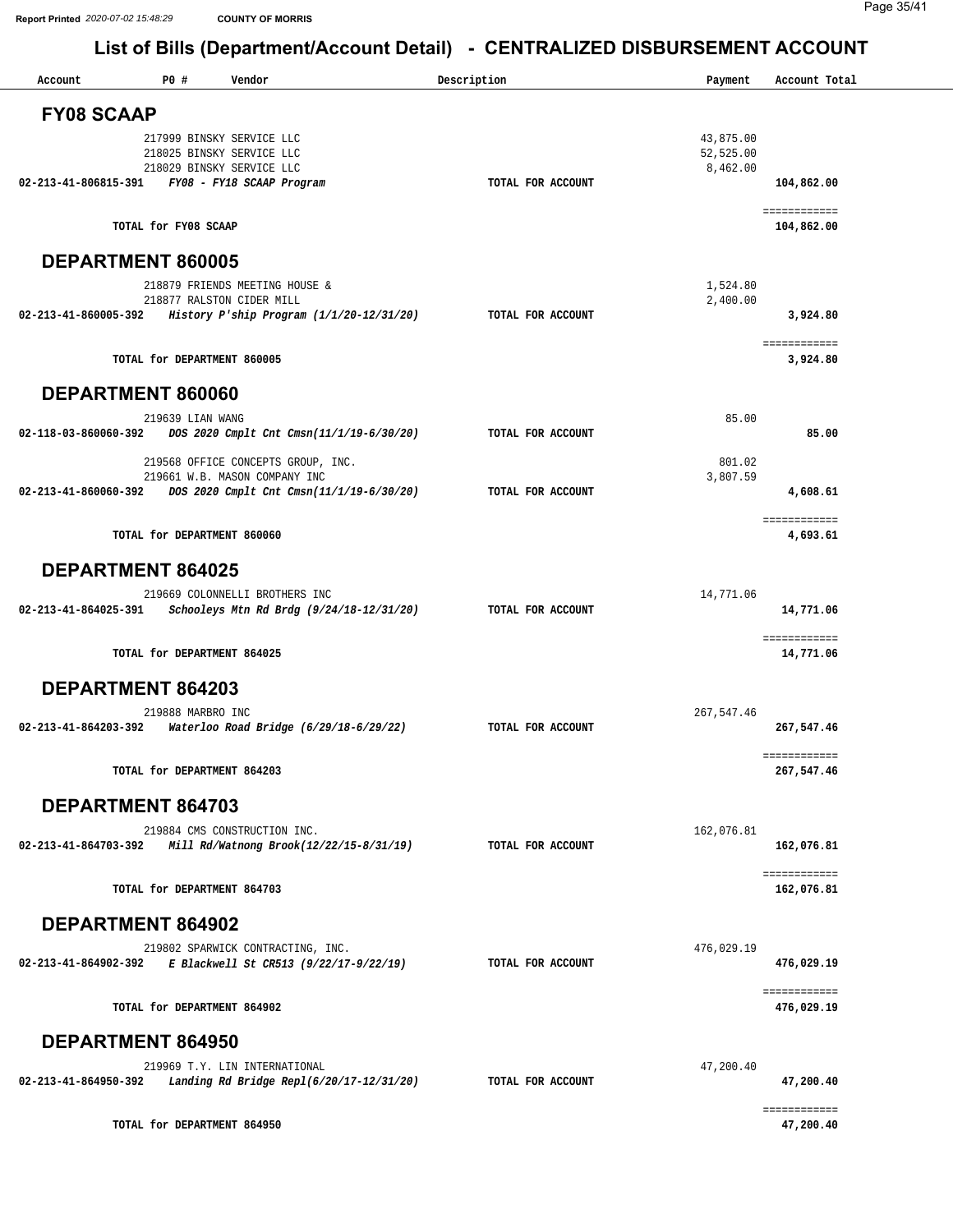**Report Printed** *2020-07-02 15:48:29* **COUNTY OF MORRIS**

Page 36/41

| Account                  | P0 #            | Vendor                                                           | Description           | Payment         | Account Total            |
|--------------------------|-----------------|------------------------------------------------------------------|-----------------------|-----------------|--------------------------|
|                          |                 |                                                                  | <b>County Capital</b> |                 |                          |
|                          |                 | <b>Renov CentralAveBldg Greystone</b>                            |                       |                 |                          |
|                          |                 | 206100 R.D. SALES DOOR & HARDWARE LLC                            |                       | 14,775.00       |                          |
| 04-216-55-953146-951     |                 | Building & Improvements                                          | TOTAL FOR ACCOUNT     |                 | 14,775.00                |
|                          |                 |                                                                  |                       |                 | ============             |
|                          |                 | TOTAL for Renov CentralAveBldg Greystone                         |                       |                 | 14,775.00                |
| <b>DEPARTMENT 953269</b> |                 |                                                                  |                       |                 |                          |
|                          | 208205 KEY-TECH |                                                                  |                       | 2,604.00        |                          |
| 04-216-55-953269-909     | 208205 KEY-TECH | Bridge Design/Constr - var locations                             | TOTAL FOR ACCOUNT     | 2,112.00        | 4,716.00                 |
|                          |                 |                                                                  |                       |                 |                          |
|                          |                 | TOTAL for DEPARTMENT 953269                                      |                       |                 | ============<br>4,716.00 |
| DEPARTMENT 953382        |                 |                                                                  |                       |                 |                          |
|                          |                 | 214081 JOHNSON MIRMIRAN &                                        |                       | 6,302.30        |                          |
| 04-216-55-953382-909     |                 | Road Resurfacing, MV arking lot, Railrd                          | TOTAL FOR ACCOUNT     |                 | 6,302.30                 |
|                          |                 |                                                                  |                       |                 | ============             |
|                          |                 | TOTAL for DEPARTMENT 953382                                      |                       |                 | 6,302.30                 |
| DEPARTMENT 953383        |                 |                                                                  |                       |                 |                          |
|                          | 219606 TRANE    |                                                                  |                       | 2,170.00        |                          |
|                          | 219606 TRANE    |                                                                  |                       | 2,170.00        |                          |
| 04-216-55-953383-940     | 219606 TRANE    | B&G Interior Building Improvements                               | TOTAL FOR ACCOUNT     | 14,450.00       | 18,790.00                |
|                          |                 |                                                                  |                       |                 | ============             |
|                          |                 | TOTAL for DEPARTMENT 953383                                      |                       |                 | 18,790.00                |
| <b>DEPARTMENT 953384</b> |                 |                                                                  |                       |                 |                          |
|                          |                 | 219714 T & M ASSOCIATES                                          |                       | 2,731.84        |                          |
| 04-216-55-953384-909     |                 | 219715 T & M ASSOCIATES<br>Greystone/CAC Improvements            | TOTAL FOR ACCOUNT     | 492.50          | 3,224.34                 |
|                          |                 |                                                                  |                       |                 |                          |
|                          |                 | TOTAL for DEPARTMENT 953384                                      |                       |                 | ============<br>3,224.34 |
| <b>DEPARTMENT 953385</b> |                 |                                                                  |                       |                 |                          |
|                          |                 | 216851 AUTOMATED BUILDING CONTROLS                               |                       | 5,920.00        |                          |
|                          |                 | 219945 JOHNSTONE SUPPLY                                          |                       | 199.00          |                          |
|                          |                 | 219945 JOHNSTONE SUPPLY<br>219945 JOHNSTONE SUPPLY               |                       | 459.98<br>9.19  |                          |
|                          |                 | 219945 JOHNSTONE SUPPLY                                          |                       | 261.71          |                          |
|                          |                 | 219945 JOHNSTONE SUPPLY                                          |                       | 23.60           |                          |
|                          |                 | 219945 JOHNSTONE SUPPLY<br>219945 JOHNSTONE SUPPLY               |                       | 171.17<br>32.99 |                          |
| 04-216-55-953385-940     |                 | Replace Repair Upgrade HVAC Var. Build                           | TOTAL FOR ACCOUNT     |                 | 7,077.64                 |
|                          |                 | TOTAL for DEPARTMENT 953385                                      |                       |                 | ============<br>7,077.64 |
|                          |                 |                                                                  |                       |                 |                          |
| DEPARTMENT 953416        |                 | 200689 NEW JERSEY OVERHEAD DOOR LLC                              |                       | 14,682.00       |                          |
|                          |                 | 219879 COUNTY CONCRETE CORP.                                     |                       | 850.00          |                          |
|                          |                 | 219879 COUNTY CONCRETE CORP.                                     |                       | 554.00          |                          |
| 04-216-55-953416-951     |                 | 219879 COUNTY CONCRETE CORP.<br>B&G - Exterior Building Projects | TOTAL FOR ACCOUNT     | 725.75          | 16,811.75                |
|                          |                 |                                                                  |                       |                 |                          |
|                          |                 |                                                                  |                       |                 | ============             |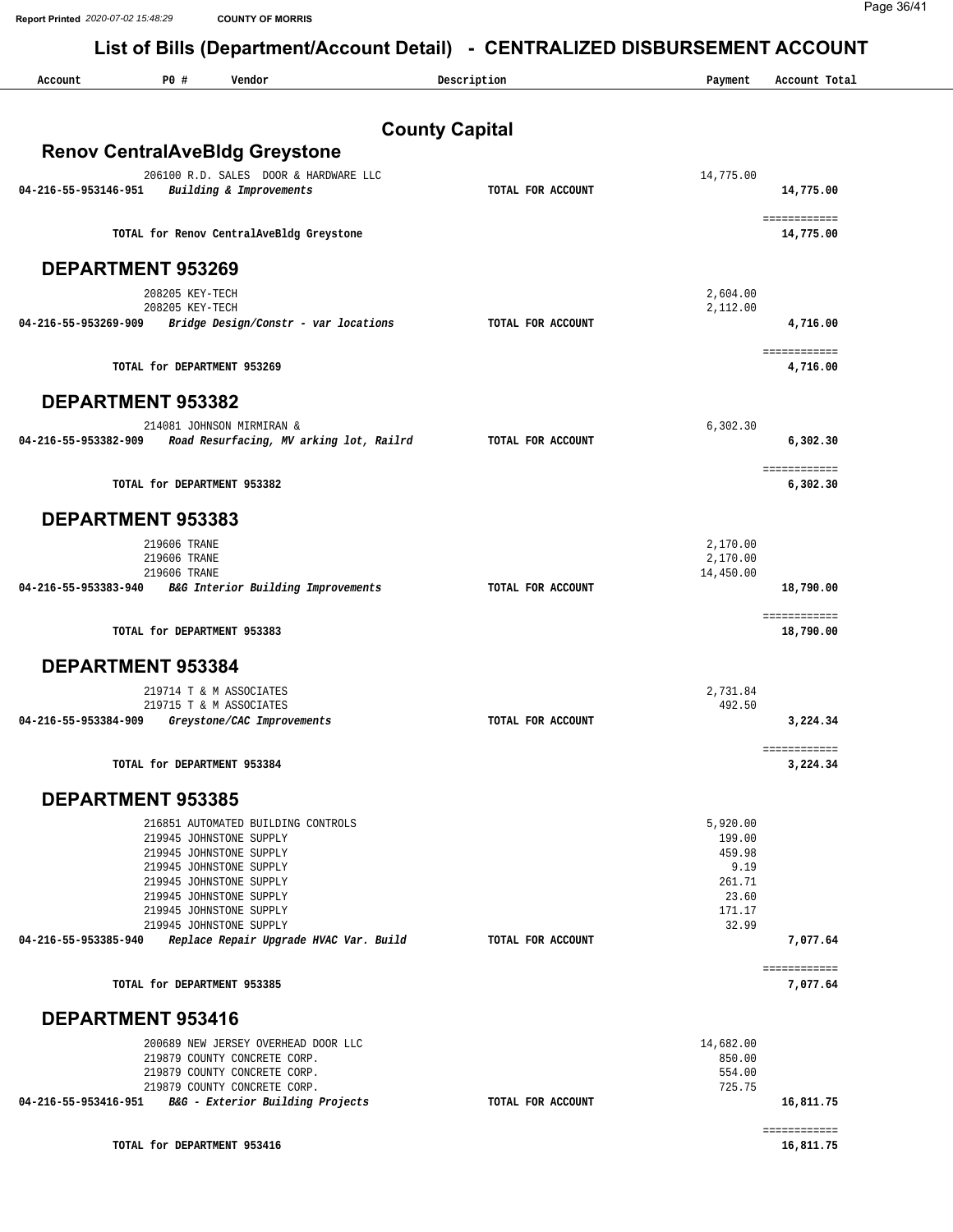| Account                  | <b>PO #</b>                 | Vendor                                                                            | Description       | Payment              | Account Total             |
|--------------------------|-----------------------------|-----------------------------------------------------------------------------------|-------------------|----------------------|---------------------------|
| <b>DEPARTMENT 953418</b> |                             |                                                                                   |                   |                      |                           |
|                          |                             | 219669 COLONNELLI BROTHERS INC                                                    |                   | 2,616.16             |                           |
|                          |                             | 219435 TOWN OF MORRISTOWN                                                         |                   | 537.60               |                           |
|                          |                             | 219435 TOWN OF MORRISTOWN                                                         |                   | 80.00                |                           |
|                          |                             | 219435 TOWN OF MORRISTOWN                                                         |                   | 537.60               |                           |
|                          |                             | 219435 TOWN OF MORRISTOWN                                                         |                   | 80.00                |                           |
|                          |                             | 219435 TOWN OF MORRISTOWN                                                         |                   | 268.80               |                           |
|                          |                             | 219435 TOWN OF MORRISTOWN                                                         |                   | 40.00                |                           |
|                          |                             | 219435 TOWN OF MORRISTOWN                                                         |                   | 268.80               |                           |
|                          |                             | 219435 TOWN OF MORRISTOWN<br>219665 TOWNSHIP OF CHESTER                           |                   | 40.00                |                           |
| 04-216-55-953418-951     |                             | PublicWork-Bridge/DrainDesign&Recon/Repl                                          | TOTAL FOR ACCOUNT | 8,060.00             | 12,528.96                 |
|                          |                             |                                                                                   |                   |                      |                           |
|                          | TOTAL for DEPARTMENT 953418 |                                                                                   |                   |                      | ============<br>12,528.96 |
| <b>DEPARTMENT 953420</b> |                             |                                                                                   |                   |                      |                           |
|                          |                             | 219166 SUBURBAN CONSULTING                                                        |                   | 2,032.50             |                           |
|                          |                             | 219379 SUBURBAN CONSULTING                                                        |                   | 1,708.75             |                           |
| 04-216-55-953420-909     |                             | B&G - Interior Building Improvements                                              | TOTAL FOR ACCOUNT |                      | 3,741.25                  |
|                          |                             |                                                                                   |                   |                      |                           |
|                          |                             | 219168 MAGIC TOUCH CONSTRUCTION CO., INC.                                         |                   | 8,033.98             |                           |
|                          |                             | 219168 MAGIC TOUCH CONSTRUCTION CO., INC.                                         |                   | 1,455.36             |                           |
|                          |                             | 213118 NATIONAL OFFICE FURNITURE, INC.                                            |                   | 1,635.00             |                           |
|                          |                             | 219946 HOME DEPOT CREDIT SERVICES                                                 |                   | 69.12                |                           |
| 04-216-55-953420-951     |                             | B&G - Interior Building Improvements                                              | TOTAL FOR ACCOUNT |                      | 11,193.46                 |
|                          | TOTAL for DEPARTMENT 953420 |                                                                                   |                   |                      | ============<br>14,934.71 |
| <b>DEPARTMENT 953454</b> |                             |                                                                                   |                   |                      |                           |
|                          |                             |                                                                                   |                   |                      |                           |
|                          |                             | 219882 J.C. CONTRACTING, INC.                                                     |                   | 12,088.57            |                           |
|                          |                             | 220036 J.A. ALEXANDER INC.                                                        |                   | 20,370.44            |                           |
| 04-216-55-953454-940     |                             | RoadResurf/IntersectConstr&RR-PublicWrks                                          | TOTAL FOR ACCOUNT |                      | 32,459.01                 |
|                          | TOTAL for DEPARTMENT 953454 |                                                                                   |                   |                      | ============<br>32,459.01 |
| <b>DEPARTMENT 953455</b> |                             |                                                                                   |                   |                      |                           |
|                          |                             |                                                                                   |                   |                      |                           |
|                          | 215497 KEY-TECH             |                                                                                   |                   | 1,828.00             |                           |
| 04-216-55-953455-909     |                             | 220038 M-TEC CONSTRUCTION SERVICE LLC<br>Bridge Design & Replacement-Public Works | TOTAL FOR ACCOUNT | 13,680.00            | 15,508.00                 |
|                          |                             |                                                                                   |                   |                      |                           |
|                          |                             | 219802 SPARWICK CONTRACTING, INC.                                                 |                   | 2,005.40             |                           |
| 04-216-55-953455-940     |                             | Bridge Design & Replacement-Public Works                                          | TOTAL FOR ACCOUNT |                      | 2,005.40                  |
|                          | TOTAL for DEPARTMENT 953455 |                                                                                   |                   |                      | ============<br>17,513.40 |
|                          |                             |                                                                                   |                   |                      |                           |
| DEPARTMENT 953463        |                             |                                                                                   |                   |                      |                           |
|                          |                             | 202940 BUCKS COUNTY INC                                                           |                   | 258,984.00<br>990.00 |                           |
|                          |                             | 202940 BUCKS COUNTY INC<br>202940 BUCKS COUNTY INC                                |                   | 260.00               |                           |
|                          |                             | 202940 BUCKS COUNTY INC                                                           |                   | 1,575.00             |                           |
|                          |                             | 202940 BUCKS COUNTY INC                                                           |                   | 3,125.00             |                           |
|                          |                             | 202940 BUCKS COUNTY INC                                                           |                   | 1,925.00             |                           |
|                          |                             | 202940 BUCKS COUNTY INC                                                           |                   | 625.00               |                           |
|                          |                             |                                                                                   |                   | 1,050.00             |                           |
|                          |                             | 202940 BUCKS COUNTY INC                                                           |                   |                      |                           |
|                          |                             | 202940 BUCKS COUNTY INC                                                           |                   | 210.00               |                           |
|                          |                             | 202940 BUCKS COUNTY INC                                                           |                   | 55.00                |                           |
| 04-216-55-953463-957     |                             | 202940 BUCKS COUNTY INC<br>Equip&VehicleRplc/Upgrade-ShadeTree/MSC                | TOTAL FOR ACCOUNT | $-490.50$            | 268,308.50                |

**TOTAL for DEPARTMENT 953463** 

**[268,308.50](https://268,308.50)**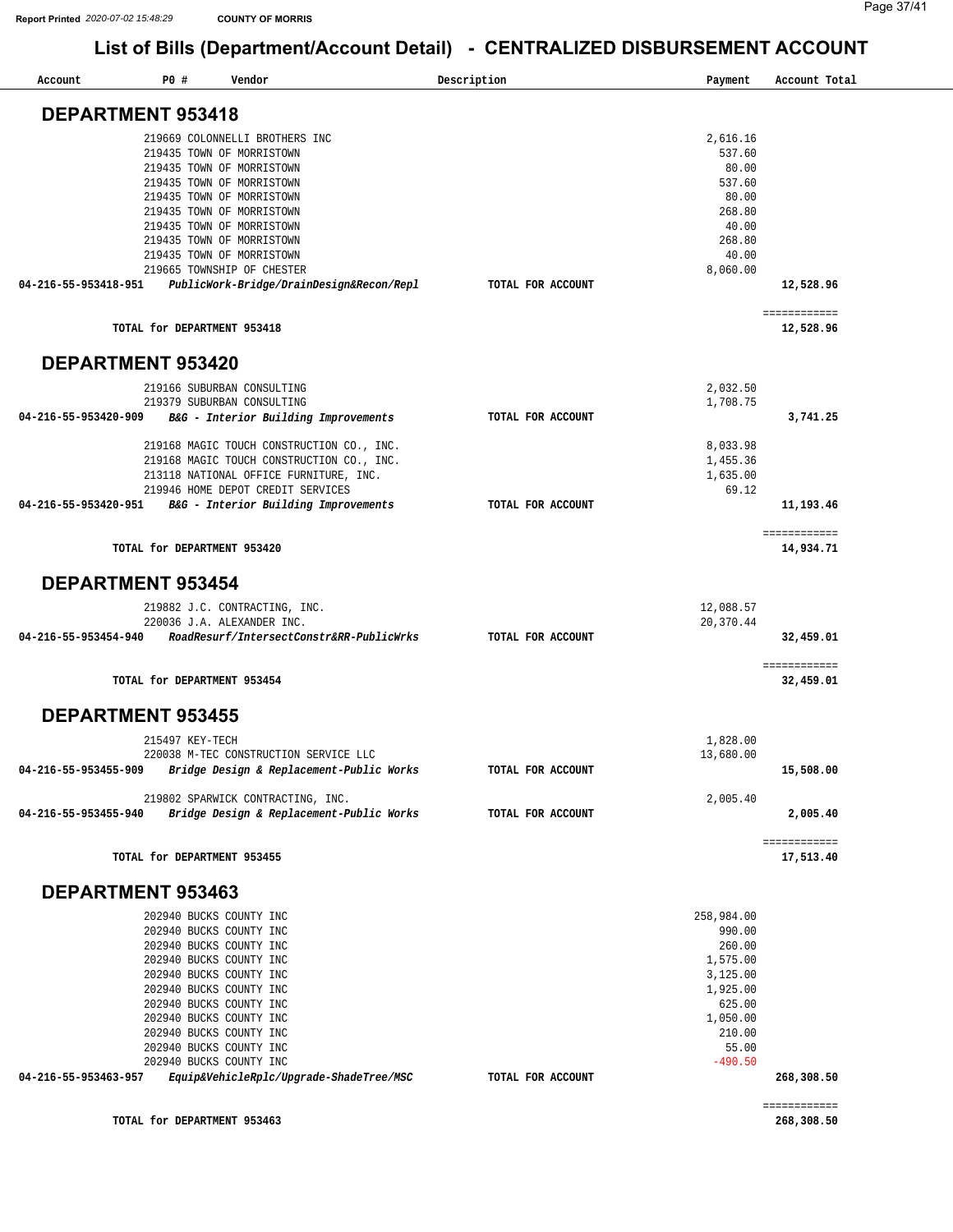| Account                  | P0#                         | Vendor                                                                   | Description       | Payment              | Account Total              |
|--------------------------|-----------------------------|--------------------------------------------------------------------------|-------------------|----------------------|----------------------------|
| <b>DEPARTMENT 953466</b> |                             |                                                                          |                   |                      |                            |
|                          |                             | 219873 PANCIELLO CONSTRUCTION LLC                                        |                   | 16,880.00            |                            |
| 04-216-55-953466-940     |                             | ExterBldgUpgrVehcl/EquipRplcmnt-BldGrd                                   | TOTAL FOR ACCOUNT |                      | 16,880.00                  |
|                          |                             | TOTAL for DEPARTMENT 953466                                              |                   |                      | ============<br>16,880.00  |
| <b>DEPARTMENT 953487</b> |                             |                                                                          |                   |                      |                            |
|                          |                             | 219803 TOMCO CONSTRUCTION                                                |                   | 163,053.48           |                            |
| 04-216-55-953487-940     |                             | RR, RoadConst/Resurf &Design-PublicWrks                                  | TOTAL FOR ACCOUNT |                      | 163,053.48                 |
|                          |                             | TOTAL for DEPARTMENT 953487                                              |                   |                      | ============<br>163,053.48 |
| <b>DEPARTMENT 953498</b> |                             |                                                                          |                   |                      |                            |
|                          |                             | 219560 WATERS, MCPHERSON, MCNEILL, P.C.                                  |                   | 31.00                |                            |
|                          |                             | 219560 WATERS, MCPHERSON, MCNEILL, P.C.                                  |                   | 1,410.50             |                            |
|                          |                             | 219560 WATERS, MCPHERSON, MCNEILL, P.C.                                  |                   | 1,395.00             |                            |
|                          |                             | 219560 WATERS, MCPHERSON, MCNEILL, P.C.<br>219866 HARRY L. SCHWARZ & CO. |                   | 2,185.50<br>7,920.00 |                            |
|                          |                             | 219541 VAN CLEEF ENGINEERING ASSOC                                       |                   | 2,500.20             |                            |
| 04-216-55-953498-909     |                             | Bridge & Drainage Design & Contr-PWorks                                  | TOTAL FOR ACCOUNT |                      | 15,442.20                  |
|                          |                             | 219885 YOUR WAY CONSTRUCTION INC.                                        |                   | 70,105.63            |                            |
|                          | 219859 ZUCCARO INC.         |                                                                          |                   | 184,386.91           |                            |
|                          |                             | 219123 CMS CONSTRUCTION INC.                                             |                   | 7,847.80             |                            |
|                          |                             | 216534 ROAD SAFETY SYSTEMS LLC<br>216534 ROAD SAFETY SYSTEMS LLC         |                   | 9,790.00<br>1,850.00 |                            |
|                          |                             | 216534 ROAD SAFETY SYSTEMS LLC                                           |                   | 350.00               |                            |
|                          |                             | 217088 ROAD SAFETY SYSTEMS LLC                                           |                   | 14,685.00            |                            |
|                          |                             | 217088 ROAD SAFETY SYSTEMS LLC                                           |                   | 925.00<br>270.00     |                            |
|                          |                             | 217088 ROAD SAFETY SYSTEMS LLC<br>217088 ROAD SAFETY SYSTEMS LLC         |                   | 4,895.00             |                            |
|                          |                             | 217088 ROAD SAFETY SYSTEMS LLC                                           |                   | 700.00               |                            |
|                          |                             | 04-216-55-953498-940 Bridge & Drainage Design & Contr-PWorks             | TOTAL FOR ACCOUNT |                      | 295,805.34                 |
|                          |                             | TOTAL for DEPARTMENT 953498                                              |                   |                      | ============<br>311,247.54 |
| <b>DEPARTMENT 953519</b> |                             |                                                                          |                   |                      |                            |
|                          |                             | 220037 AECOM ARCHITECTS & ENGINEERS                                      |                   | 77,016.47            |                            |
| 04-216-55-953519-909     |                             | CourthouseDesign&Oversight Phase2-PWorks                                 | TOTAL FOR ACCOUNT |                      | 77,016.47                  |
|                          |                             | TOTAL for DEPARTMENT 953519                                              |                   |                      | ============<br>77,016.47  |
| <b>DEPARTMENT 953527</b> |                             |                                                                          |                   |                      |                            |
|                          |                             | 202745 DITSCHMAN/FLEMINGTON FORD                                         |                   | 34,908.00            |                            |
|                          |                             | 202745 DITSCHMAN/FLEMINGTON FORD                                         |                   | 360.00               |                            |
|                          |                             | 202745 DITSCHMAN/FLEMINGTON FORD                                         |                   | 215.00               |                            |
|                          |                             | 202745 DITSCHMAN/FLEMINGTON FORD<br>202745 DITSCHMAN/FLEMINGTON FORD     |                   | 285.00<br>5,638.00   |                            |
|                          |                             | 202745 DITSCHMAN/FLEMINGTON FORD                                         |                   | $-632.00$            |                            |
|                          |                             | 202745 DITSCHMAN/FLEMINGTON FORD                                         |                   | 379.00               |                            |
| 04-216-55-953527-957     |                             | Vehicle & Equip Replacement-MotorSrvcCtr                                 | TOTAL FOR ACCOUNT |                      | 41,153.00<br>============  |
|                          |                             | TOTAL for DEPARTMENT 953527                                              |                   |                      | 41,153.00                  |
| <b>DEPARTMENT 953530</b> |                             |                                                                          |                   |                      |                            |
|                          |                             | 219880 KELLER & KIRKPATRICK                                              |                   | 9,740.50             |                            |
| 04-216-55-953530-909     |                             | Rehab/Improv of Roads & RR - Engineering                                 | TOTAL FOR ACCOUNT |                      | 9,740.50                   |
|                          |                             | 219886 J.C. CONTRACTING, INC.                                            |                   | 62,604.36            |                            |
| 04-216-55-953530-940     |                             | Rehab/Improv of Roads & RR - Engineering                                 | TOTAL FOR ACCOUNT |                      | 62,604.36                  |
|                          | TOTAL for DEPARTMENT 953530 |                                                                          |                   |                      | ============<br>72,344.86  |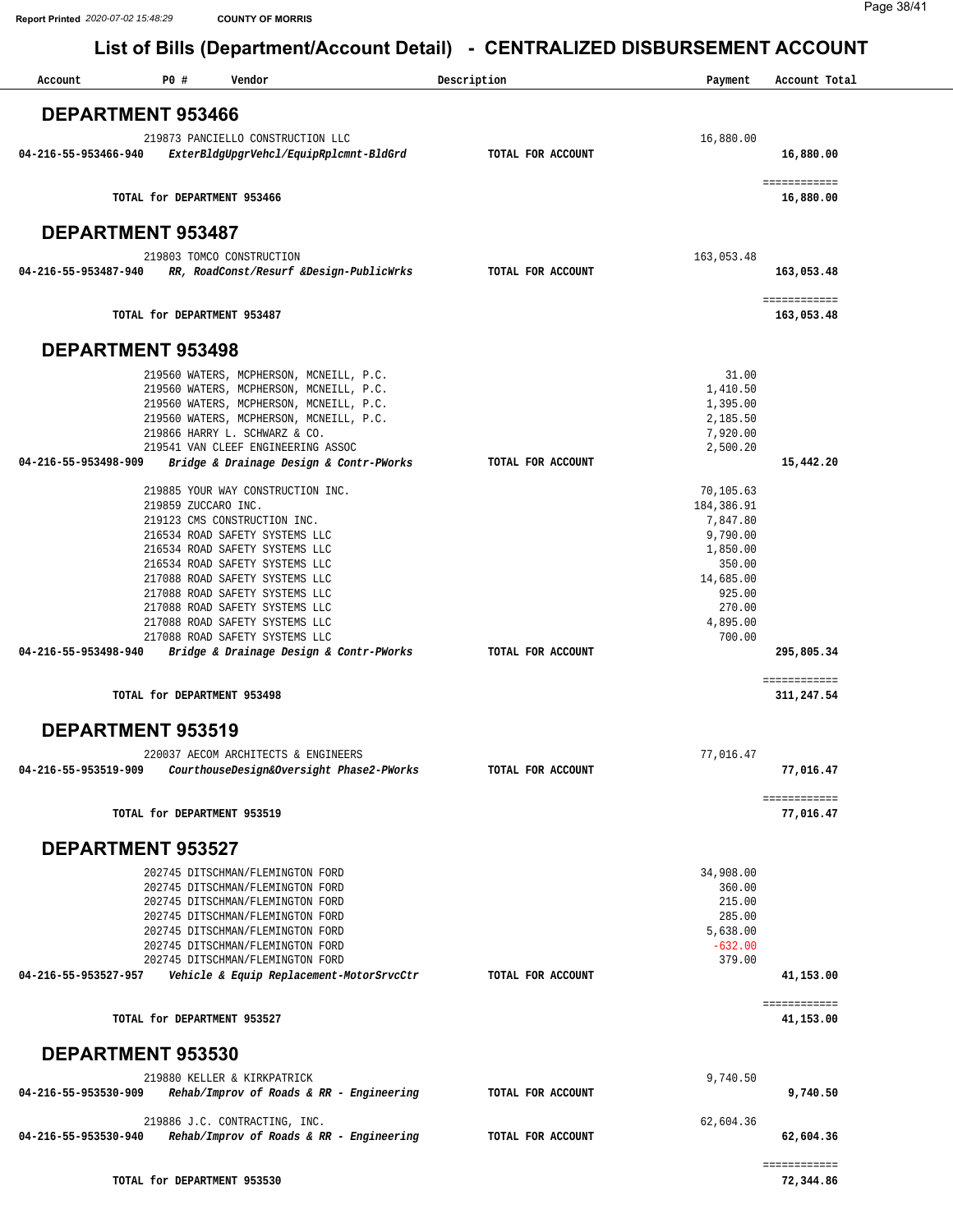| Account              | P0#                         | Vendor                                                                                                                                                     | Description       | Payment                                  |       | Account Total              |
|----------------------|-----------------------------|------------------------------------------------------------------------------------------------------------------------------------------------------------|-------------------|------------------------------------------|-------|----------------------------|
|                      | <b>DEPARTMENT 953555</b>    |                                                                                                                                                            |                   |                                          |       |                            |
|                      |                             | 219133 STONEFIELD ENGINEERING<br>219491 FRENCH & PARRELLO ASSOCIATES<br>219561 WATERS, MCPHERSON, MCNEILL, P.C.<br>219561 WATERS, MCPHERSON, MCNEILL, P.C. |                   | 7,350.00<br>807.75<br>279.00<br>2,480.00 |       |                            |
|                      |                             | 219561 WATERS, MCPHERSON, MCNEILL, P.C.<br>219561 WATERS, MCPHERSON, MCNEILL, P.C.                                                                         |                   | 837.00                                   | 31.00 |                            |
| 04-216-55-953555-909 |                             | IntersectionUpgradesVarLocat-Engineering                                                                                                                   | TOTAL FOR ACCOUNT |                                          |       | 11,784.75                  |
|                      | TOTAL for DEPARTMENT 953555 |                                                                                                                                                            |                   |                                          |       | = ===========<br>11,784.75 |
|                      | <b>DEPARTMENT 962533</b>    |                                                                                                                                                            |                   |                                          |       |                            |
|                      |                             | 217340 DELL MARKETING L.P.                                                                                                                                 |                   | 26, 119.08                               |       |                            |
|                      |                             | 217340 DELL MARKETING L.P.                                                                                                                                 |                   | 478.68                                   |       |                            |
|                      |                             | 217340 DELL MARKETING L.P.                                                                                                                                 |                   | 764.88                                   |       |                            |
|                      |                             | 217340 DELL MARKETING L.P.                                                                                                                                 |                   | 476.52                                   |       |                            |
|                      |                             | 217340 DELL MARKETING L.P.                                                                                                                                 |                   | 3,738.15                                 |       |                            |
|                      |                             | 218252 DELL MARKETING L.P.<br>218252 DELL MARKETING L.P.                                                                                                   |                   | 23,668.80<br>549.24                      |       |                            |
|                      |                             | 218252 DELL MARKETING L.P.                                                                                                                                 |                   | 478.68                                   |       |                            |
|                      |                             | 218252 DELL MARKETING L.P.                                                                                                                                 |                   | 800.88                                   |       |                            |
|                      |                             | 218252 DELL MARKETING L.P.                                                                                                                                 |                   | 2,530.68                                 |       |                            |
| 04-216-55-962533-955 |                             | Replace & Upgrade Computers/Equip - OIT                                                                                                                    | TOTAL FOR ACCOUNT |                                          |       | 59,605.59                  |
|                      | TOTAL for DEPARTMENT 962533 |                                                                                                                                                            |                   |                                          |       | = ===========<br>59,605.59 |
|                      | DEPARTMENT 963298           |                                                                                                                                                            |                   |                                          |       |                            |
|                      |                             |                                                                                                                                                            |                   |                                          |       |                            |
|                      |                             | 217942 NORTHEAST COMMUNICATIONS, INC.                                                                                                                      |                   | 2,469.20                                 |       |                            |
| 04-216-55-963298-952 |                             | County-Wide Radio Sys - Public Safety                                                                                                                      | TOTAL FOR ACCOUNT |                                          |       | 2,469.20                   |
|                      | TOTAL for DEPARTMENT 963298 |                                                                                                                                                            |                   |                                          |       | = ===========<br>2,469.20  |
|                      | <b>DEPARTMENT 963325</b>    |                                                                                                                                                            |                   |                                          |       |                            |
|                      |                             | 213230 TURTLE & HUGHES, INC                                                                                                                                |                   | 13,851.17                                |       |                            |
|                      |                             | 213230 TURTLE & HUGHES, INC                                                                                                                                |                   | 3,200.00                                 |       |                            |
| 04-216-55-963325-956 |                             | Renv/Upgr FireExtingshProps-LawPubSafety                                                                                                                   | TOTAL FOR ACCOUNT |                                          |       | 17,051.17                  |
|                      | TOTAL for DEPARTMENT 963325 |                                                                                                                                                            |                   |                                          |       | 17,051.17                  |
|                      | DEPARTMENT 963339           |                                                                                                                                                            |                   |                                          |       |                            |
|                      |                             | 210912 I MILLER PRECISION OPTICAL                                                                                                                          |                   | 1,825.00                                 |       |                            |
|                      |                             | 210912 I MILLER PRECISION OPTICAL                                                                                                                          |                   |                                          | 35.41 |                            |
|                      |                             | 210464 I MILLER PRECISION OPTICAL                                                                                                                          |                   | 8,755.20                                 |       |                            |
| 04-216-55-963339-956 |                             | Purchase of Autopsy Equipment                                                                                                                              | TOTAL FOR ACCOUNT |                                          |       | 10,615.61                  |
|                      | TOTAL for DEPARTMENT 963339 |                                                                                                                                                            |                   |                                          |       | = ===========<br>10,615.61 |
|                      | DEPARTMENT 963426           |                                                                                                                                                            |                   |                                          |       |                            |
|                      |                             |                                                                                                                                                            |                   |                                          |       |                            |
|                      |                             | 211458 I MILLER PRECISION OPTICAL                                                                                                                          |                   | 8,755.20                                 |       |                            |
|                      |                             | 211458 I MILLER PRECISION OPTICAL                                                                                                                          |                   | 127.58                                   |       |                            |
| 04-216-55-963426-956 |                             | Law&PublicSafety-AcqRefrig&EquipMorgue                                                                                                                     | TOTAL FOR ACCOUNT |                                          |       | 8,882.78<br>= ===========  |
|                      | TOTAL for DEPARTMENT 963426 |                                                                                                                                                            |                   |                                          |       | 8,882.78                   |
|                      | <b>DEPARTMENT 963517</b>    |                                                                                                                                                            |                   |                                          |       |                            |
|                      |                             | 218079 MOTOROLA SOLUTIONS INC                                                                                                                              |                   | 25,620.49                                |       |                            |
| 04-216-55-963517-940 |                             | (2)Ambulances&MVCallSys-Law&PublicSafety                                                                                                                   | TOTAL FOR ACCOUNT |                                          |       | 25,620.49                  |
|                      | TOTAL for DEPARTMENT 963517 |                                                                                                                                                            |                   |                                          |       | = ===========<br>25,620.49 |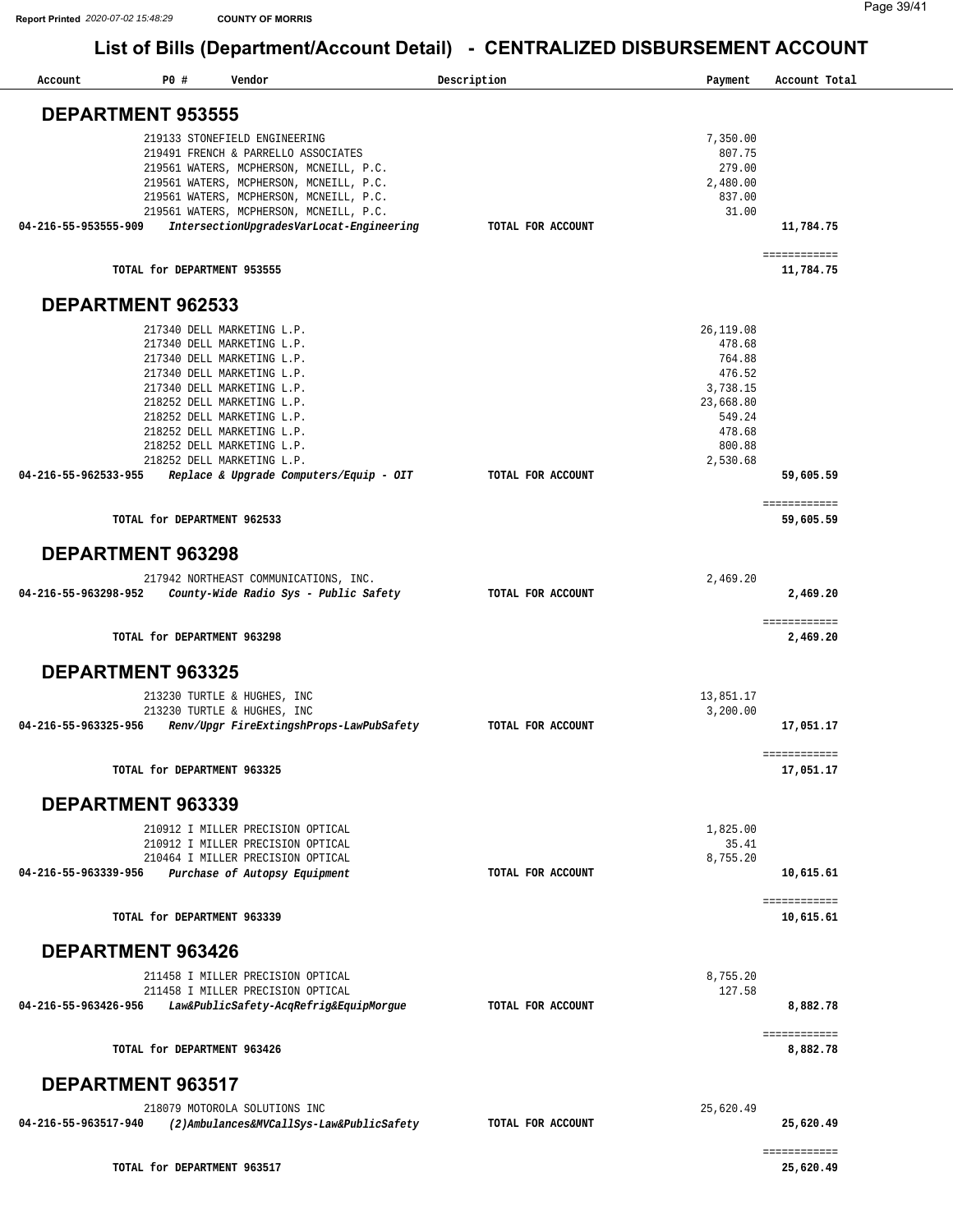| DEPARTMENT 963532<br>213243 WITMER-PUBLIC SAFETY GROUP<br>76,627.20<br>TOTAL FOR ACCOUNT<br>04-216-55-963532-940<br>76,627.20<br>Equipment Upgrades - PSTA<br>============<br>TOTAL for DEPARTMENT 963532<br>76,627.20<br>DEPARTMENT 963596<br>220017 MCMANIMON, SCOTLAND & BAUMANN LLC<br>300.00<br>04-216-55-963596-909<br>Emerg Resp Vehicle &Equip-Law&PublicSfty<br>TOTAL FOR ACCOUNT<br>300.00<br>============<br>TOTAL for DEPARTMENT 963596<br>300.00<br><b>DEPARTMENT 964525</b><br>219575 MFS CONSULTING ENGINEERS &<br>6,587.96<br>Constr CACBldg HeadStartProg-PublicWorks<br>TOTAL FOR ACCOUNT<br>04-216-55-964525-909<br>6,587.96<br>219881 ACCURATE CONSTRUCTION INC.<br>168,952.00<br>04-216-55-964525-951<br>Constr CACBldg HeadStartProg-PublicWorks<br>TOTAL FOR ACCOUNT<br>168,952.00<br>============<br>TOTAL for DEPARTMENT 964525<br>175,539.96<br><b>DEPARTMENT 964546</b><br>220016 SHI INTERNATIONAL CORP<br>151,300.00<br>Replace Fire Alarm Electrical Sys - Risk<br>TOTAL FOR ACCOUNT<br>151,300.00<br>04-216-55-964546-940<br>============<br>TOTAL for DEPARTMENT 964546<br>151,300.00<br>DEPARTMENT 969501<br>220019 COUNTY COLLEGE OF MORRIS<br>828, 418.66<br>04-216-55-969501-951<br>Bldg Modifications/HVAC Improvements-CCM<br>TOTAL FOR ACCOUNT<br>828,418.66<br>============<br>TOTAL for DEPARTMENT 969501<br>828,418.66<br><b>DEPARTMENT 969534</b><br>220020 COUNTY COLLEGE OF MORRIS<br>261,031.34<br>04-216-55-969534-940<br>Various College Complex Projects - CCM<br>TOTAL FOR ACCOUNT<br>261,031.34<br>============<br>TOTAL for DEPARTMENT 969534<br>261,031.34 | Account | P0# | Vendor | Description | Payment | Account Total |
|-----------------------------------------------------------------------------------------------------------------------------------------------------------------------------------------------------------------------------------------------------------------------------------------------------------------------------------------------------------------------------------------------------------------------------------------------------------------------------------------------------------------------------------------------------------------------------------------------------------------------------------------------------------------------------------------------------------------------------------------------------------------------------------------------------------------------------------------------------------------------------------------------------------------------------------------------------------------------------------------------------------------------------------------------------------------------------------------------------------------------------------------------------------------------------------------------------------------------------------------------------------------------------------------------------------------------------------------------------------------------------------------------------------------------------------------------------------------------------------------------------------------------------------------------------------------------------------------------------------------|---------|-----|--------|-------------|---------|---------------|
|                                                                                                                                                                                                                                                                                                                                                                                                                                                                                                                                                                                                                                                                                                                                                                                                                                                                                                                                                                                                                                                                                                                                                                                                                                                                                                                                                                                                                                                                                                                                                                                                                 |         |     |        |             |         |               |
|                                                                                                                                                                                                                                                                                                                                                                                                                                                                                                                                                                                                                                                                                                                                                                                                                                                                                                                                                                                                                                                                                                                                                                                                                                                                                                                                                                                                                                                                                                                                                                                                                 |         |     |        |             |         |               |
|                                                                                                                                                                                                                                                                                                                                                                                                                                                                                                                                                                                                                                                                                                                                                                                                                                                                                                                                                                                                                                                                                                                                                                                                                                                                                                                                                                                                                                                                                                                                                                                                                 |         |     |        |             |         |               |
|                                                                                                                                                                                                                                                                                                                                                                                                                                                                                                                                                                                                                                                                                                                                                                                                                                                                                                                                                                                                                                                                                                                                                                                                                                                                                                                                                                                                                                                                                                                                                                                                                 |         |     |        |             |         |               |
|                                                                                                                                                                                                                                                                                                                                                                                                                                                                                                                                                                                                                                                                                                                                                                                                                                                                                                                                                                                                                                                                                                                                                                                                                                                                                                                                                                                                                                                                                                                                                                                                                 |         |     |        |             |         |               |
|                                                                                                                                                                                                                                                                                                                                                                                                                                                                                                                                                                                                                                                                                                                                                                                                                                                                                                                                                                                                                                                                                                                                                                                                                                                                                                                                                                                                                                                                                                                                                                                                                 |         |     |        |             |         |               |
|                                                                                                                                                                                                                                                                                                                                                                                                                                                                                                                                                                                                                                                                                                                                                                                                                                                                                                                                                                                                                                                                                                                                                                                                                                                                                                                                                                                                                                                                                                                                                                                                                 |         |     |        |             |         |               |
|                                                                                                                                                                                                                                                                                                                                                                                                                                                                                                                                                                                                                                                                                                                                                                                                                                                                                                                                                                                                                                                                                                                                                                                                                                                                                                                                                                                                                                                                                                                                                                                                                 |         |     |        |             |         |               |
|                                                                                                                                                                                                                                                                                                                                                                                                                                                                                                                                                                                                                                                                                                                                                                                                                                                                                                                                                                                                                                                                                                                                                                                                                                                                                                                                                                                                                                                                                                                                                                                                                 |         |     |        |             |         |               |
|                                                                                                                                                                                                                                                                                                                                                                                                                                                                                                                                                                                                                                                                                                                                                                                                                                                                                                                                                                                                                                                                                                                                                                                                                                                                                                                                                                                                                                                                                                                                                                                                                 |         |     |        |             |         |               |
|                                                                                                                                                                                                                                                                                                                                                                                                                                                                                                                                                                                                                                                                                                                                                                                                                                                                                                                                                                                                                                                                                                                                                                                                                                                                                                                                                                                                                                                                                                                                                                                                                 |         |     |        |             |         |               |
|                                                                                                                                                                                                                                                                                                                                                                                                                                                                                                                                                                                                                                                                                                                                                                                                                                                                                                                                                                                                                                                                                                                                                                                                                                                                                                                                                                                                                                                                                                                                                                                                                 |         |     |        |             |         |               |
|                                                                                                                                                                                                                                                                                                                                                                                                                                                                                                                                                                                                                                                                                                                                                                                                                                                                                                                                                                                                                                                                                                                                                                                                                                                                                                                                                                                                                                                                                                                                                                                                                 |         |     |        |             |         |               |
|                                                                                                                                                                                                                                                                                                                                                                                                                                                                                                                                                                                                                                                                                                                                                                                                                                                                                                                                                                                                                                                                                                                                                                                                                                                                                                                                                                                                                                                                                                                                                                                                                 |         |     |        |             |         |               |
|                                                                                                                                                                                                                                                                                                                                                                                                                                                                                                                                                                                                                                                                                                                                                                                                                                                                                                                                                                                                                                                                                                                                                                                                                                                                                                                                                                                                                                                                                                                                                                                                                 |         |     |        |             |         |               |
|                                                                                                                                                                                                                                                                                                                                                                                                                                                                                                                                                                                                                                                                                                                                                                                                                                                                                                                                                                                                                                                                                                                                                                                                                                                                                                                                                                                                                                                                                                                                                                                                                 |         |     |        |             |         |               |
|                                                                                                                                                                                                                                                                                                                                                                                                                                                                                                                                                                                                                                                                                                                                                                                                                                                                                                                                                                                                                                                                                                                                                                                                                                                                                                                                                                                                                                                                                                                                                                                                                 |         |     |        |             |         |               |
|                                                                                                                                                                                                                                                                                                                                                                                                                                                                                                                                                                                                                                                                                                                                                                                                                                                                                                                                                                                                                                                                                                                                                                                                                                                                                                                                                                                                                                                                                                                                                                                                                 |         |     |        |             |         |               |
|                                                                                                                                                                                                                                                                                                                                                                                                                                                                                                                                                                                                                                                                                                                                                                                                                                                                                                                                                                                                                                                                                                                                                                                                                                                                                                                                                                                                                                                                                                                                                                                                                 |         |     |        |             |         |               |
|                                                                                                                                                                                                                                                                                                                                                                                                                                                                                                                                                                                                                                                                                                                                                                                                                                                                                                                                                                                                                                                                                                                                                                                                                                                                                                                                                                                                                                                                                                                                                                                                                 |         |     |        |             |         |               |
|                                                                                                                                                                                                                                                                                                                                                                                                                                                                                                                                                                                                                                                                                                                                                                                                                                                                                                                                                                                                                                                                                                                                                                                                                                                                                                                                                                                                                                                                                                                                                                                                                 |         |     |        |             |         |               |
|                                                                                                                                                                                                                                                                                                                                                                                                                                                                                                                                                                                                                                                                                                                                                                                                                                                                                                                                                                                                                                                                                                                                                                                                                                                                                                                                                                                                                                                                                                                                                                                                                 |         |     |        |             |         |               |
|                                                                                                                                                                                                                                                                                                                                                                                                                                                                                                                                                                                                                                                                                                                                                                                                                                                                                                                                                                                                                                                                                                                                                                                                                                                                                                                                                                                                                                                                                                                                                                                                                 |         |     |        |             |         |               |
|                                                                                                                                                                                                                                                                                                                                                                                                                                                                                                                                                                                                                                                                                                                                                                                                                                                                                                                                                                                                                                                                                                                                                                                                                                                                                                                                                                                                                                                                                                                                                                                                                 |         |     |        |             |         |               |
|                                                                                                                                                                                                                                                                                                                                                                                                                                                                                                                                                                                                                                                                                                                                                                                                                                                                                                                                                                                                                                                                                                                                                                                                                                                                                                                                                                                                                                                                                                                                                                                                                 |         |     |        |             |         |               |
|                                                                                                                                                                                                                                                                                                                                                                                                                                                                                                                                                                                                                                                                                                                                                                                                                                                                                                                                                                                                                                                                                                                                                                                                                                                                                                                                                                                                                                                                                                                                                                                                                 |         |     |        |             |         |               |
|                                                                                                                                                                                                                                                                                                                                                                                                                                                                                                                                                                                                                                                                                                                                                                                                                                                                                                                                                                                                                                                                                                                                                                                                                                                                                                                                                                                                                                                                                                                                                                                                                 |         |     |        |             |         |               |
|                                                                                                                                                                                                                                                                                                                                                                                                                                                                                                                                                                                                                                                                                                                                                                                                                                                                                                                                                                                                                                                                                                                                                                                                                                                                                                                                                                                                                                                                                                                                                                                                                 |         |     |        |             |         |               |
|                                                                                                                                                                                                                                                                                                                                                                                                                                                                                                                                                                                                                                                                                                                                                                                                                                                                                                                                                                                                                                                                                                                                                                                                                                                                                                                                                                                                                                                                                                                                                                                                                 |         |     |        |             |         |               |
|                                                                                                                                                                                                                                                                                                                                                                                                                                                                                                                                                                                                                                                                                                                                                                                                                                                                                                                                                                                                                                                                                                                                                                                                                                                                                                                                                                                                                                                                                                                                                                                                                 |         |     |        |             |         |               |
|                                                                                                                                                                                                                                                                                                                                                                                                                                                                                                                                                                                                                                                                                                                                                                                                                                                                                                                                                                                                                                                                                                                                                                                                                                                                                                                                                                                                                                                                                                                                                                                                                 |         |     |        |             |         |               |
|                                                                                                                                                                                                                                                                                                                                                                                                                                                                                                                                                                                                                                                                                                                                                                                                                                                                                                                                                                                                                                                                                                                                                                                                                                                                                                                                                                                                                                                                                                                                                                                                                 |         |     |        |             |         |               |